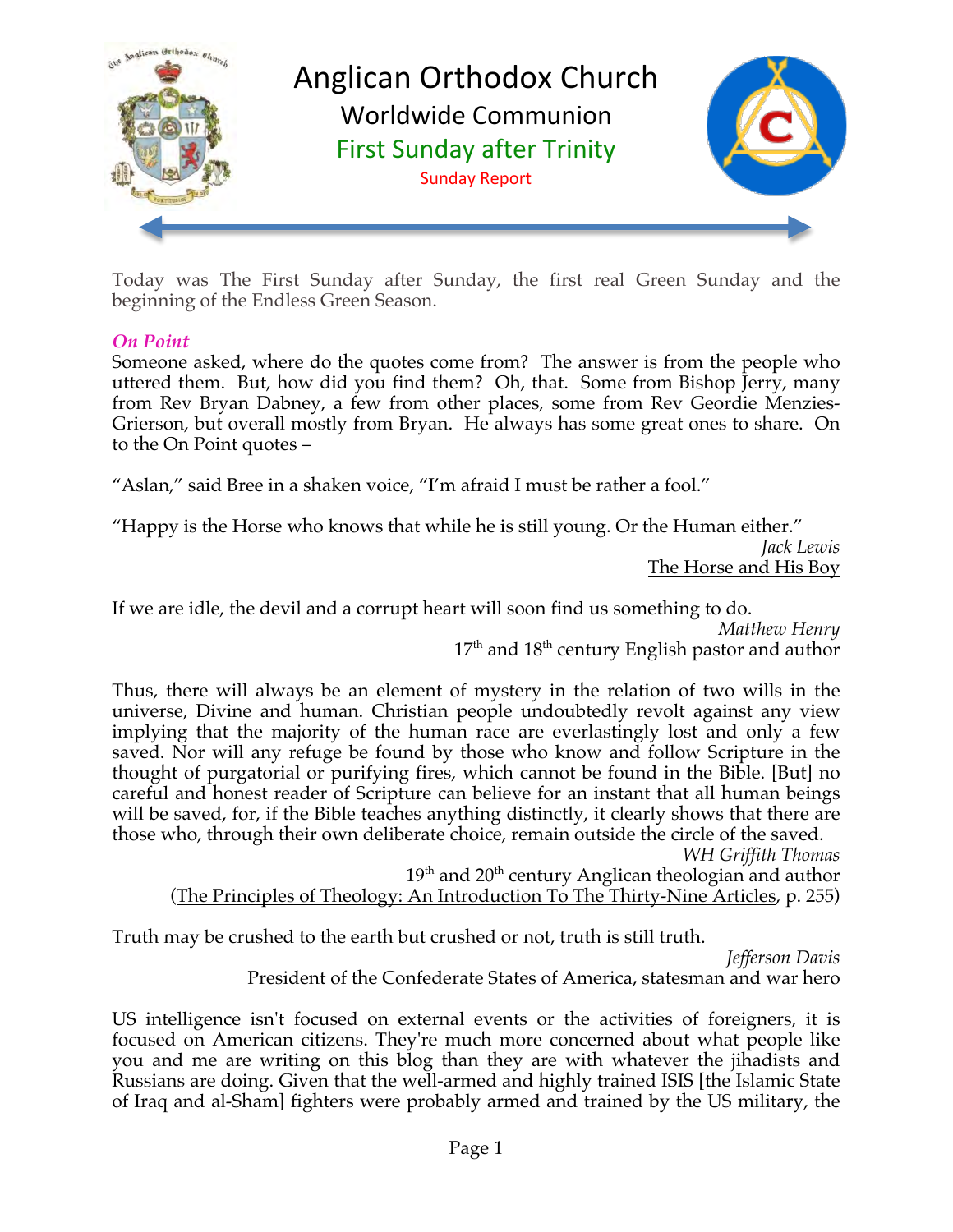fact that US intelligence had no idea what they were doing can only indicate a complete lack of interest. After all, there are millions of Christians and gun owners and military veterans who need to be spied upon and federal intelligence resources are not unlimited. And it's not like US intelligence saw the fall of the Soviet Union coming either.

> *Vox Day* 20<sup>th</sup> and 21<sup>st</sup> century American Libertarian and commentator

Power is not a means, it is an end. One does not establish a dictatorship in order to safeguard a revolution; one makes the revolution in order to establish the dictatorship.

*George Orwell*  $20<sup>th</sup>$  century English author.

On some great and glorious day the plain folks of the land will reach their heart's desire at last, and the White House will be adorned by a downright moron.

> *HL Mencken* 20<sup>th</sup> century American writer.

#### *Propers*

Each Sunday there are Propers: special prayers and readings from the Bible. There is a Collect for the Day; that is a single thought prayer, most written either before the refounding of the Church of England in the 1540s or written by Bishop Thomas Cranmer, the first Archbishop of Canterbury after the re-founding.

The Collect for the Day is to be read on Sunday and during Morning and Evening Prayer until the next Sunday. The Epistle is normally a reading from one of the various Epistles, or letters, in the New Testament. The Gospel is a reading from one of the Holy Gospels, Matthew, Mark, Luke and John. The Collect is said by the minister as a prayer, the Epistle can be read by either a designated reader (as we do in our church) or by one of the ministers and the Holy Gospel, which during the service in our church is read by an ordained minister.

The propers are the same each year, except if a Red Letter Feast, that is one with propers in the prayerbook, falls on a Sunday, then those propers are to be read instead, except in a White Season, where it is put off. Red Letter Feasts, so called because in the Altar Prayerbooks the titles are in red, are special days. Most of the Red Letter Feasts are dedicated to early saints instrumental in the development of the church, others to special events. Some days are particularly special and the Collect for that day is to be used for an octave (eight days) or an entire season, like Advent or Lent.

The Propers for today are found on Page 188-190, with the Collect first:

#### First Sunday after Trinity. *The Collect.*

 **GOD**, the strength of all those who put their trust in thee; Mercifully accept our prayers; and because, through the weakness of our mortal nature, we can do no good thing without thee, grant us the help of thy grace, that in keeping thy commandments we may please thee, both in will and deed; through Jesus Christ our Lord. *Amen.* **O**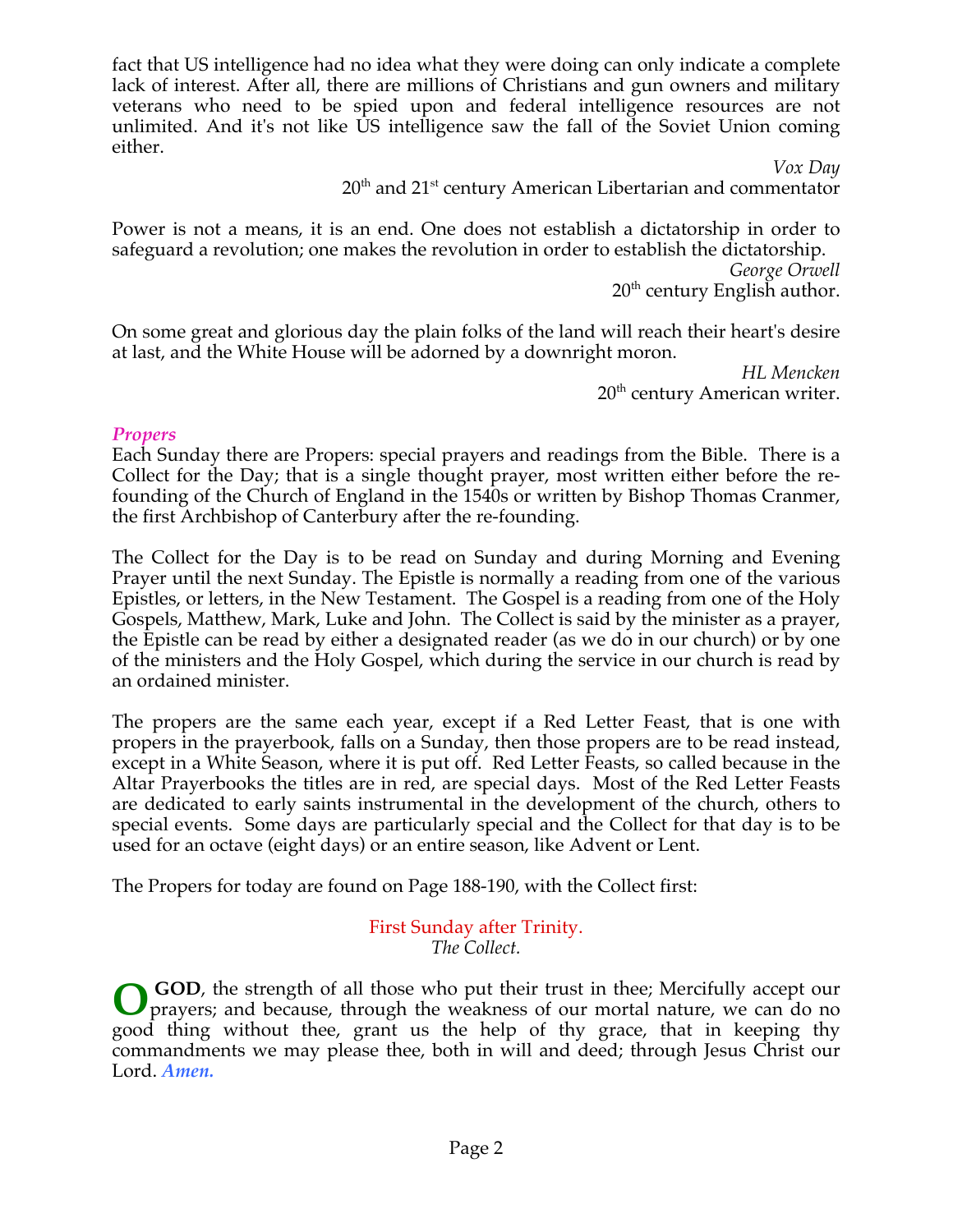Today's Epistle came from the Fourth Chapter of St. John's First Epistle, beginning at the Seventh Verse. John pointed out that if we do not love our brethren here on earth we have seen and touched, how then can we claim to have love for God, whom no man hath seen? "Beloved, let us love one another: for love is of God; and every one that loveth is born of God, and knoweth God. He that loveth not knoweth not God; for God is love." God loved us so much He sent His only Son to die for our sins. That is true love. Not that we love Him, but that first He loved us! So, if God first loved us, ought we also not love each other? No one has seen God at any time. Yet, He loves us and we say we love Him. If we do love one another, then God is in us, the Holy Ghost, and we are in Him. Be bold, the world will end some time, for each of us it ends when we leave here. Fear not, trust in God and dread naught. God and His love will keep fear and the damage it does at bay. Love each other and act on that love.

This reading covers the same ground as Jesus' Summary of the Law, the second portion, "That he who loveth God love his brother also." God is love, not hate.

ELOVED, let us love one another: for love is of God; and every one that loveth is born of God, and knoweth God. He that loveth not knoweth not God; for God is love. In this was manifested the love of God toward us, because that God sent his only-begotten Son into the world, that we might live through him. Herein is love, not that we loved God, but that he loved us, and sent his Son to be the propitiation for our sins. Beloved, if God so loved us, we ought also to love one another. No man hath seen God at any time. If we love one another, God dwelleth in us, and his love is perfected in us. Hereby know we that we dwell in him, and he in us, because he hath given us of his Spirit. And we have seen and do testify that the Father sent the Son to be the Saviour of the world. Whosoever shall confess that Jesus is the Son of God, God dwelleth in him, and he in God. And we have known and believed the love that God hath to us. God is love; and he that dwelleth in love dwelleth in God, and God in him. Herein is our love made perfect, that we may have boldness in the day of judgment: because as he is, so are we in this world. There is no fear in love; but perfect love casteth out fear: because fear hath torment. He that feareth is not made perfect in love. We love him, because he first loved us. If a man say, I love God, and hateth his brother, he is a liar: for he that loveth not his brother whom he hath seen, how can he love God whom he hath not seen? And this commandment have we from him, That he who loveth God love his brother also. B

Today's Gospel came from the Sixteenth Chapter of the Gospel according to St. Luke, beginning at the Nineteenth Verse. It is a story Jesus told of Lazarus, not the Lazarus whom he raised from the dead, but a fictional character. This Lazarus was poor and very ill, he was laid at the gate of an extremely well fed rich man hoping he might be fed with the castoffs from the rich man's table. He was so ill, he could not move when dogs came to lick his sores. He died and went to heaven where he was well cared for and was whole. The rich man died, and for his self centered behavior here on earth, went to hell where he was tormented horribly. He looked up and saw Lazarus. He begged for just a touch of water, that he might be comforted. Abraham told the rich man that he would receive no comfort as he had partaken of all the comfort he would get while on earth when he thought only of himself. He also told him there was a gulf between heaven and hell through which no one could pass. Hearing that, the rich man asked that Lazarus be sent to his father's house that his brothers might avoid his fate. Abraham pointed out they had the words of Moses and the prophets, if they would not hear them, they would not listen to one who rose from the dead.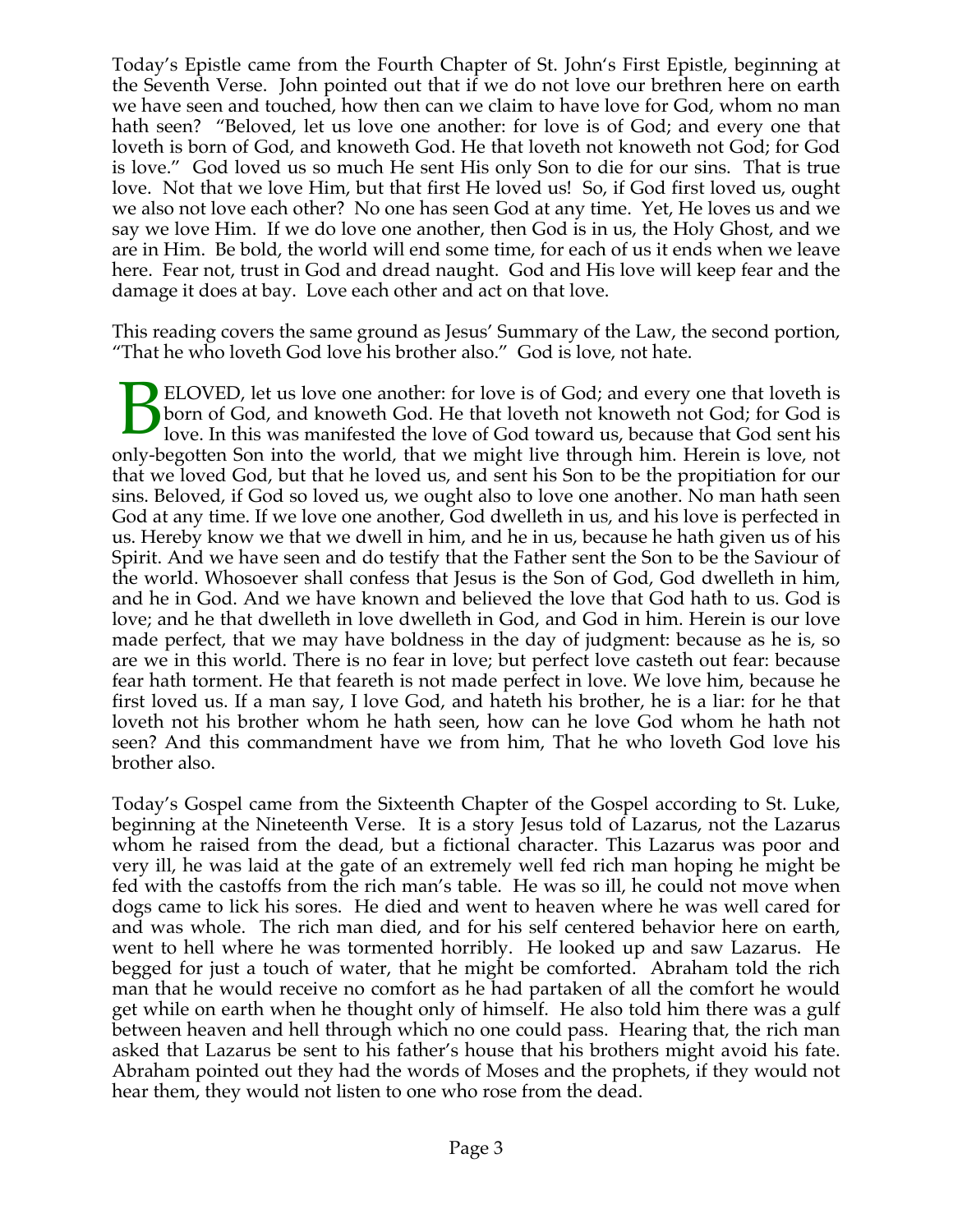**HERE** was a certain rich man, which was clothed in purple and fine linen, and fared sumptuously every day: and there was a certain beggar named Lazarus, which was laid at his gate, full of sores, and desiring to be fed with the crumbs **THERE** was a certain rich man, which was clothed in purple and fine linen, and fared sumptuously every day: and there was a certain beggar named Lazarus, which was laid at his gate, full of sores, and desiring to be fed w it came to pass, that the beggar died, and was carried by the angels into Abraham's bosom: the rich man also died, and was buried; and in hell he lift up his eyes, being in torments, and seeth Abraham afar off, and Lazarus in his bosom. And he cried and said, Father Abraham, have mercy on me, and send Lazarus, that he may dip the tip of his finger in water, and cool my tongue; for I am tormented in this flame. But Abraham said, Son, remember that thou in thy lifetime receivedst thy good things, and likewise Lazarus evil things: but now he is com-forted, and thou art tormented. And beside all this, between us and you there is a great gulf fixed: so that they which would pass from hence to you cannot; neither can they pass to us, that would come from thence. Then he said, I pray thee therefore, father, that thou wouldest send him to my father's house: for I have five brethren; that he may testify unto them, lest they also come into this place of torment. Abraham saith unto him, They have Moses and the prophets; let them hear them. And he said, Nay, father Abraham: but if one went unto them from the dead, they will repent. And he said unto him, If they hear not Moses and the prophets, neither will they be persuaded, though one rose from the dead.

#### *Bishop Ogles' Sermon*

Bishop Jerry is on travel to Kenya with Executive Secretary Betty Hoffman and Rev Jack

Arnold to welcome the church their into the Anglican Orthodox Worldwide Communion. He thoughtfully left a sermon originally written for the First Sunday after Trinity 2012. It starts off with the collect, and like always, it will give you a lot to consider in your heart.

**First Sunday after Trinity 10 June 2012 Anno Domini** St Andrews Anglican Orthodox Church Parable of the Rich Man and Lazarus



#### First Sunday after Trinity. *The Collect.*

 **GOD**, the strength of all those who put their trust in thee; Mercifully accept our **O** prayers; and because, through the weakness of our mortal nature, we can do no good thing without thee, grant us the help of thy grace, that in keeping thy commandments we may please thee, both in will and deed; through Jesus Christ our Lord. *Amen.*

HERE was a certain rich man, which was clothed in purple and fine linen, and fared sumptuously every day: and there was a certain beggar named Lazarus, which was laid at his gate, full of sores, and desiring to be fed with the crumbs **THERE** was a certain rich man, which was clothed in purple and fine linen, and fared sumptuously every day: and there was a certain beggar named Lazarus, which was laid at his gate, full of sores, and desiring to be fed w it came to pass, that the beggar died, and was carried by the angels into Abraham's bosom: the rich man also died, and was buried; and in hell he lift up his eyes, being in torments, and seeth Abraham afar off, and Lazarus in his bosom. And he cried and said, Father Abraham, have mercy on me, and send Lazarus, that he may dip the tip of his finger in water, and cool my tongue; for I am tormented in this flame. But Abraham said, Son, remember that thou in thy lifetime receivedst thy good things, and likewise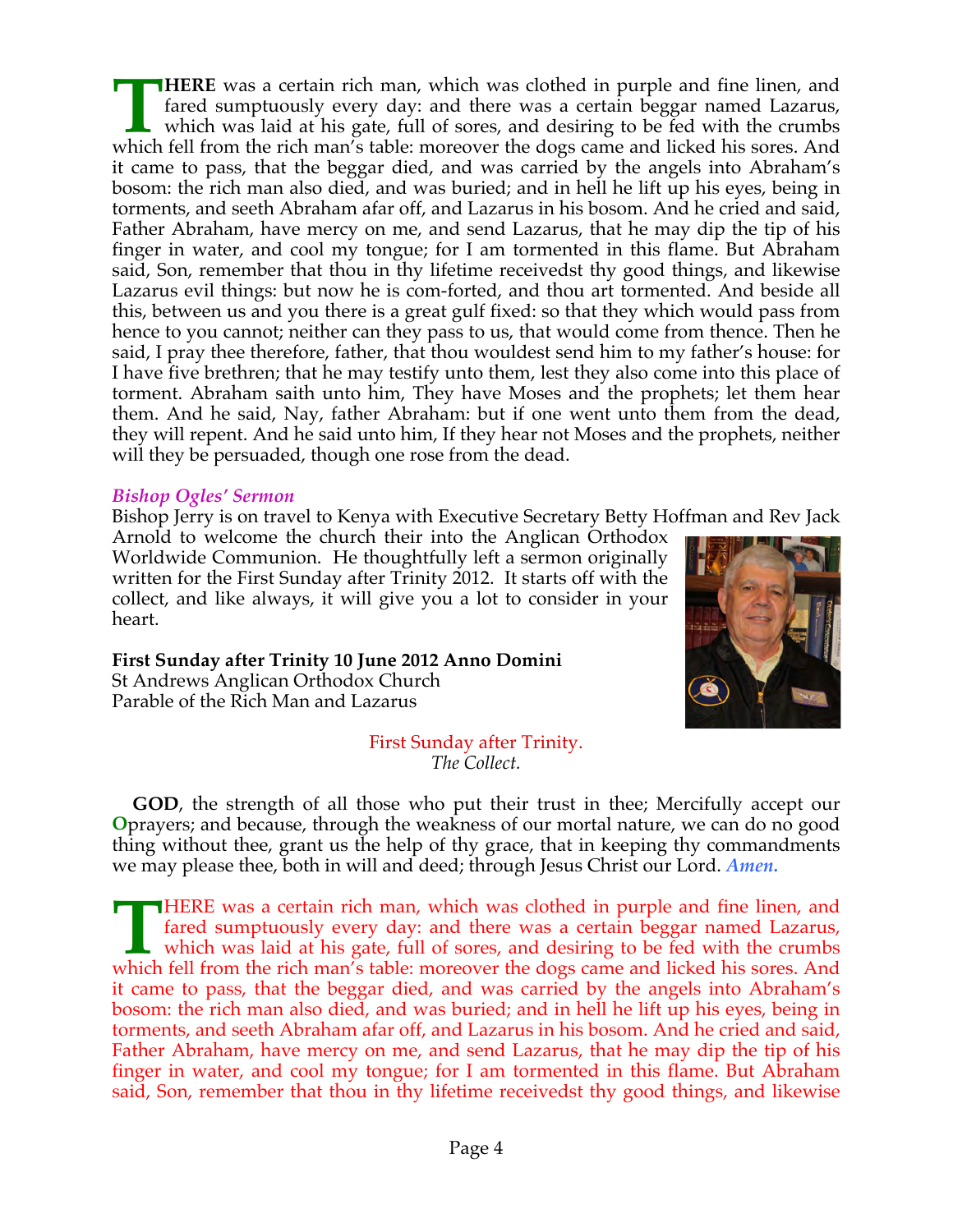Lazarus evil things: but now he is com-forted, and thou art tormented. And beside all this, between us and you there is a great gulf fixed: so that they which would pass from hence to you cannot; neither can they pass to us, that would come from thence. Then he said, I pray thee therefore, father, that thou wouldest send him to my father's house: for I have five brethren; that he may testify unto them, lest they also come into this place of torment. Abraham saith unto him, They have Moses and the prophets; let them hear them. And he said, Nay, father Abraham: but if one went unto them from the dead, they will repent. And he said unto him, If they hear not Moses and the prophets, neither will they be persuaded, though one rose from the dead.

 Before we look more closely at this great parable of Jesus, we must understand that Christ never uses a parable of things physical or spiritual whose principle is not consistent with the truth. This story of the rich man and Lazarus may be just as actual as it is figurative. God's principles never change and neither does His truth.

 The parable addresses the issues of the hereafter in stark illustration of Paradise and Hell. There are those whose wealth dim their eyes to mercy and compassion, and encrypt their hearts in greed and malice. There are, on the other hand, those who would prefer to give whatever material possession they have if it will render a greater good in improving the life of that one standing nearby. Because their hearts are not centered on the material, their souls are fixed on goodness and mercy. Christ does not mean to teach that there is evil in riches, but in the way that we may covet such wealth. There is no honor is being desperately poor, either, but the circumstances of life may render any of us unable to provide for ourselves and impoverished by misfortune. When poor men, such as Lazarus, are made to beg by the gates of the wealthy, this condition is an illustration of the sin in the sin that lies covered in the purple garments of the wealthy who refuse to share their excess with those who are so deprived even of food to eat.

 It should be noted that God does not always provide material reward to His righteous in this world. The tables are often turned so that the wealthy are the wicked, and the poor, the righteous. It does not necessarily need to be so, but often is. Even a very righteous man may be corrupted when he comes into great wealth. He may forget the estate from which he has come, and dwell only on the improvement of his finances.

 We must not misapply Scriptural counsel regarding money: it is not money itself that is evil, but the love thereof. *For the love of money is the root of all evil: which while some coveted after, they have erred from the faith, and pierced themselves through with many sorrows* (1 Tim 6:10) If God rewards you will a million dollars in your account, the mere possession of so much money does not make you a bad person. The manner in which you use the money for good is a measure of your virtue.

 The deference which Christ shows to the poor man in giving him a Godly name, Lazarus, or Eleazar, is notable. The name means, God is MY Help. We have churches in the AOC in parts of the world in which every member depends upon God alone for the next morsel of food they consume. This Holy name imputes a righteous character to the poor man.

 But what of the rich man? He is given no name at all. Why do you suppose this is so? Because if our names are not written in the Book of Life, then they are not written at all. In fact, there are no names in Hell. Why would you need a name there?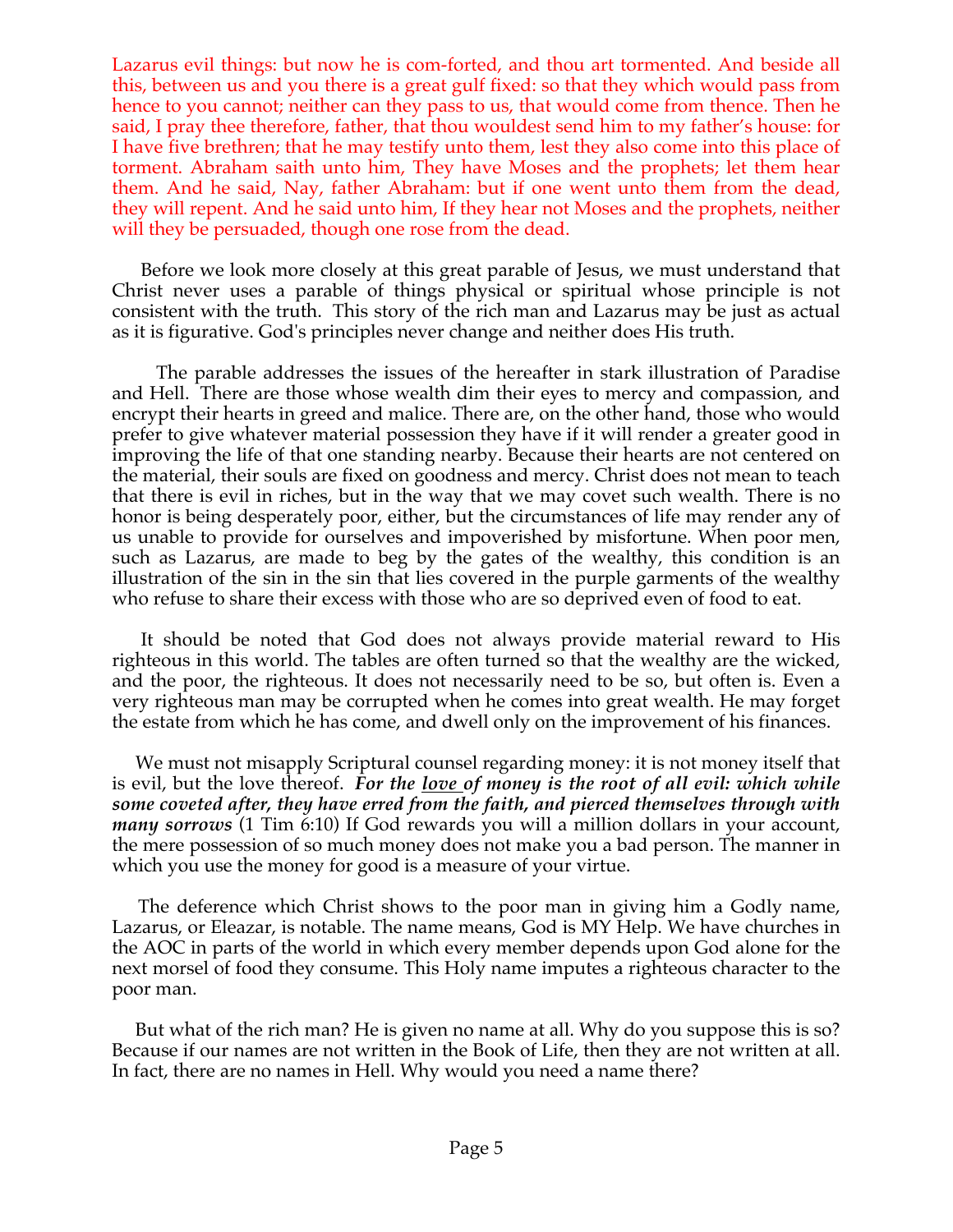*19There was a certain rich man, which was clothed in purple and fine linen, and fared sumptuously every day* This man was filled with himself and cared not a whit for those around him. He had much more than he needed, yet was unwilling to share a morsel from his well-stocked pantry to a poor man diseased and dying. The love of wealth petrifies the heart and closes its gates of mercy. Christ only refers to this man as a "rich man." He has no redeeming qualities that recommend him to God.

 *20 And there was a certain beggar named Lazarus, which was laid at his gate, full of sores* You may wonder why Lazarus is a beggar? Could it be a result of his complete helplessness due to disease. He could not help himself – he had to be helped. Someone must help those around us who are unable, due to tragic circumstances, to help themselves. Before the advent of utopian and socialistic philosophy, the Church and Community were the source of help – and still should be.

 *21 And desiring to be fed with the crumbs which fell from the rich man's table: moreover the dogs came and licked his sores.* He desired no great thing – only to be fed the crumbs from the rich man's table. These the rich man did not need, but it is doubtful that the rich man cared enough to give them to Lazarus. Even though men of means showered no mercy on their own kind, at least the dogs lived up to their reputation of loyalty. The dogs comforted Lazarus – not with food which they had not – but with compassion and love. Are we better than dogs?

 *22 And it came to pass, that the beggar died, and was carried by the angels into Abraham's bosom: the rich man also died, and was buried* How casually does the LORD make reference to that grave which awaits every beloved reader of this devotion. It shall come to pass that each of us shall die. Then what?

 You will observe a great difference in the disposition of Lazarus after death, and that of the rich man after death. Christ says of the beggar (he) *was carried by the angels into Abraham's bosom* Truly the destination of all righteous souls. Abraham is father, not only to the Hebrews, but all who believe in the Promised Seed – Jesus Christ! What a royal sendoff did Lazarus receive. Though a poor, sick beggar, he was honored with the dignity of being carried by the angels to Abraham's Bosom. Angels are important heavenly dignitaries, but not so dignified as to ignore any soul that dies in Christ.

 How does the honor paid Lazarus differ from the disposition of the Rich Man's body? *The rich man also died, and was buried*. He was placed, not in the Bosom of Abraham, but in the depth of the earth – his eternal home, or ultimately, Hell. Instead of the angels carrying him to Abraham's Bosom, the rich man lies in the cursed soil of the world. Quite well do the final words of a poem by Sir Walter Scott summarize the matter:

*"For him no minstrel raptures swell; High though his titles, proud his name, Boundless his wealth as wish can claim Despite those titles, power, and pelf, The wretch, concentred all in self, Living, shall forfeit fair renown, And, doubly dying, shall go down To the vile dust from whence he sprung, Unwept, unhonored , and unsung."*

 But Scott's words do not fully reveal the extent of the tragedy of such a lifestyle – the fires of Hell await such a one the very moment his eyes are blinded by death.

*23 And in hell he lift up his eyes, being in torments, and seeth Abraham afar off, and*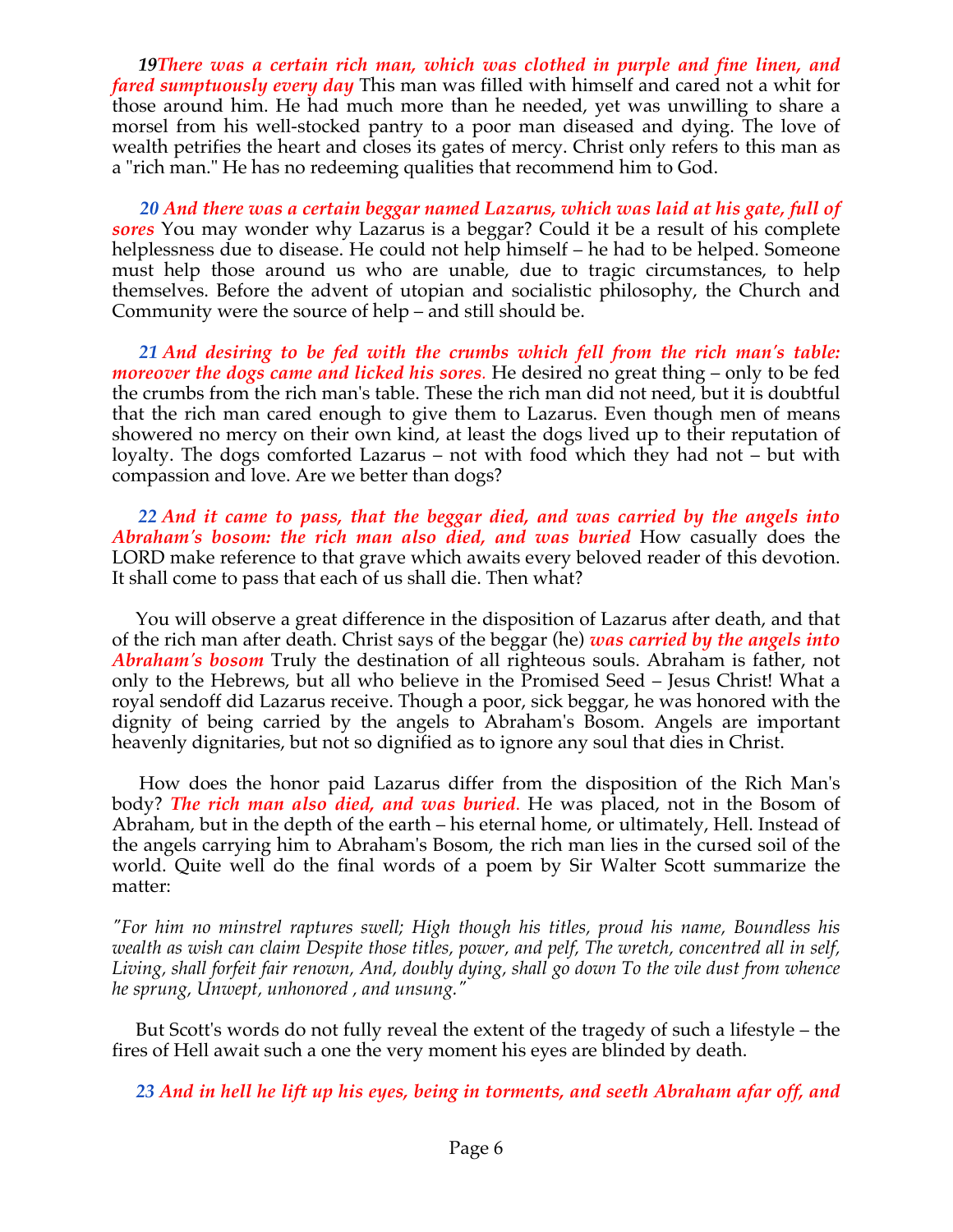*Lazarus in his bosom.* Christ does not leave the reality of hell open for question, but states the fact outright. There are fires in Hel, and torments as well. There are no medical stations there to relieve the pain for, in Hell, the character of its citizens rule – NO MERCY! The rich man can see Lazaraus "afar off" in the bosom of Abraham. Heaven is a far off place from Hell. But the wicked can see the delight of those in Heaven.

 *24 And he cried and said, Father Abraham, have mercy on me, and send Lazarus, that he may dip the tip of his finger in water, and cool my tongue; for I am tormented in this flame* The pride of wealth no longer dominates the rich man's thinking. He takes no longer pride in his fine raiment for that was burned away the moment he was cast into Hell. The rich man begs for that which he had none of in life – MERCY! Lazarus is now rich, and the rich man a beggar. He begs for mercy to be delivered by the very finger of him to whom he granted no mercy. Hell is a hot dry place. The drought never ends there. It is interesting to note that there is no evidence that Lazarus is aware of the rich man's condition in Hell. Such knowledge might dampen his joy in Heaven for he obviously was a man of compassion as opposed to the rich man. Hell is a place of torment. God sends no one to Hell – we send ourselves.

 *25 But Abraham said, Son, remember that thou in thy lifetime receivedst thy good things, and likewise Lazarus evil things: but now he is comforted, and thou art tormented*. We sometimes find men in conditions and circumstances from which we cannot extricate them, but we still should have what kindness we can have and show respectful regard. Observe with what sympathy Abraham addresses the rich man in Hell: He calls him "son!" It is possible that this man could have been a true son of Abraham as was Lazarus had he followed in that faith of Abraham in Christ. But he was more likely a son by hereditary descent and not spiritual. The temporary luxuries of riches born out of greed will avail nothing in Heaven. The pleasure is so temporary, and eternity so very long – endless in fact.

 *26 And beside all this, between us and you there is a great gulf fixed: so that they which would pass from hence to you cannot; neither can they pass to us, that would come from thence.* We must recognize that the distance is so great between Heaven and Hell that none can pass to and from. No one has descended to Hell and returned to tell of it, and the same is true of Heaven regardless the cheap little books of commercial fodder marketed today. If you believe that you can visit Hell, you probably will do so for longer than you wish.

 *27 Then he said, I pray thee therefore, father, that thou wouldest send him to my father's house: 28 For I have five brethren; that he may testify unto them, lest they also come into this place of torment.* Even the wicked in Hell are aware of the lost condition of their loved ones. Does this give cause for pause? Those in Hell would do anything to save their loved ones (for the damned also love their own) from coming to such a place of hot torment.

 *29 Abraham saith unto him, They have Moses and the prophets; let them hear them.* Have we, too, heard the voice of Moses from the beginning in Genesis? Have we heard and heeded the writings of the prophets and the Gsopel and Espitles that tell of Christ? If so, it is enough! We need no astounding signs to prove our faith else it is not faith.

*An evil and adulterous generation seeketh after a sign; and there shall no sign be given*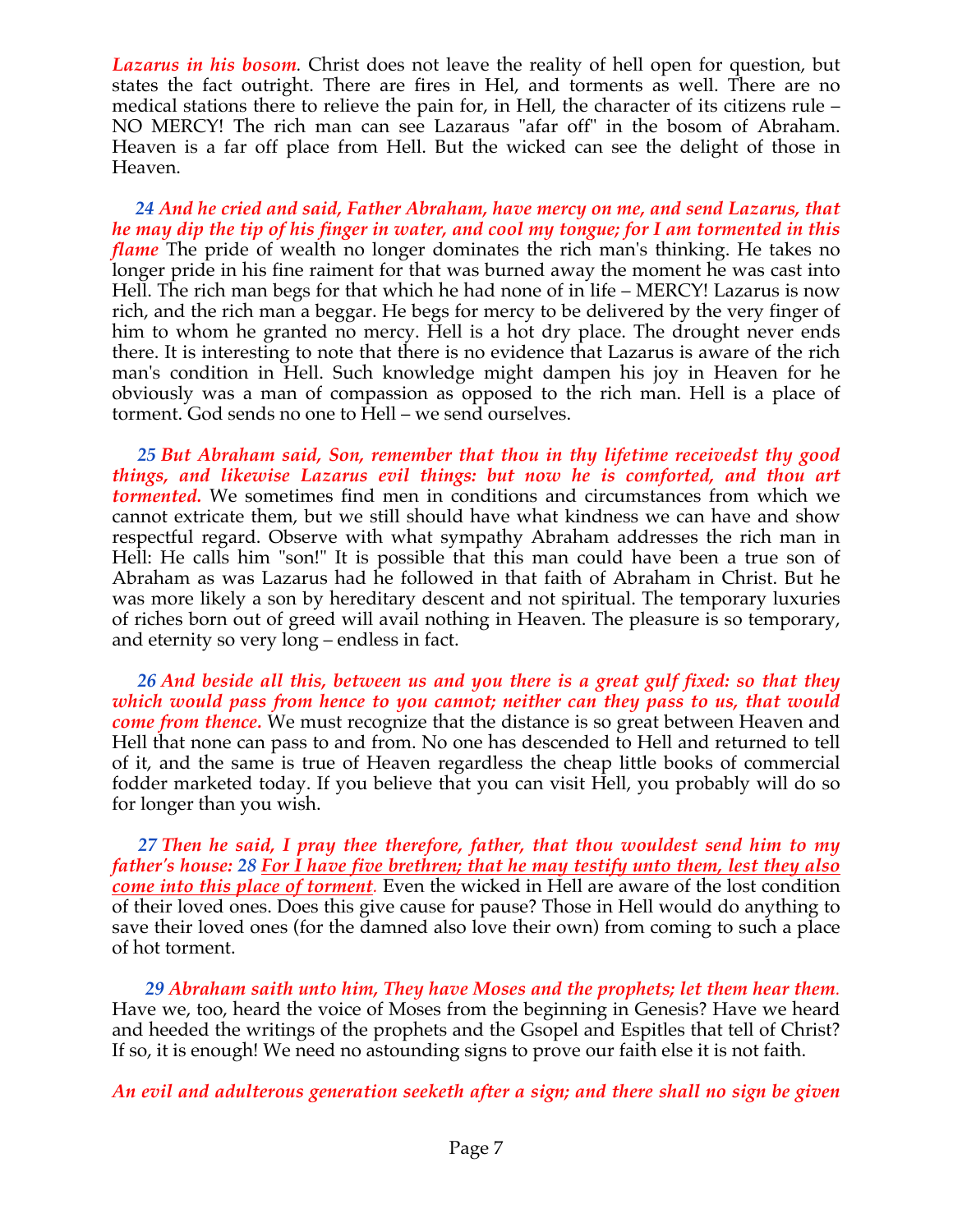*to it, but the sign of the prophet Jonas: For as Jonas was three days and three nights in the whale's belly; so shall the Son of man be three days and three nights in the heart of the earth*. (Matt 12:39-40) Is the death, burial and resurrection of Jesus Christ as your Lord and Savior enough for you, or do you seek cleverly designed signs of men?

 *30 And he said, Nay, father Abraham: but if one went unto them from the dead, they will repent*. Really? Christ rose from the dead and the obstinate, faithless Jewish rulers still hated Him. Faith is based in hope and love, not sure evidence.

 *31 And he said unto him, If they hear not Moses and the prophets, neither will they be persuaded, though one rose from the dead*. If our faith is not founded on God's Word, no other considerations are important. We believe because God's Love is reflected to our hearts in the hope and reality revealed by Scripture. If our hearts are made of lead, the iron Magnet will not attract it. There must be a kinship (even if distant) in the heart that responds to the Call of God.

Do you have that kinship?

#### *Sermon – Reverend Hap Arnold - Time and Action Church of the Faithful Centurion - Descanso, California*

Today's sermon brought the Collect, Epistle and Gospel together and is partly



contained in the forewords above. How little we need other guidance, if we but listen to what God tells us.

Consider these words from the Collect:

… the strength of all those who put their trust in thee; … through the weakness of our mortal nature, we can do no good thing without thee, grant us the help of thy grace, that in keeping thy commandments we may please thee, both in will and deed…

This is a little longer Collect than usual, but in it we acknowledge that God is the source of our strength, as we are weak and cannot do any true good without His Help; thus we ask His help or grace to do His Will in both in our thoughts and actions.

And, what is the first action we are to take? To love one another. Saint John pointed out if we do not love our fellow creatures here on earth whom we have seen and touched, how then can we claim to have love for God, whom not one of us have seen? We then cannot love God if we cannot love our fellow humans, no matter how far they have strayed from His path, we are still to love them and offer them help and help others. Jesus came to serve, as the ultimate Servant, so must we be also.

 "Beloved, let us love one another: for love is of God; and every one that loveth is born of God, and knoweth God. He that loveth not knoweth not God; for God is love."

God loved us so much He sent His only Son to die for our sins. That is true love. Not that we love Him, but that first He loved us! So, if God first loved us, ought we also not love each other? No one has seen God at any time. Yet, He loves us and we say we love Him. If we do love one another, then God is in us, the Holy Ghost, and we are in Him. Be bold, the world will end some time, for each of us it ends when we leave here.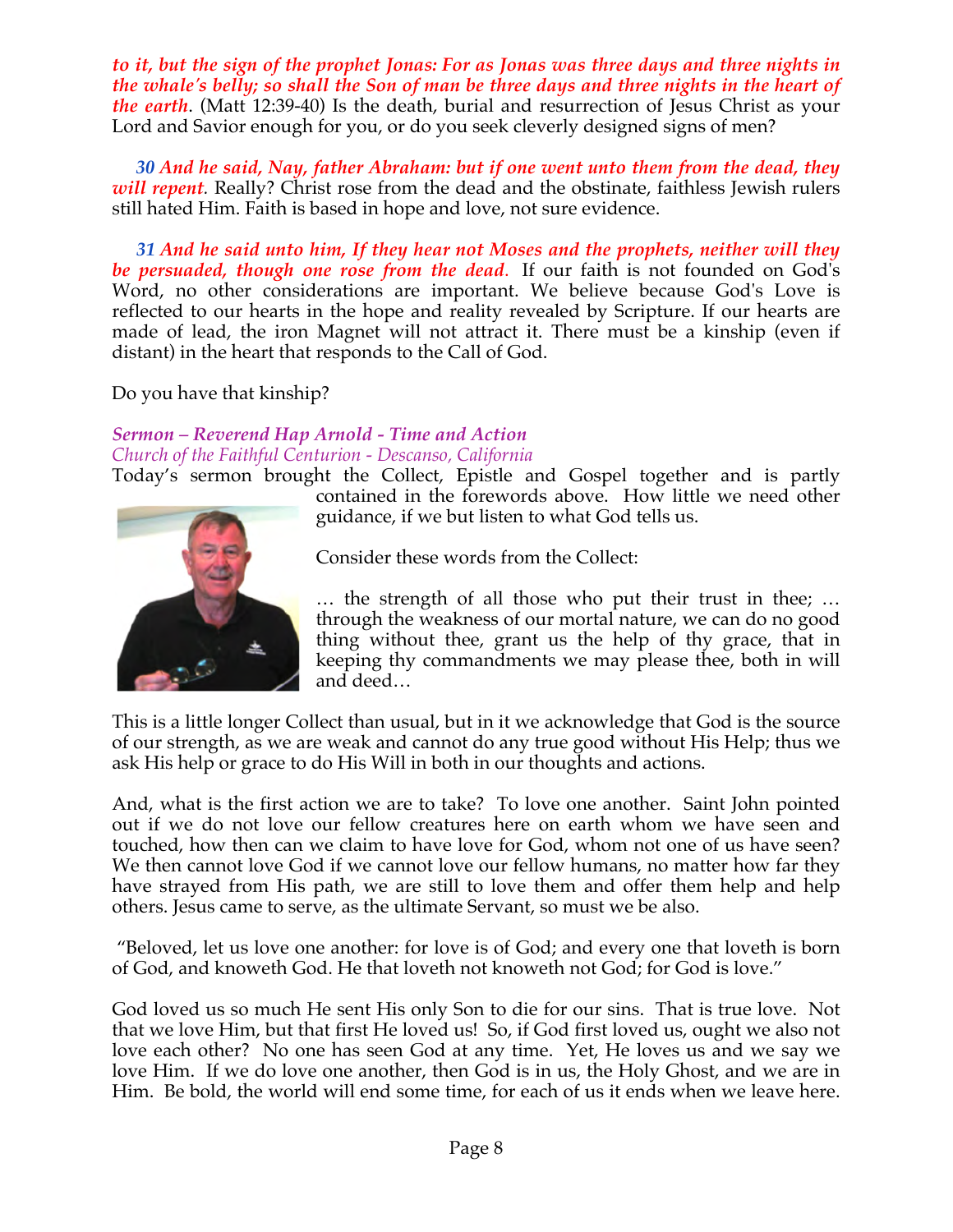Fear not, trust in God and dread naught. God and His love will keep fear and the damage it does at bay. Love each other and act on that love.

To love one another and ACT on that love. To consider the ways we might help others and then <u>ACT</u>ually help them. It is not a question of giving, but helping. The rich man could have helped Lazarus, but it never entered his head. The rich man, like many of us sadly, only thought of himself. Jesus illustrates perfectly in this parable what happens when we only think of ourselves and do not help others or think of others even. The rich man could have thought of poor Lazarus and given him a place to stay and food to eat and paid for it, like the Good Samaritan. Instead, he just let him die, figuring that that was the end of him. It turns out that he was wrong and soon the tables would be reversed. Lazarus was a rather disgusting feature of his world and when he died, the rich man was pleased not to have to pass by him. Yet, it never entered into his head to help.

How is that possible?

Simple, his eye was not on the donut, but on the hole. The rich man cared about all the things that don't count and never considered those that do. Which is as said earlier, is a problem at that all of us face at one time or another due to our very nature of being sinful beings.

Indeed, between heaven and hell there is a great gulf fixed. But, you must understand, the gulf is not of God's making but ours. It is us who keeps us from the heaven He offers freely, yet at a great price.

Put your trust in God and dread naught. Love those around you and ACT on that love. It does not matter if they are the same religion as you, but you still must love and act towards them all the same. That does not mean baring your throat to the Koran following Muslims; but it does mean treating them with kindness and charity until you must act to defend you and your way of life from them. They deserve pity, for as they follow Allah, that is the Devil, as Christ said "They know not what they do." Think how you can help, not how you can "enjoy" life. Helping does not mean simply giving money to those who don't have it, no strings attached, although it might at times. It never means supporting those who do not feel like supporting themselves. For dependency breeds slothfulness and contempt. Dependency destroys the soul. What is does mean is facilitating a way for those who do not have to earn what they need; to bring them the means of acquiring those things which they need. Those things are spiritual as well as physical. A hand up; not a hand out. You will find out the more you help, the more you enjoy real life. Whether it is helping somebody at the office, around the neighborhood or a friend, I get immense pleasure in the result of helping that person, more than if I had just concentrated on myself.

This is hard to do. We want to concentrate on what makes us feel good about ourselves right here and right now. We have to be coerced into staying on the narrow path upward and inward. But that is where our home is.

Heaven is at the end of an uphill trail. The easy downhill trail does not lead to the summit.

The time is now, not tomorrow. The time has come, indeed. How will you ACT?

It is by our actions we are known.

# **Be of God - Live of God - Act of God**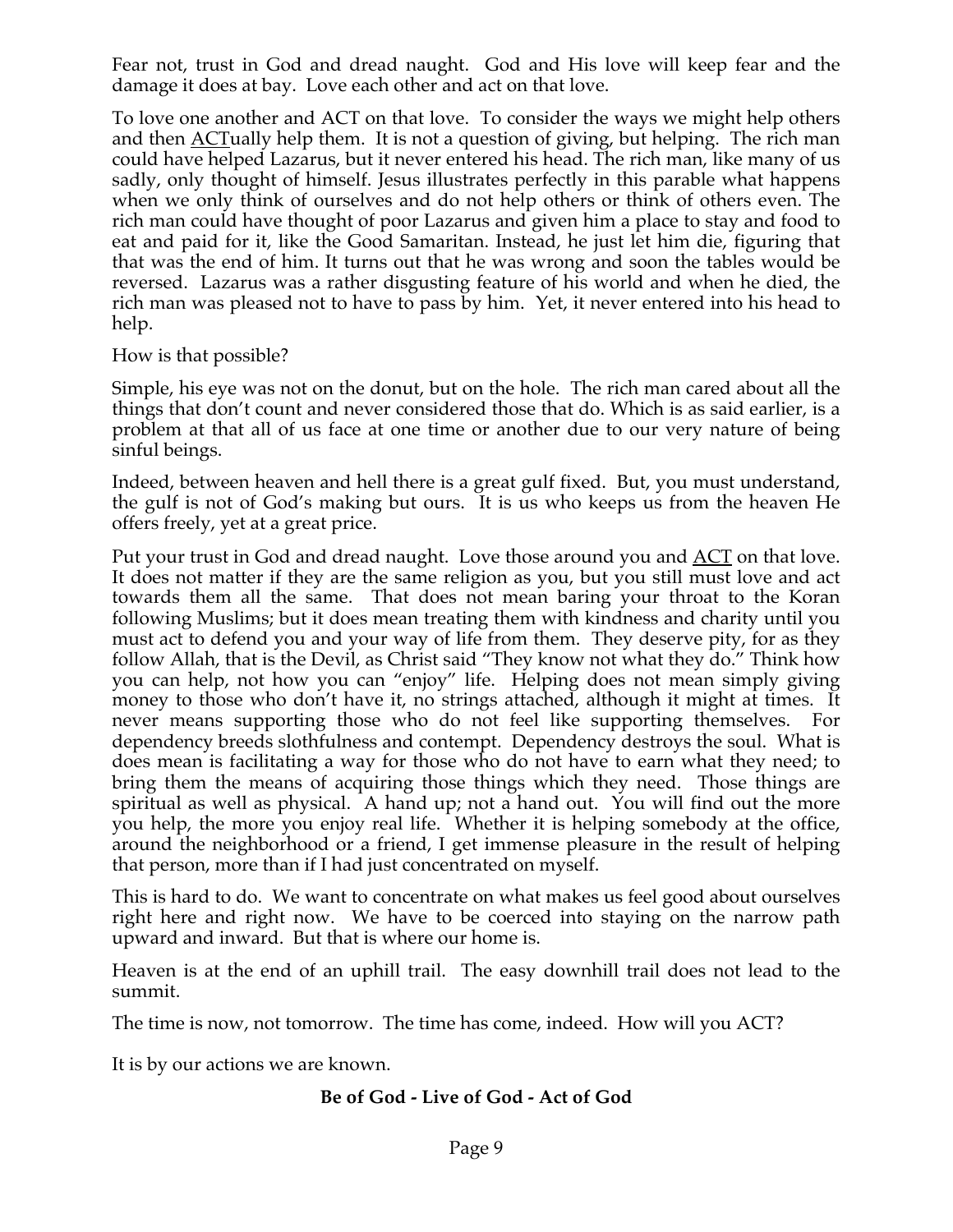#### *Bishop Dennis Campbell's Sermon*

Bishop Dennis is a brilliant speaker. He is able to take biblical precepts and make them



perfectly understandable, even to me. Oft he provides the text of his sermons and I take the utmost pleasure in passing them on:

**Rich on the Outside, Poor on the Inside**

Luke 16:19-21 June 22, 2014

There are many ways to describe the rich man in Luke 16:19. We might say he was well fed on the outside and starving on the inside. We might say he

was full on the outside and empty on the inside. I think the most accurate would be to say he was wealthy on the outside, but destitute on the inside. The Bible calls him rich. It means he lived in extravagant luxury. Many of you have heard of the famous horse farms of Loudoun County. These are owned by the very rich. Their drive ways look like country roads, long, winding, paved, lined with oaks and stone walls. Their barns are like castles. Their houses are mansions, staffed with armies of servants. This is the kind of wealth the man in Luke 16 enjoyed. It is unimaginable wealth. That's the picture the Bible gives of him.

The Bible also says he "fared sumptuously every day." The Greek word used here is the word from which we get our English word "lamp." It has a primary meaning of luxurious. If you and I were ever placed in a situation of having no light at night, we would understand what a luxurious thing a lamp is. But the word carries another meaning, which is bright, shinning splendor, glowing like the sun. It means this rich man's fare shone like the sun, glorious and bright and without equal.

We meet others like him in the Bible. Maybe not quite as wealthy, but certainly qualified to be called rich. Zacchaeus is one of them. Then there is the man often called the rich young ruler. Each of these men was wealthy. Each had everything money can buy. But, of course, money can't buy everything. And as we look at this rich man, we see a terrible, ravenous poverty in the deep, deep, depths of his soul. His body fared sumptuously every day, but his soul was starving to death.

The man was a Jew. He used the common Jewish reference to Abraham as "Father Abraham." He probably went to the synagogue every Sabbath. He probably kept the ceremonial laws, the feasts and fasts and sacrifices. He probably gave generously to the synagogue and Temple, and the politicians, and charities, for he would have wanted to be known as pious and good, and he would have wanted to keep people, "on his side." But he was missing something. He was missing God.

I can think of another man who was in a similar situation. Though not wealthy, C. S. Lewis was comfortably situated as an Oxford Don. His salary was very good. He lived comfortably in the country near his work. He was respected. And he loved his books. He lived for his books. He was somewhat of an expert in the literature of Nordic mythology, and his imagination was captured by it. I remember being captured by philosophy in college. It was almost a consuming passion. I lived it. Kierkegaard, Sartre, and Kant were friends and I conversed with them through their works. Together we discussed the great questions of life. What is true? What is truth? Is knowledge possible? Can I know what is real? Is anything real? If you attended our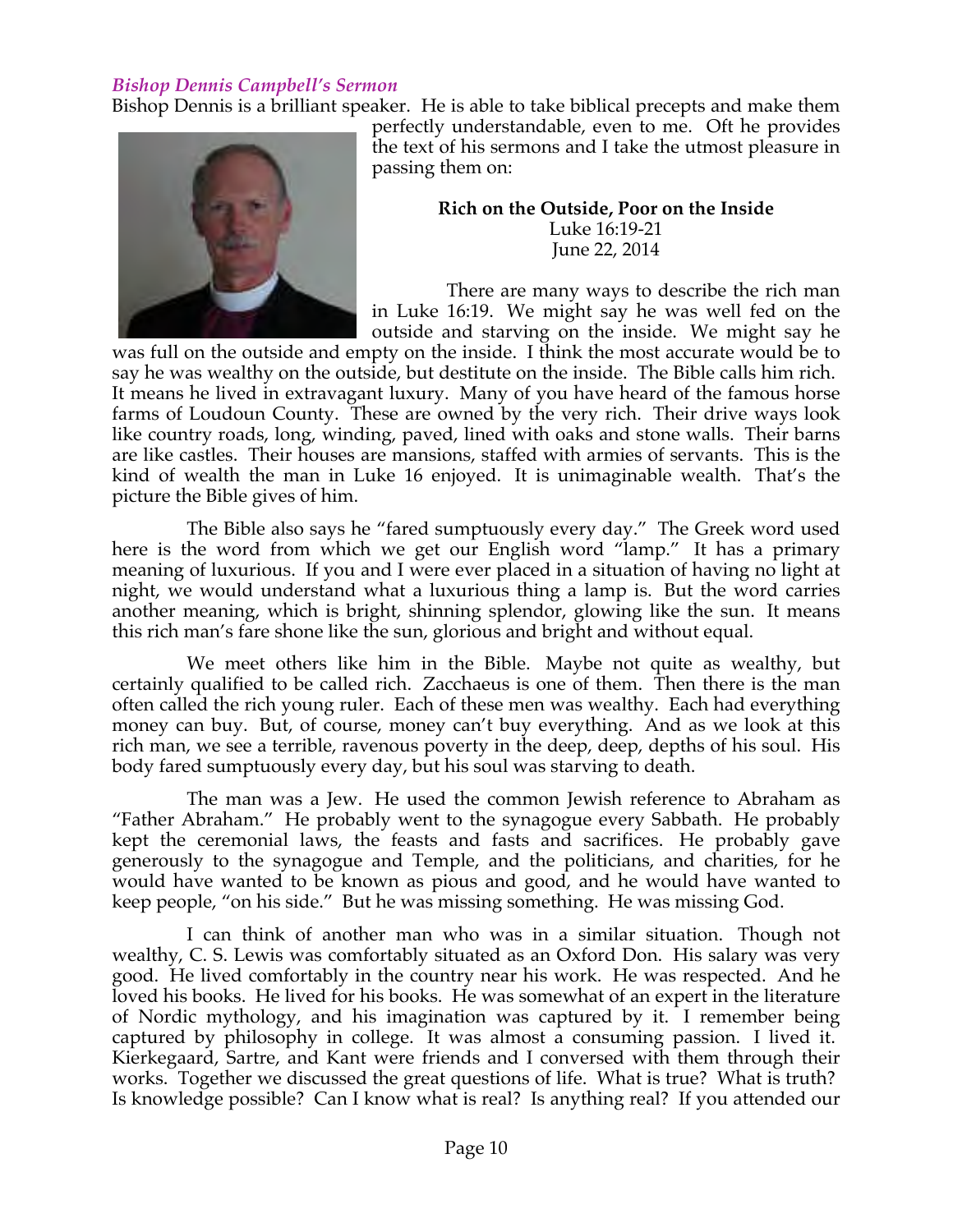Tim Keller videos you may remember him saying we can't prove we're not a butterfly dreaming we're a college student. Well, part of the intrigue of philosophy is the question, am I a butterfly dreaming I'm a college student? Can I know I'm not a butterfly dreaming I'm a college student? That may seem like a foolish question, but it really goes to the foundation of human existence. It asks the question, am I real? And philosophers through the ages have wrestled with this question. Because, if I'm not real, my life doesn't matter, and if you are not real, then you don't matter. And if you are not real then I can do whatever I want with you and to you. So this is part of the two foundational questions of human existence. The first one is, who an I, and why am I here? The second is, who is God, and what does He want from me?

C.S. Lewis lived in his books, and he thought he was happy but one day he noticed the thrill was wearing off. Soon it was gone entirely. It was then that he noticed that his life was really not full and satisfying. It was empty and sad. The thrill had not just gone out of his literature; it had gone out of his life. In his book, *Surprised by* Joy he wrote of his desperate quest to get it back. But the harder he tried to find it again, the further it seemed to go from him. It seemed life had nothing for him but empty, dead, sadness. He wrote a wonderful comment on living for thrills and the folly of striving for thrills in his book *Surprised by Joy*. He brought it all to a profound conclusion in the chapter called "Check," saying, "I sometimes wonder if all pleasure is not a substitute for joy." He found himself very much like the man in the Scriptures, very comfortable on the outside, but desolate, empty, and starving on the inside.

I recently spoke to the Reverend Ken Johnson about this morning's reading from Luke 16, and he brought out a significant point. He said he is amazed at how much effort people put into their physical/worldly comforts, and how little they put into their spiritual growth and well being. We put much effort into making our houses comfortable and attractive. For many, our homes are our largest financial investment, and we spend much money and effort making them comfortable and attractive places to live. We also pay great attention to our physical health. We join health clubs and gyms. We try to eat healthy and well balanced meals, and we get proper rest. We also pay much attention to our mental health. We take vacations. We listen to music. We watch movies. We visit friends. We do this to "unwind." We do this for our emotional/mental well being. And these things are, or at least, can be good things. I believe a comfortable, attractive home is a gift from God to be enjoyed and treasured and maintained. Certainly we should pay much attention to our physical health. "Thou shalt not kill" refers as much to yourself as it does to others, and the positive side of this commandment is to do all that is reasonable and necessary to protect your physical health. The same is true of our emotional/mental health. We cannot ignore this aspect of life without displeasing God.

But what do we do about our spiritual life? Do we sometimes let it fade into the background of life as we pursue our more physical/worldly aspects and needs? Most of us would have to answer that question with a rather humble, "yes." The story of the rich man and Lazarus reminds us that we can be rich on the outside but poor on the inside. We can live in shinning luxury and fare sumptuously everyday on the outside, yet live in poverty and hunger of the soul. Let that not be so of us.

#### -- +Dennis Campbell

Bishop, Anglican Orthodox Church Diocese of Virginia Rector, Holy Trinity Anglican Orthodox Church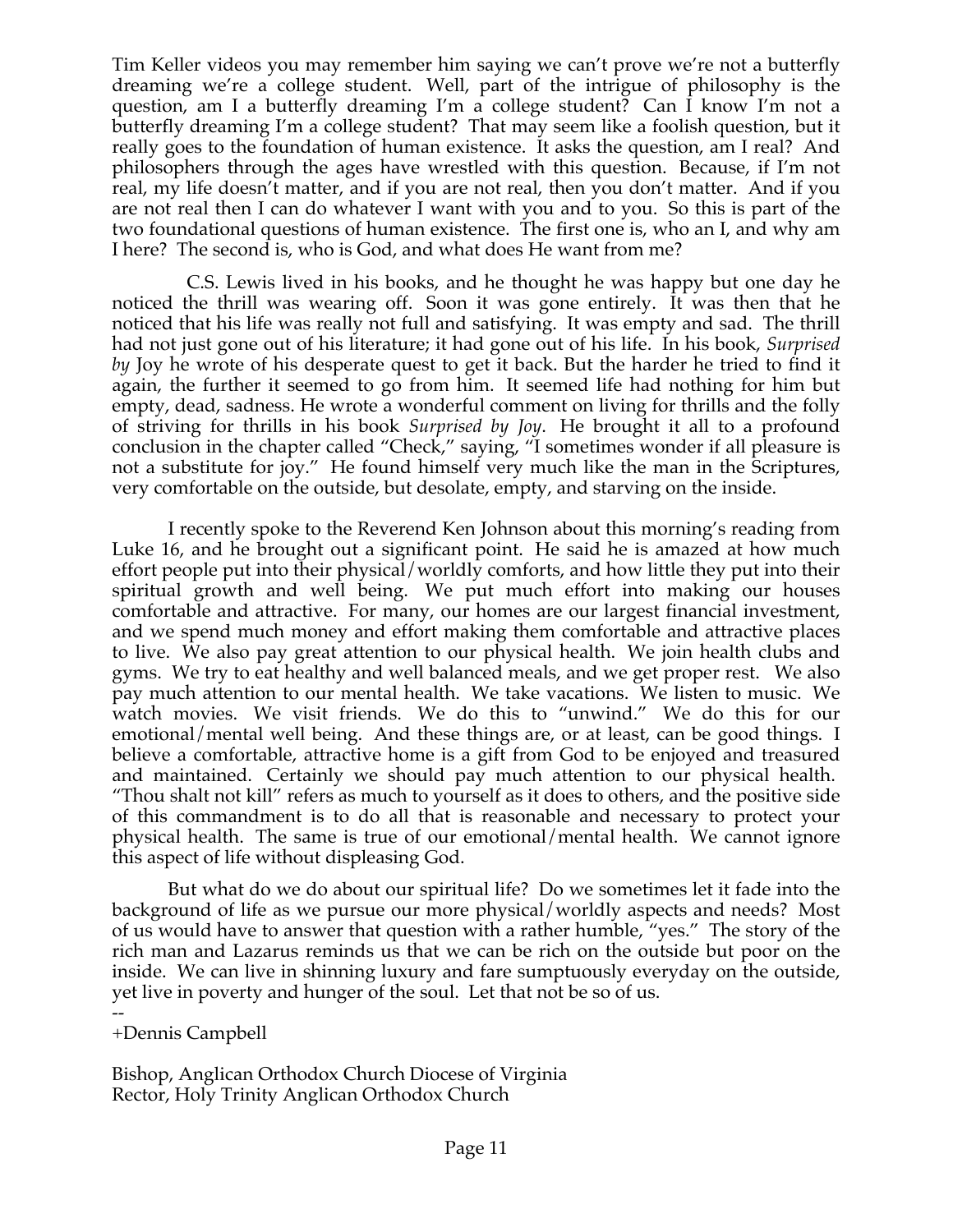#### Powhatan, Virginia www.HolyTrinityAnglicanOrthodoxChurch.org www.lifeinthescriptures.blogspot.com

*Rev Ken Howes Good Shepherd Lutheran Church* Chicago, Illinois

The Reverend Ken Howe is a Lutheran minister who is a member of the AOC Forum



and a fine man. His denomination, the Lutherans, gets its name from Martin Luther one of the early reformers whose efforts were dedicated to the return of the Church to its true foundation, Scripture, and to return to His place of primacy the Church's one true leader, Jesus Christ our Lord. Generally speaking Lutherans and Anglicans have much in common.

Rev Ken discussed the topic of this sermon with Bishop Jerry before

he left for Kenya and Bishop Jerry asked that Rev Ken send the sermon in to place in the Sunday Report.

St. Paul, writing to the Romans, wanted to make sure that the Romans knew what Christianity was about. Even now, you hear people saying that Christianity is about a set of rules—follow these rules, you go to heaven and you're saved; don't follow them, you go to hell and you're lost. Well-meaning parents and Sunday-school teachers fall into that trap constantly, as they try to teach their children to be good little girls and boys.

There is a truth that underlies that teaching. God has given us a Law. That Law is most familiar as it appears in the Ten Commandments. Every one of those commandments was given by God. It is nothing more than what we are supposed to do, to follow these commandments, every one of them. Failure to do so is sin, and we are warned that the wages of sin are death and hell. Every bit of that is true.

What makes that scarier is that every one of us has violated at least one of those commandments. We examine ourselves in the light of those commandments, and we see again and again that we have broken them. Indeed, anyone who claims that he has not broken them is guilty of the greatest sin of all, pride. But St. Paul tells us that such pride is misplaced. "For there is no difference; all have sinned and fallen short of the glory of God." So, without some intervention, we are all lost, because we are all sinners.

That is the bad news. We are none of us good little girls and boys going to heaven by how good we have been.

But there is good news, and St. Paul gives us that good news. That is that we are righteous before God by His grace, thanks to the redemption Jesus made for us. Now, what's redemption? We use that word in the Church a great deal, but not everyone really understands what it is.

In the old Roman law, if someone owed a debt and couldn't pay it, the person to whom he owed money could have an officer come, arrest the debtor, and put him in prison, even have him tortured, to find out if there was more property the debtor had that could be sold or taken to pay off the debt. The idea was that if the debtor was hiding property, he could be made to disclose where he had it, and if he wasn't, his family and friends would want to pay the debt for him.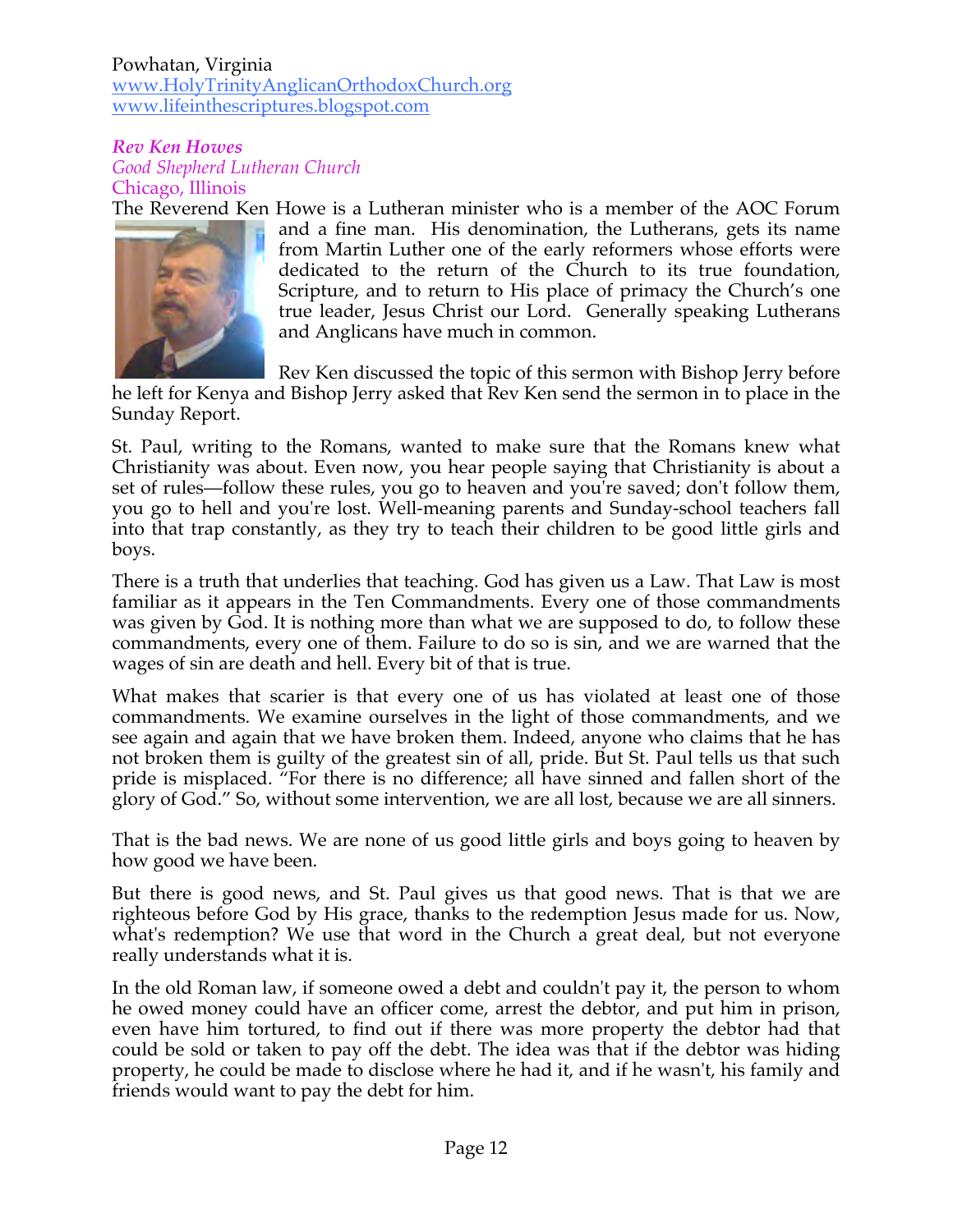Now, if they paid the debt for him in full, there was a rule that the creditor had to release the debtor. The one who paid off the debt, the Romans said, had bought him back, and this was called "redemptio" – buying back. We still have a trace of that now. If you owe a debt and don't pay it, your creditor can't throw you into prison any more, but he can take your house or your car to sell it and apply the proceeds of the sale to the debt. But if someone pays off the debt, you or someone else, before the house or car has been sold, then the creditor has to release the property he's taken. You have redeemed your house or your car. You've bought it back.

That's what Jesus did. We owed God our obedience and our praise. But we disobeyed His Law and we refused to give Him honor as we ought. We cannot make that good again, because any good thing we could do would just be to do what we were supposed to do anyhow. All we'd be doing would be not falling further behind—and we can't even do that. The penalty for our failure would be death and hell. Who will pay that debt for us, that we cannot pay ourselves? The answer is that Jesus has done it. What's more, He did it completely out of His goodness and grace, not in return for anything we did.

How did He pay the debt for us? St. Paul tells us here that it was through a propitiation in His blood. But what's a propitiation? When you propitiate someone, you are doing something that makes him favorably disposed to you. We know when Jesus gave His blood. He gave it in His suffering and in His death on the Cross. He did it as a payment of our debt, a redemption of us from the consequences of our sin.

His Law had to be obeyed. God is a just God, and He will not simply excuse wickedness. So Jesus obeyed the Law for us. His righteousness, and His justice are upheld both in that the Law has been obeyed and that its penalties have been paid. But He had not broken the Law, not in the slightest bit, not ever. That payment was not for anything He had done. It was payment for what we had and have done.

It was payment in full! Redemption doesn't happen on a part payment. If there were something left that we still had to pay, we would not be redeemed—and as I just said, we can't do it ourselves, not in full, not in part. Only Jesus could do it. If he had left something undone, we would still be lost, because we still could not catch up the rest of what we owed. That payment was for all our sin, for what we have done that we should not have done, for all that we have not done that we should have done.

So who gets the benefit of this? St. Paul tells us that, too. God is just, and he declares those who believe in Jesus to be just, to be righteous, to be saved. Does that mean everyone who knows that Jesus lived and died, even that Jesus rose again, is now just, righteous and saved? No. The devil knows that, too. How about that He is the Son of God? No. The devil knows that, too. It is the confidence that not only is He the Son of God, not only did He do everything He did, but that He did it for you, and that He has paid the whole debt, everything you owed.

So you are saved, because you believe. But you cannot claim that you did it—any of it yourself. He did it for you, and any show of how good you are is completely misplaced. If, when you were a kid, your mother did your homework for you, and it was marked an "A" by the teacher, can you be proud of what a good student you are? Of course not. You know who did the homework.

But God is fine with it that He has done the homework. You're getting the A. Just don't forget who earned that A for you. It wasn't you, and you have nothing to brag about. It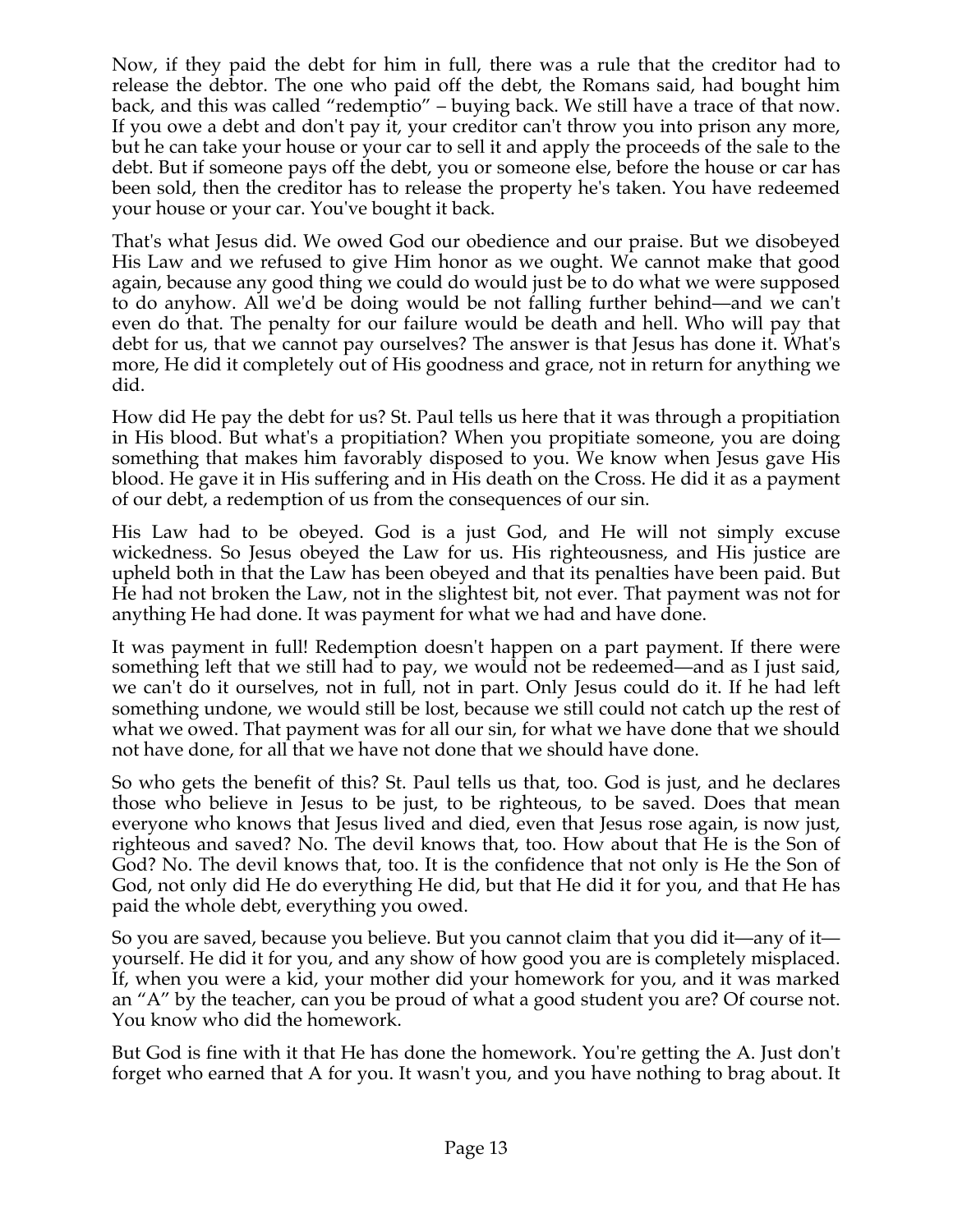is through our faith in Him, and by His grace, and not by anything we have done, that we are saved.

You remember all the stories about Pharisees who made such a big deal about how good they were. Well, there was a time when there were a great many in the Church who thought that they, by being so good, had earned their way to heaven, and some in the Church were giving the impression that it worked that way. If you read their greatest teachers—a good deal of this sermon is drawn from the writing of one of the great Catholic teachers<sup>1</sup>—you can see that it doesn't; but the average priest hadn't read those teachers.

Martin Luther, and others following him, were insistent that the Church must be clear about this, that we do not earn our salvation, that we are sinners entirely dependent on God's grace, saved only thanks to Jesus' redemption of us. The Church at the time was very corrupt. It was making a big business of what can only be called selling grace: "Give us this, do that for us, and we, as the stewards of God's grace, will see to it that you are saved." So it put great pressure on the Emperor to suppress the Reformation that Luther was leading. The Emperor, in 1529, issued an order that everywhere in Germany and the rest of his empire, only the Catholic Church was permitted. But several princes and the mayors of several cities protested against that order. It's from that protest that we get the word "Protestant".

So the Emperor ordered that the Lutherans present to him a statement of what they were teaching, at an assembly to be held the next year in the city of Augsburg. The princes went back to Luther and asked him to give them a statement of the Reformation teachings. He gave this assignment to his main associate, Philip Melanchthon, who put together 28 articles setting forth what Lutherans teach. Some of those articles were taken from things Luther had written before; some were Melanchthon's own writing. On June 25, 1530, Philip Melanchthon, together with the Chancellor of Saxony, presented those 28 articles of faith to the Emperor.

Those articles are called the Augsburg Confession. They are THE statement of what it means to be Lutheran. When you say you're a Lutheran, you're really saying you believe what's in the Augsburg Confession. The text for this sermon today is the source of the central article of the Augsburg Confession:

#### *Article IV: Of Justification.*

1] Also they teach that men cannot be justified before God by their own strength, merits, or works, but are freely justified for 2] Christ's sake, through faith, when they believe that they are received into favor, and that their sins are forgiven for Christ's sake, who, by His death, has made satisfaction for our sins. 3] This faith God imputes for righteousness in His sight. Rom. 3 and 4.

Yes, that's the heart of what it is to be a Lutheran; really, it's at the heart of what it is to be a Christian. But there's one more important thing in this text that has to be mentioned, and it's particularly important for us Lutherans because members of other churches constantly accuse us of teaching that it doesn't matter what you do so long as

 $1$  Anselm of Canterbury. He had to be the most Protestant Catholic who ever lived in some important ways: he affirmed monergism, predestination, and the substitutionary atonement. (His Marian theology is another matter.)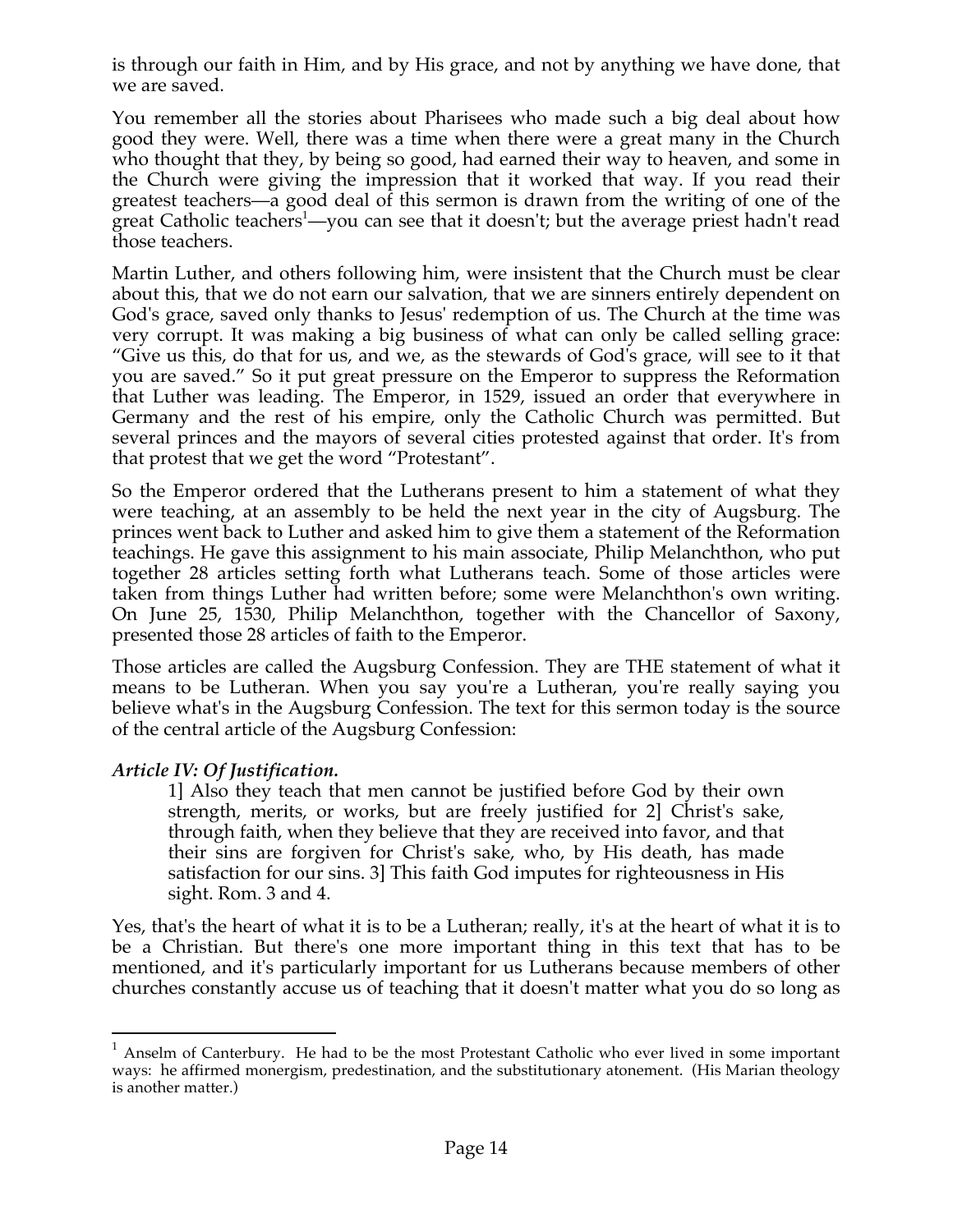you believe. Catholics, at least those who don't actually know our teachings, accuse us of that; even other Protestants often accuse us of that.

Well, it isn't true. It's as St. Paul says, finishing this chapter of his letter. "Then do we repeal the Law? No. We are standing by the Law." Just because we are no longer condemned for our failure to keep the Law does not mean that we can disregard God's will. That will is expressed in the Law. The Law acts as a curb to stop evil conduct. It acts as a mirror, to show you how far short of godliness you are. It is a guide, to show us how we ought to live our lives, what conduct pleases or displeases God

If your faith is in God, if your confidence in Him, you will want your life to be pleasing to Him. You will want that what you pray every day comes true—that His kingdom come, His will be done, on earth as it is in heaven. You will be in that kingdom, where He is King of Kings and Lord of Lords, and reigns forever and ever. Amen. And the peace of God, which passeth all understanding, keep your hearts and your minds in Christ Jesus. Amen.

### *Rev Bryan Dabney of Saint John's Sunday Sermon*

We are fortunate to have Bryan's Sunday Sermon. If you want people to come to The



Truth, you have to speak the truth, expouse the truth and live the truth. This is really a good piece and I commend it to your careful reading.

### **First Sunday after Trinity**

As Christians, we understand that God expects us to be obedient to his will and that such will entail our possessing a worldview which

upholds his standards. Nevertheless, for the unregenerate, such is not the case as their lives are predicated on a secular, or profane morality that is based entirely on human wisdom and understanding. We might refer to those who hold such views as "secular moralists", or simply, "moralists". Gail Riplinger once observed that, "... the words moral and immoral... are an affront to God. They imply that man himself can determine what is right and wrong. Eve became the first moralist, as she chose to decide what is good and what is evil. Rebels, like Eve and Lucifer seek 'the good<sup>2</sup>.' Moralists always claim to adhere to 'what is right'... because the heathen perennially chose their mores over the laws of God." (New Age Bible Versions, p. 153) Profane morality is a most deceitful and dangerous enemy not simply because it is a construct of human wisdom, but on account of its sinister, supernatural nature.

In our lesson from Genesis, we read where Eve was beguiled by the serpent to disobey the commandment of God by eating of the forbidden fruit. In so doing, Eve chose to act against the expressed will of the Creator. As the scriptures so state, And when the woman saw that the tree was good for food, and that it was pleasant to the eyes, and a tree to be desired to make one wise, she took the fruit thereof, and did eat, and gave also unto her husband with her: and he did eat (3:6).

Consider her first motivation: ... the woman saw that the tree was good for food. The appeal to our human sense of smell and taste is often the first invitation to bring us to partake of a meal. I love the smell of good food cooking, and when someone is grilling nearby it will stimulate my desire for the same. There is nothing unbiblical about that

 <sup>2</sup> For those of us who look to scripture for guidance, consider *good* is often rendered *fair* or *fairness*. You will note the word *fairness* is not in the Bible, the word *fair* is; however its use is as meaning beautiful, as in a fair young maiden or fair weather. There is a reason for this, consider it.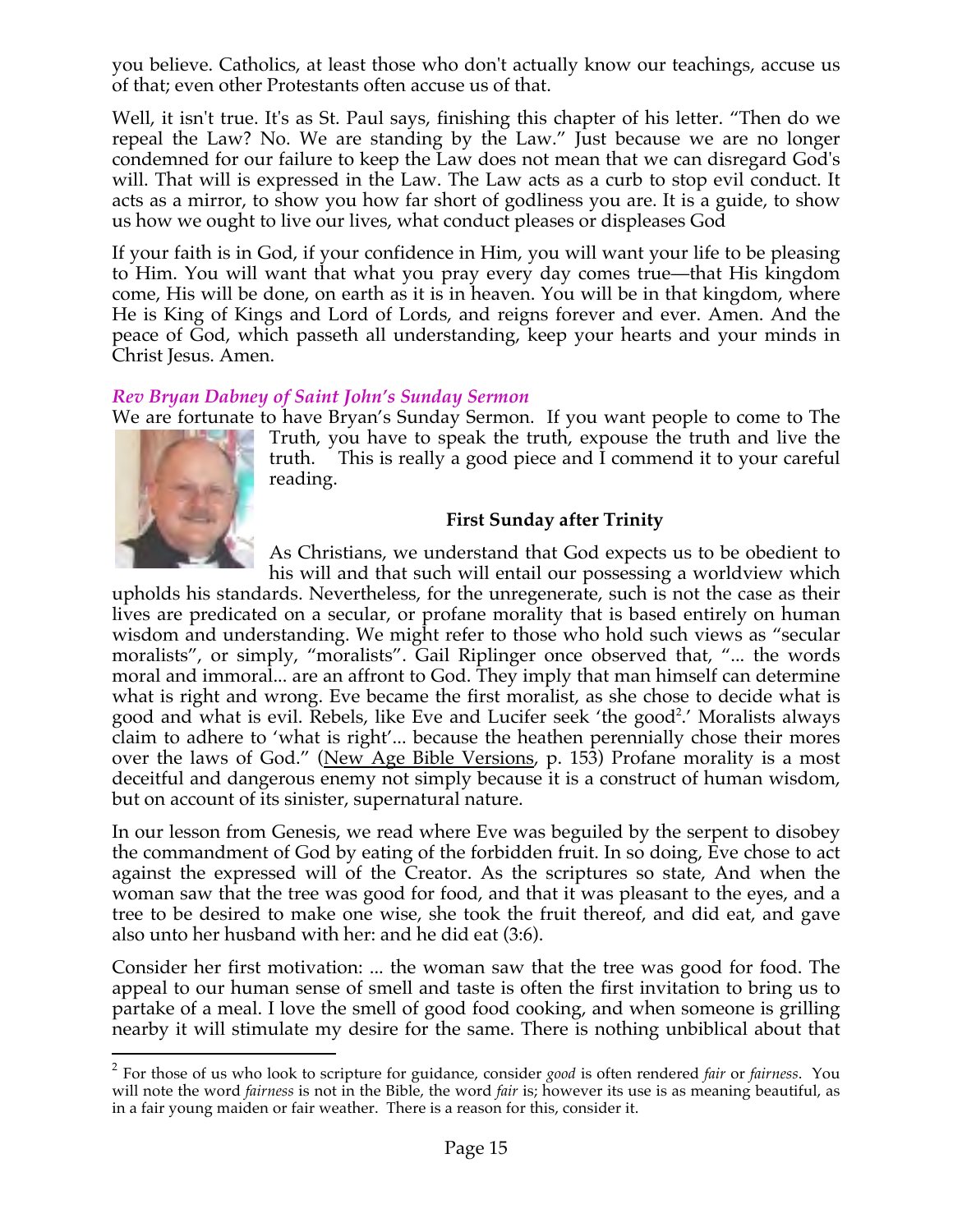because God gave us a sense of smell to go along with our appetite for tasty foods. Still, sinful behaviors can be masked behind a favorable sense. With the prohibition of God set aside, Eve then relied solely upon her senses to affirm her actions and that spelled trouble for both herself and her husband, as well as for us.

Eve's second motivation was, ...that it was pleasant to the eyes. How things look to us is a sense that is also not in and of itself evil. Even so, evil things may have a pleasant appearance that will conceal their true nature. If we are relying upon our own senses, and not upon godly discernment, we will be tricked by the devil every time. The old saying of "all that glitters is not gold" is apropos. The moralist will see only those things that are visible or apparent, and will look no further. Evil is often invisible, or hidden, much as a fowler's trap. The bird sees only the bait, but not the snare which, when activated, catches the hapless creature who usually ends up in a cooking pot.

Eve's third motivation rested on the smooth and persuasive message of the serpent: Ye shall not surely die: for God doth know that in the day ye eat thereof, then your eyes shall be opened, and ye shall be as gods, knowing good and evil (v.4b). Ergo, because it was a ...tree to be desired to make one wise she then completed the work of sin for as the Bible says, ...she took the fruit thereof, and did eat, and gave also unto her husband with her: and he did eat. The apostle James admonished: But every man is tempted, when he is drawn away of his own lust, and enticed. Then when lust hath conceived, it bringeth forth sin: and sin, when it is finished, bringeth forth death (St. James 1:14-15).

How often have we succumbed to the wishes of others who were themselves mired in sinful activities, and who desired us to join them in their rebellion against the revealed will of God? The devil styles everything he wants us to do in ways which have the outward appearance of being rational, self-gratifying, worldly, in vogue, or titillating. Would you really do an evil deed if he told you the truth about what would happen to you: that God's judgment would come upon you; that you might even suffer ill effects in your body; in your relationships with others; etc.?

That's where the moralist comes in to do his master's bidding. As St. Paul noted in his second epistle to the Corinthians, Satan was an angel of light, and he still possesses the power to assume that form again as well as to transform his disciples into faux Christians for his malignant purposes (11:13-15). Our Lord Jesus Christ said, Beware of false prophets, which come to you in sheep's clothing, but inwardly they are ravening wolves. Ye shall know them by their fruits... (St. Matthew 7:15-16a). And, For there shall arise false Christs, and false prophets, and shall shew great signs and wonders; insomuch that, if it were possible, they shall deceive the very elect (St. Matthew 24:24-26).

The moralist may offer a set of ethical values which might bear some resemblance to God's laws, but are, in fact, merely vehicles to cloud the issue at hand rather than affirm God's immutable standards for living. Consider the words of the playwright George Bernard Shaw in his Maxims For Revolutionaries, "Do not do unto others as you would have them do unto you, their tastes may not be the same. The golden rule is that there are no golden rules."

Another subset of secular morality is paganism which offers a, "Do what thou wilt, but harm no one<sup>3</sup>" approach for human conduct. How nice. But if you are doing what you want apart from God's word, then evil is present and will endeavour to use your actions to the detriment of not only yourself, but anyone else who might be in the way. The drunk driver may kill himself in attempting to drive home, but he also possesses

 <sup>3</sup> They don't seem to notice that their behavior harms themselves, thus violating the *harm no one* precept!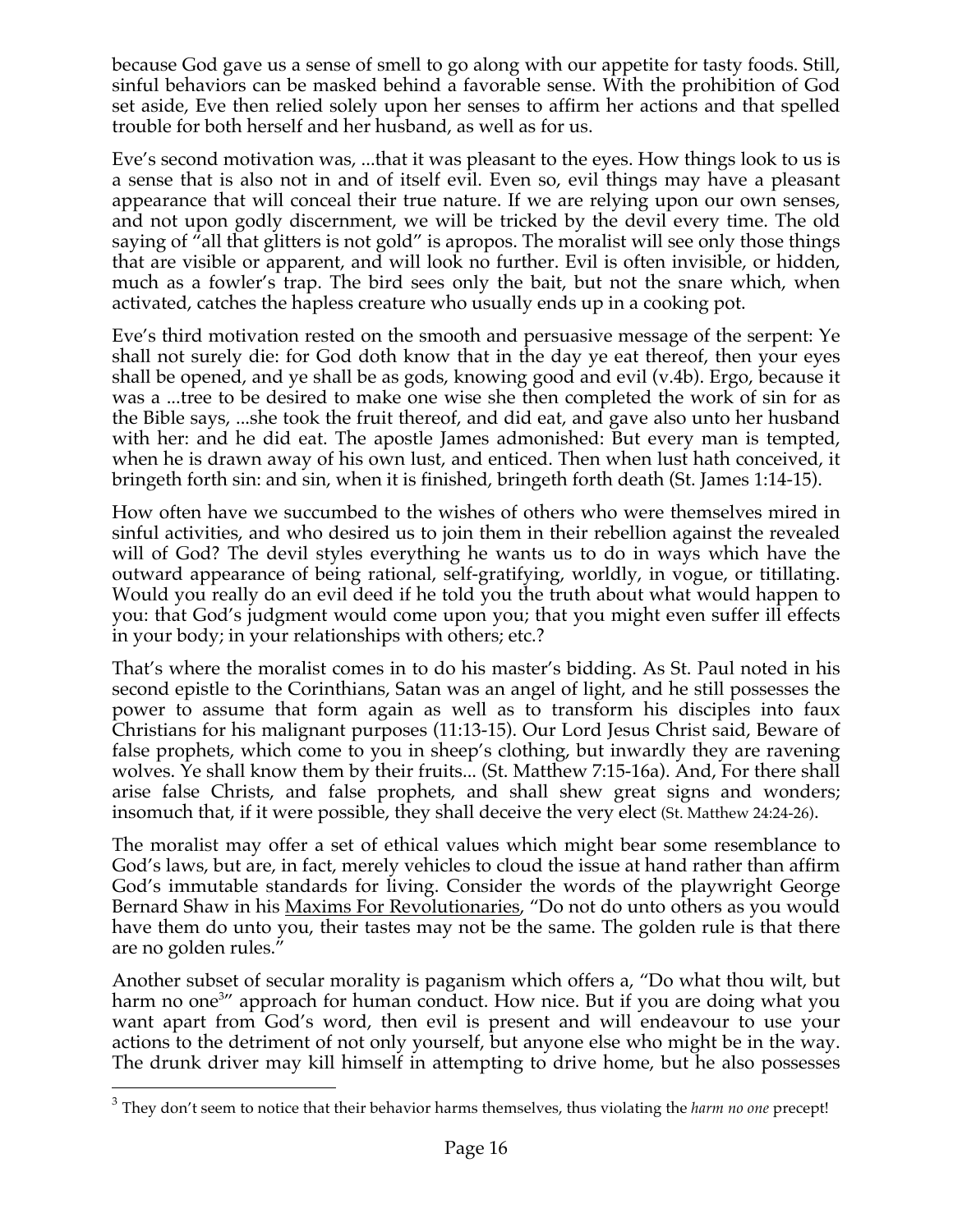the capacity to injure or kill others on his route. The serial adulterer may believe that his or her conduct is not hurtful— no blood, no mayhem, "no autopsy, no foul," but what he or she does not realize is that their behavior is filled with the potential for harm to others, as well as themselves. Thus the "do what thou wilt" most of the time rules out, "but harm no one."

As Christians, we have to exercise proper discernment in all that we do or say. The Bible teaches us that the carnal nature of every human being suffers under the curse of original sin. That is what Eve and her husband brought upon us, and the punishment for sin— any sin— is death. Her desire to be wise and to be as a god led her away from godly obedience to become an instrument of corruption on behalf of Satan himself. That last point is often ridiculed in the profane media, as well as in the apostate Christianity, because as their slate of bible authorities explain, "The devil is nowhere mentioned in Genesis." These so-called bible experts are loathe to admit that in two places within the Book of Revelation (Revelation 12:9; and 20:2), we are informed that the serpent of Genesis is Satan himself. God has cut away his disguise, but you have to regard his word as truth before it will be acceptable to you.

It should come as no surprise that moralists are in denial about the existence of a personal evil. For if they ever admit that such a being does exist— one who possesses powers beyond our comprehension, and who controls legion upon legion of evil accomplices that are ever ready to deceive and harm us— then that would undermine their self-serving morality.

If you accept God's word written, then you know that there are God's standards for living, as well as those which the devil and his minions have concocted. And by extension, you understand that there are only two folds in this world: God's fold, and the Devil's. You cannot abide in both (I Corinthians 10:20- 22). You must make a choice between them, and that choice will have eternal consequences.

Moralists have chosen those principles and doctrines that fit their particular lifestyle choices. Many of them have rejected the Christian message because it conflicts with their errant ways and views. As we read in our lesson from Genesis, Satan wants our senses to be pleasured by our sin. He wants the poison to taste sweet. He wants our death to God to be preferable to a life dedicated to him. He wants our choices to trump God's choices. And he would have us all become like Eve— moralists in our own right. And what did Eve and Adam extend to each of us? A curse.

So can we undo what our first parents have done unto us? Plainly stated, we have not the capacity within ourselves to remedy our situation. The moralist says you must do this, or that, or the other to live rightly. Sadly, there are Christians who harbor a worksbased salvation, and they too have a list of things one must do to obtain God's favor. The Bible says that, Jesus Christ came into the world to save sinners (I St. Timothy 1:15). For God so loved the world, that he gave his only begotten Son, that whosoever believeth in him should not perish, but have everlasting life (St. John 3:16). Jesus saith... I am the way, the truth, and the life: no man cometh unto the Father, but by me (St. John 14:6). The Philippian jailer asked of the apostles Paul and Silas, ...Sirs, what must I do to be saved? And they said, Believe on the Lord Jesus Christ, and thou shalt be saved, and thy house (Acts 16:30, 31). The apostles did not say, "You can save yourself by your own merits," or "You can please God by this work or that and he will give you that saving grace." Nothing could be further from the truth.

We who are born-again of the Holy Ghost have accepted what God has done for us through the atoning work of our Saviour. We have accepted his free gift to us and we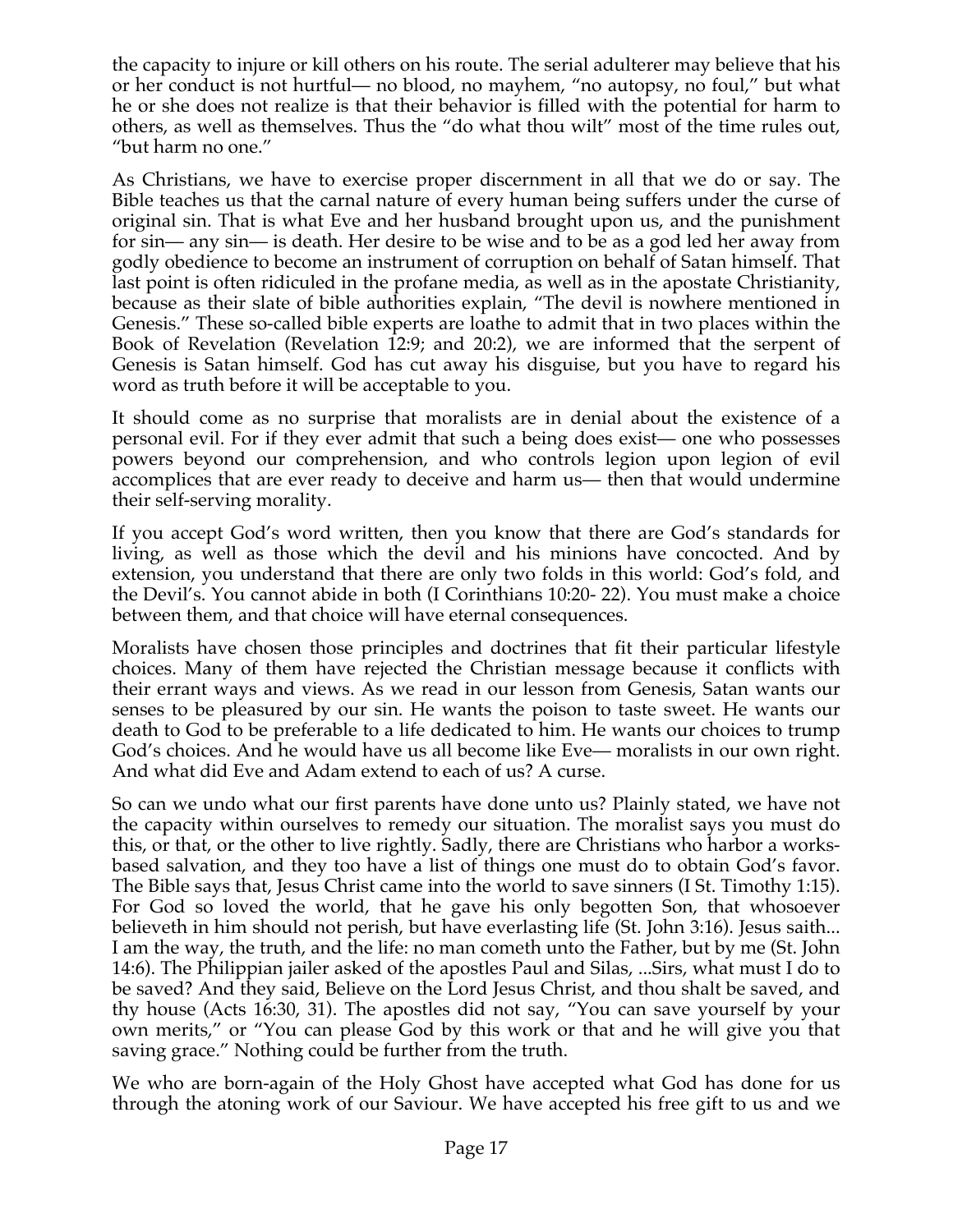follow his commandments. In order to know God, one must read his word and prayerfully petition him daily. God wants us to know him and he wants us to be saved from his coming wrath. When you come to know God as your heavenly Father, you will learn that he has your best interests at heart. You will also realize that he loved you so much that he sent his only begotten Son to die in your place, to take your punishment for every sin you have committed as well as that original sin with which we were all born. He has done it all so that all you have to do is, Believe on the Lord Jesus Christ, and thou shalt be saved.

If you have not already done so, I urge you to begin your relationship with God today. Ask him to forgive you of your sins and trespasses in the name of his only begotten Son. And ask him to fill you with his most holy Spirit as well as to daily assist you in living by his standards as expressed in Scripture. You can rest assured that he will hear you, and if you are sincere, he will accept you into the beloved as one of his saints. Do not wait. Come to him today.

Let us pray,

**LMIGHTY** God, keep us from all false doctrine, heresy and schism, as well as from **ALMIGHTY** God, keep us from all false doctrine, heresy and schism, as well as from all pagan moralizing and deception in religion; for this we ask in the name of thy only begotten Son, even Jesus Christ. *Amen.*

Have a blessed week, Bryan+

# *After Church Hospitality*

We need snack pictures! Come on, help us out!

### *People in our Prayers* - http://faithfulcenturionprayerteam.blogspot.com/

#### **Why? Prayer is an extremely important activity.**

It is not that God knows not our needs, for He surely does. Yet, Jesus commanded us to ask God for those same needs. In addition to the obvious of asking God for help, offering thanksgiving and the like, prayer helps us focus our thoughts on how we might do God's work.

The Prayer Team of the Church of the Faithful Centurion was established to help our members and fellow Christians pray for those in need and to give thanks as well for the blessings we have been granted.

#### **Who can be on the list? Do I have to be a member of the Church of the Faithful Centurion to be prayed for?**

No! The only qualification to be on the list is that you want our prayer team to pray for you. We are Christians and are happy to pray for you, no matter who you are. If you want help from God, you are our kind of people.

#### **What is the commitment from the prayer team?**

Each member of the team will pray for the desired outcome at last once per day.

#### **How do I get myself or someone else on the prayer list?**

You can email one of the prayer team leaders: Jack - jack@faithfulcenturion.org or Dru dru@ faithfulcenturion.org, or call the church office at (619) 659-3608 or fill out a prayer card at church.

#### **What should I ask for?**

Depends on what you want. Some people merely want God to be asked to heal their ills and be mentioned by their first name, others want a specific outcome and / or have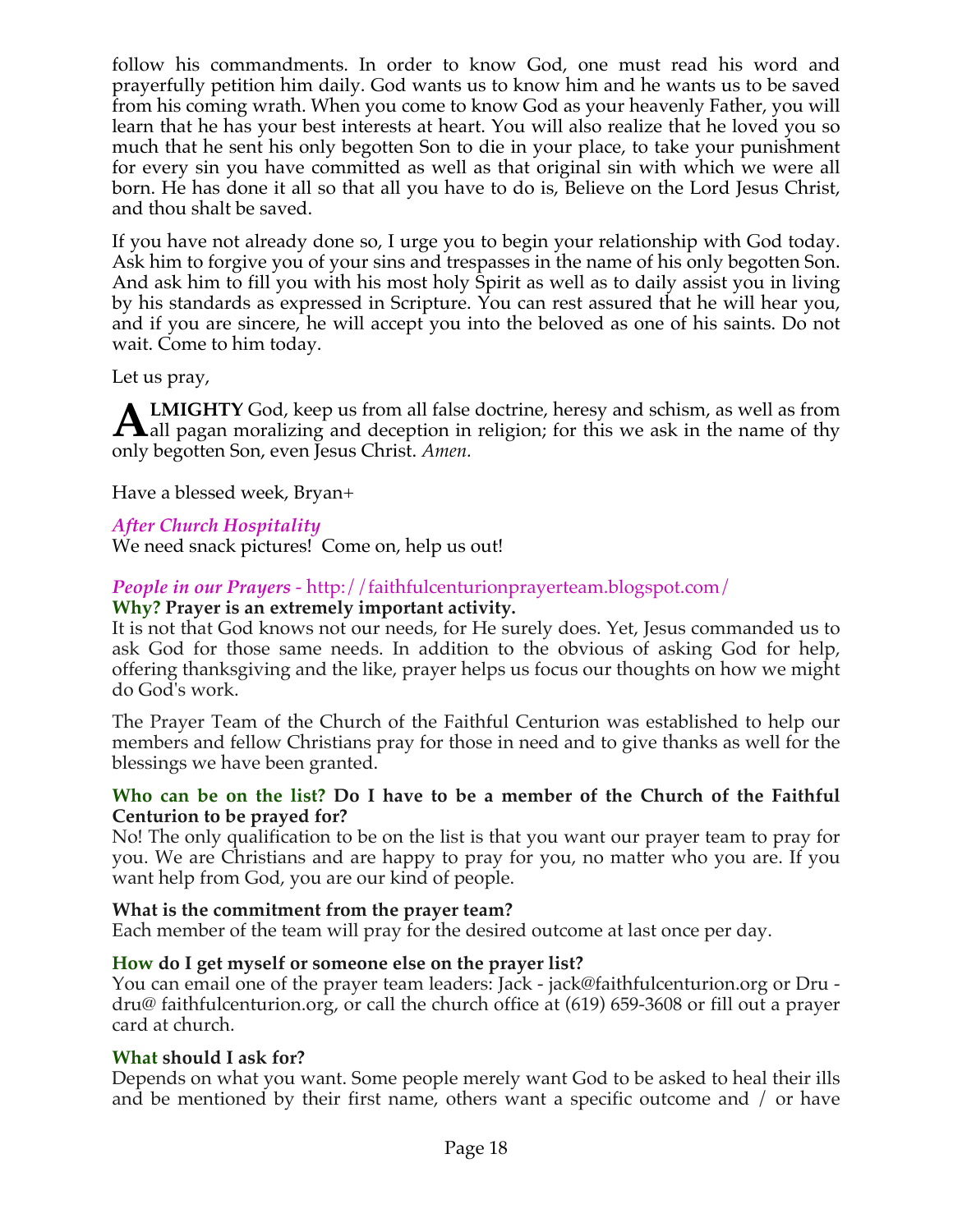more of their personal information known to the team. Ask for what you want. It is your desire and need for prayer the team is attempting to meet. For typical examples, see the list below.

### **Updating the Team**

If you are on our prayer list, or if you have submitted a person that you have asked us to pray for, please update one of the team members or Hap in person, by telephone or email. It helps to be able to pray specifically for these individuals including their specific needs; plus if they get better, it is nice to give thanks!

Please note that on the yellow (maybe green or orange if you get an old one) cards at church, you can ask that those to be prayed for have their names disseminated to the prayer team. Those names will be said in church and appear here. Or, you can ask that their names and purpose be kept confidential, then only Hap will know to pray for them.

#### *Prayer List Notice – If you have someone on the prayer list and their needs have changed, please let us know. We'd like to update our prayers to reflect the need and most important to give thanks!*

# *Travel*

*Bishop Jerry Ogles, Executive Secretary Betty Hoffman and Rev Jack Arnold* are on travel to Kenya this Saturday to welcome the church there into the Anglican Orthodox Church Worldwide Communion. Please pray for a successful and safe trip for them.

*Roy and Janet Morales-Kuhn and their daughter Liz* are on travel this week and next.

# *Birthday*

Terri Jennings celebrated her 58<sup>th</sup> Birthday on 26 April 2014.

# *Anniversary*

*Rev Rick and Virginia Reid* celebrated their 35<sup>th</sup> Anniversary on 7 April 2014.

# *Move*

*The Thomas Family* is now in Okinawa for a second short tour. Please pray for this new assignment to go well for Kurt and for Mary and the kids to make new friends. In particular pray that Kristyna and Mitchell will develop good friends and schoolmates there so as to further their development as both Christians and citizens. Give thanks the safe move and ask for continued good developments.

# *Departed*

- *Sasha* left for home Friday, 20 June 2014. A very very special young lady with a husband and two children who had cancer for which all treatment had been tried unsuccessfully. Give thanks for Sasha's time here on earth and please pray for comfort, strength and understanding for her husband and their family. Please pray the family can let God carry their worry, fear and sorrow so that they can do their best.
- *Dennis* left to be with our Lord and Savior on 30 May 2014, after a relatively brief struggle with cancer. Please give thanks for His time here on earth and pray for comfort, strength and understanding for Linda his wife and their family. Please pray the family can let God carry their worry, fear and sorrow so that they can do their best.

*Sherry Tester*, mother in law of Stephen Cord (Rev Jack's mentor during his almost four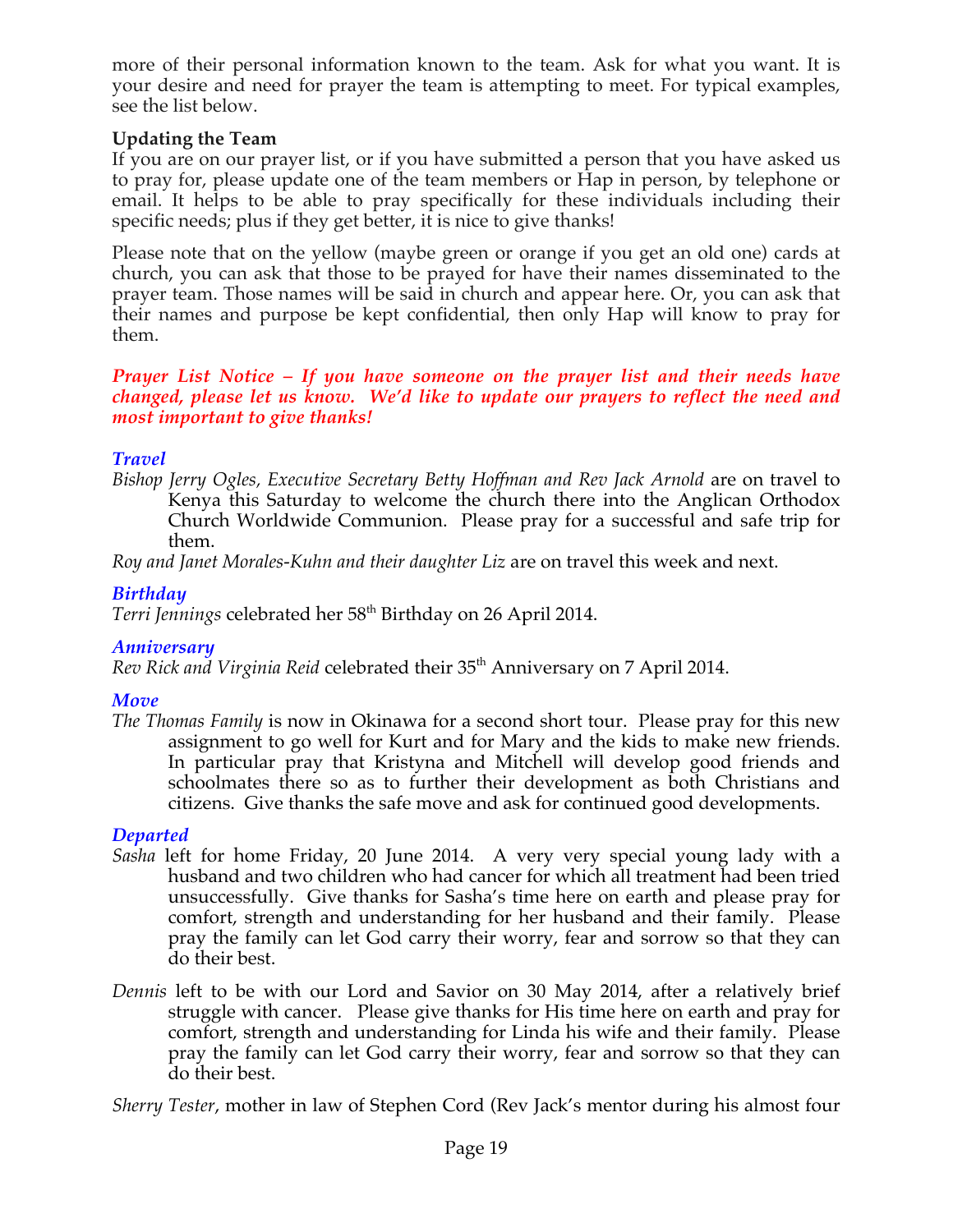years at WGU) passed away after a heart attack on 16 May 2014. Please give thanks for her time here on earth and pray for comfort, strength and understanding for Charles, her husband of  $\frac{1}{56}$  years, as well as her daughter Jennifer, Stephen and their family. Please pray the family can let God carry their worry, fear and sorrow so that they can do their best.

- *Danahurt* passed away unexpectedly on or about 16 May 2014. Please pray for his Family and Friends as they adjust to this unexpected situation*.*
- *George Knoop,* age 78, a Missionary Aviation Fellowship member was murdered by a Haitian with a knife on 13 May 2014 while trying to help the people of Haiti. Give thanks for his time here on earth and pray for comfort for his family who remain behind. Neither freedom nor faith are free, please remember that before you turn from either.
- *Brian Smith* left for home on 21 April 2014, after a long battle with lung cancer; it cannot be said the cancer won, he is with the Lord in victory. He was able to do what he wanted and needed to do until two days before his death, for that we are all grateful. His only concern about leaving was for his wonderful wife Melany who of necessity remains behind. Please give thanks for his safe passage and pray that Mel will keep her trust in the Lord and let Him carry her worry. As a side note, today is Brian's birthday and we remember him the more.
- *Three hundred Korean high school students* perished in the sinking of Korean passenger vessel, SEWOL, on 16 April 2014. Please pray for peace of mind, soul and heart for the families of those who perished. Please give thanks for the bravery and compassion of PARK Ji Young, aged 22 years, who remained on board to help rescue as many souls as possible. She even gave a student her own life vest. Her body was later found floating in the frigid waters of the sea. Ask God to help the families deal with their grief.

#### *Nearing the end of their time here on earth*

- *Jere Wolf* (Melanie Zimmer's dad) is nearing the end of his time here in the Shadowlands; Congestive Heart Failure and a blocked aortic valve are causing all kinds of problems and resulting in kidney shutdown. Treatment has failed. Jere has decided to go home and be with his family for his last bit here on earth. Please pray for Jere and his family, in particular his wife Doreen and daughters Cindy and Molly (or Melanie) to keep their faith strong in the Lord as he prepares for the trip home.
- *Alan* is a victim of metastasized colon cancer already destroying his liver. His youngest sister has put aside her hard-earned career to care for her brother in these days on earth. Please pray for him as he prepares to go home to be with his family who have gone before him. Please pray for comfort, understanding, strength and guidance for Alan and his family who will of necessity remain behind.
- *Paul* has dementia but seems do be doing well in the Nursing Home today. Pray he will eat and that his family will be together in one accord as they take care of him
- *Saundra* is in ICU with congestive heart failure after a heart operation. She is aged and frail. Saundra is near the end of her time here on earth. Please pray for comfort, understanding, strength and guidance for Saundra and her family who will of necessity remain behind. Pray for the love of God to stay foremost in their hearts.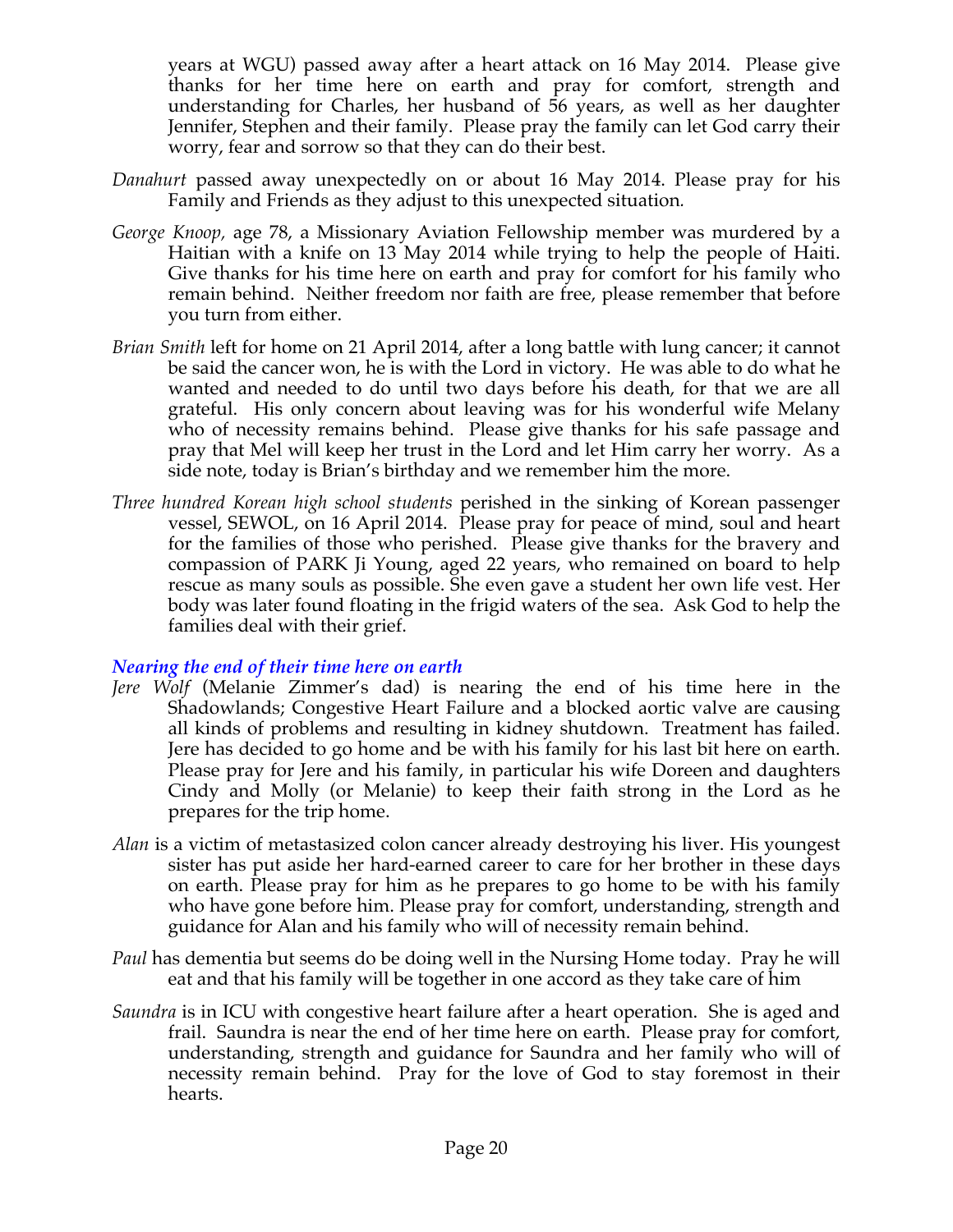*Polly* is in hospice care with dementia and spinal stenosis. Please pray for her as she prepares to go home to be with her family who have gone before her. Pray for the faith of her family to build and the transition to be good.

## *Homebound or Infirm*

- *Lily* is the caregiver of her elderly husband *Harold*; she fell down the stairs and has a break that will take six weeks before she can be on her feet again. Please pray for rapid healing for Lily and for a plan to form that will make things tolerable for both of them.
- *Paul* has dementia but seems do be doing well in the Nursing Home today. Pray he will eat and that his family will be together in one accord as they take care of him
- *Martha and Irene* both have Alzheimer's Disease. Pray that their hearts will stay close to Jesus.
- *Walter* has many health issues and is growing weaker and weaker. Pray Walter will learn to be able to swallow correctly.
- *Joan* has had serious medical problems that have kept her confined. On 26 September 2013, she took a fall. Please pray that in the weeks ahead her health will remain stable.
- *Lou* has aspiration pneumonia. Please pray for the infection to be knocked down and for her continued recovery.
- *Norma, Sara's mother* is in a state of deteriorating health, both physically and mentally, with both dementia and Alzheimer's. She is slowly drifting away, though she still recognizes Sara and prayer gives her a sense of peace. Please pray for both Sara and her mother to put their cares and worries on God's shoulders so they can deal with the many problems involved.

#### *In need of a miracle or understanding of God's Plan*

- *Dennis*, nephew in law of Rev Rick Reid, had a seizure at work on 28 April 2014, and was hospitalized at the Erlanger Hospital in Chattanooga, TN; he went home; he is back in Emory Hospital, Atlanta, Georgia after complaining of what he thought were migraine headaches. An evaluation found a mass of veins enlarged on right side of brain called arteriovenous malformation (AVM). This is an abnormal connection between arteries and veins. An AVM is usually dates to birth. It can develop anywhere in the body but occurs most often in the brain or spine. A brain AVM, which appears as a tangle of abnormal arteries and veins, can occur in any part of your brain. Blood vessels an rupture, causing bleeding in the brain. It is possible for a brain AVM to be treated successfully. Please pray for guidance for the medical team treating Dennis and for them to pay attention and do their best. Pray also for trust in the Lord for Dennis and his family that they might find peace and strength in Him.
- *Sarah,* wife of Rev Geordie (AOC UK), has been treating for ovarian cancer. The treatment has not worked and she has been advised her time here on earth is short. Please pray for a miraculous remission; that Sarah's remaining time here on earth might be good. Help Sarah, Geordie and their family put their trust in the Lord and let Him carry their worry.
- *Leon McKay* suffered a stroke a few weeks back that has left him unable to speak and while undergoing evaluation the doctors also found he has a very aggressive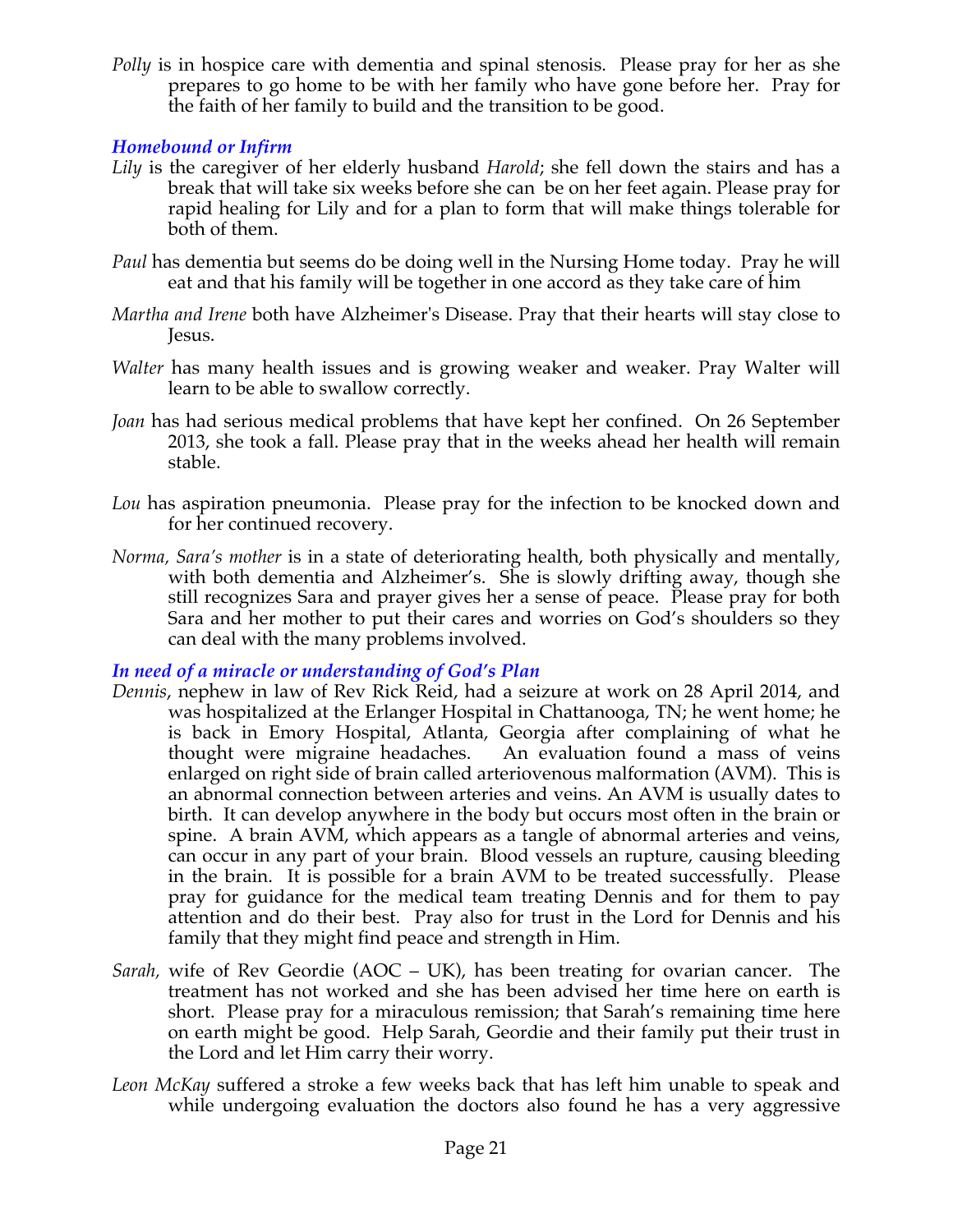cancer. Please pray for a miraculous remission; that Leon's remaining time here on earth might be good. Help Leon and his family put their trust in the Lord and let Him carry their worry.

- *Rev. Thomas Brooks* is not improving and being kept alive by artificial machines. Please pray for a miraculous recovery and if that not be God's Will, a rapid passing to home. Help Thomas' family put their trust in the Lord and let Him carry their worry
- *Ronnie* has kidney cancer that has spread and the surgeons are very concerned. Please pray the medical team to formulate a successful treatment plan and for a miraculous remission; that Ronnie's remaining time here on earth might be good. Help Ronnie and family put their trust in the Lord and let Him carry their worry.
- *Levi* was cancer free for 4 years and just discovered he has kidney cancer. Levi has a great deal of faith and said whether he is healed or God takes him home he will be fine. Please pray for the medical team to pay attention and to their best and for a good outcome. Pray also that Levi and family will be able to put their worry on God's shoulders. In particular, please pray for pain relief; Levi is 22 years old.
- *Ray Daley* is a member of the Royal Canadian Legion and served his country during the Korean War era. Ray is taking chemotherapy treatments for cancer. Meanwhile his son Trevor is in the hospital in a coma and seems to have lost the will to live.
- *Pat* has been under treatment for colon cancer for sometime. He has had major complications the last few days and your prayers will be appreciated by family and friends.
- *Dorothy* had pneumonia, on checking her lungs they found tumors which permeated the lung area. Further investigation found a primary site in the colon, with the lung being secondary. It would appear there is no viable treatment at this time. Please pray for a miraculous remission; that her remaining time here on earth might be good. Help Dorothy and her family put their trust in the Lord and let Him carry their worry.
- *Scott,* one of our Lord's ministers who collapsed a week ago and is in the ICU of a Medical Center since he had a pulmonary embolism, with a concurrent infection of several bacterial agents. He has stopped breathing on several occasions, and may have undergone brain damage. He currently is on DNR. Please pray for recovery so that he will continue to do his Lord's calling*.*
- *Becky* has fourth stage metastasized lung cancer and is not doing well with chemotherapy treatments. Please pray for Becky and her husband as they are together during this difficult time in their lives.
- *Jane* has fourth stage cancer and is not doing well. Please pray for Jane and her family as they are together during this difficult time in their lives.
- *Larry Howes* suffered a fairly severe stroke. 4 December 2012, doctors replaced a valve in a shunt that had been put in about two weeks before, and Larry responded very well. He was able to go home.

Pray also for confidence in our Lord for Larry and his family. Larry needs a miracle, pray for one. Please.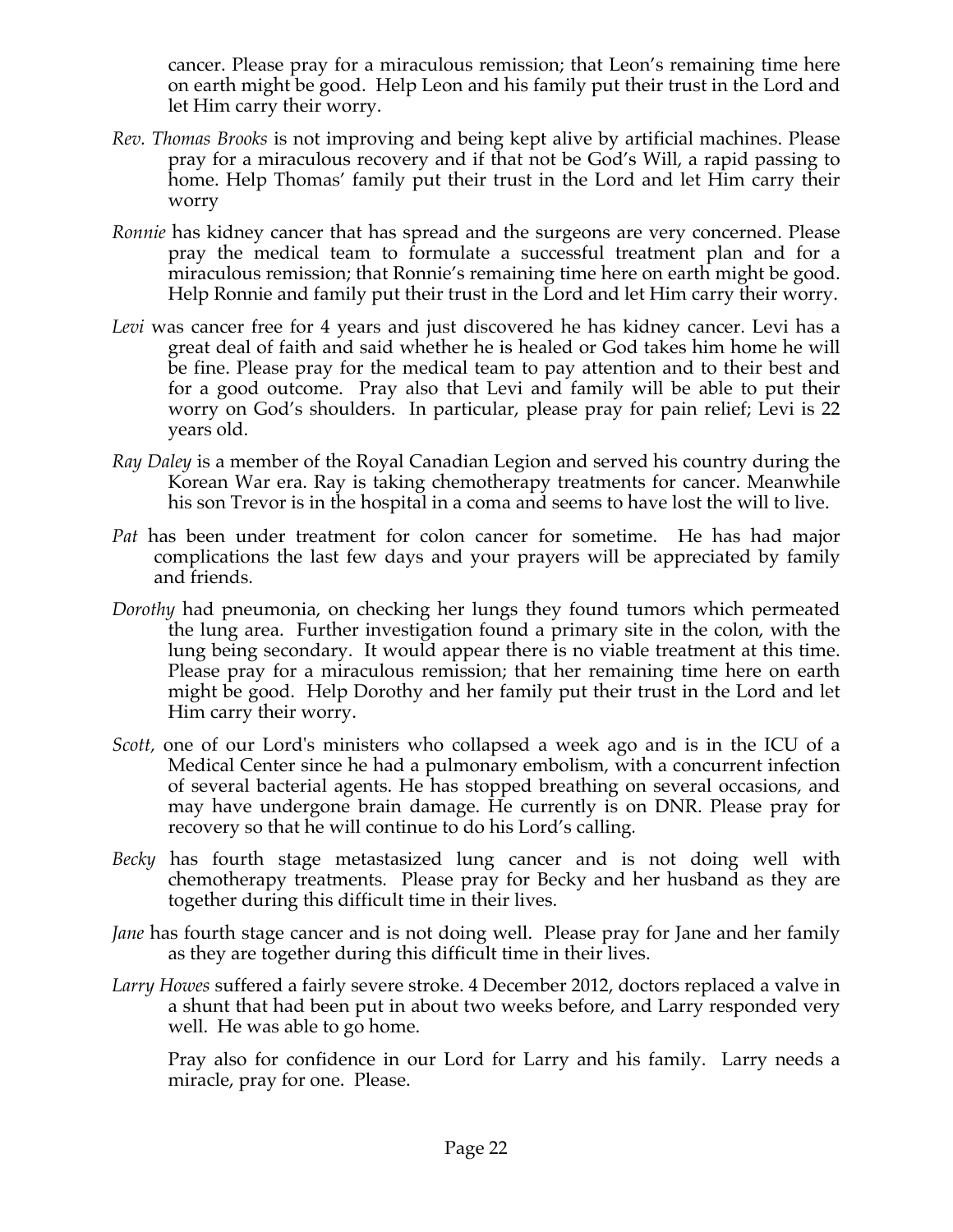- *Colleen* has been battling pancreatic cancer over the last year and it has now spread to one of her lungs. Please keep her and her family in your prayers.
- *Christine* has cancer of the colon, which spread to her liver; she is receiving chemotherapy and is having difficulty eating. Please pray for the medical team treating her to pay attention and do their very best; pray also for confidence in our Lord for Christine and her family.
- *Todd* and *Kenny* have both been fighting osteocarcinoma for over five years and have been told their time here on earth is nearing its end, absent a miracle from God. Both are ready to go home and leave the pain, but would like to stay. Please pray for them and their families.

#### *Surgery*

- *Weir* is a survivor of two malignancies (prostrate and colon). Recently Weir underwent further tests and he will have to have almost all of his large intestine removed. His surgery was Friday 28 March 2014. All will appreciate your prayer.
- *Timothy Howes*, age 90, is expected to undergo resection surgery for a twisted bowel on 16 March 2014, due to his age and other complications this is an extremely tense surgery. Please pray for the surgical team to pay attention and to their best and for a good outcome. Pray also Timothy and his family, in particular his son Rev Ken, to put their worry on God's shoulders.
- *Melody Summers* of Gold Creek, Montana has been diagnosed with a brain tumor. She is a very special person in the Gregr family's lives. Please pray for the surgical team to pay attention and to their best and for a good outcome. Pray also Melody and her family will be able to put their worry on God's shoulders. Pray for a special miracle for her and her family.
- *Mario* has early-diagnosed prostate cancer and had surgery. Pray for complete remission and that Mario and his family will be able to put their worry on God's shoulders.
- *Dustin* who was injured in a work accident when stainless steel sheet metal fell on his right hand. His thumb was severely injured as some of the bones were crushed. Dustin will have surgery on Thursday 22 August 2013, to reconstruct and reset his thumb. They do not expect him to lose his thumb. Please pray for the surgical team to pay attention and to their best and for a good outcome. Pray also that Dustin and family will be able to put their worry on God's shoulders.
- *Eddie* has upcoming bladder surgery. Please pray for the surgical team to pay attention and to their best and for a good outcome. Pray also that Eddie and family will be able to put their worry on God's shoulders.

#### *Testing and Treatment*

- *Paul* has been in and out of the hospital for several weeks. Pray that the Doctors will find out what is wrong with him and he will be healed.
- *Dennis* had a stroke on 30 May 2014. Pray for his wife and family during this time of recovery Pray for strength, courage and understanding for Dennis and his family, most particularly his wife; as well as for God's guidance for the neurologists and other medical people treating him they might find the best course of treatment and allow Dennis to heal completely.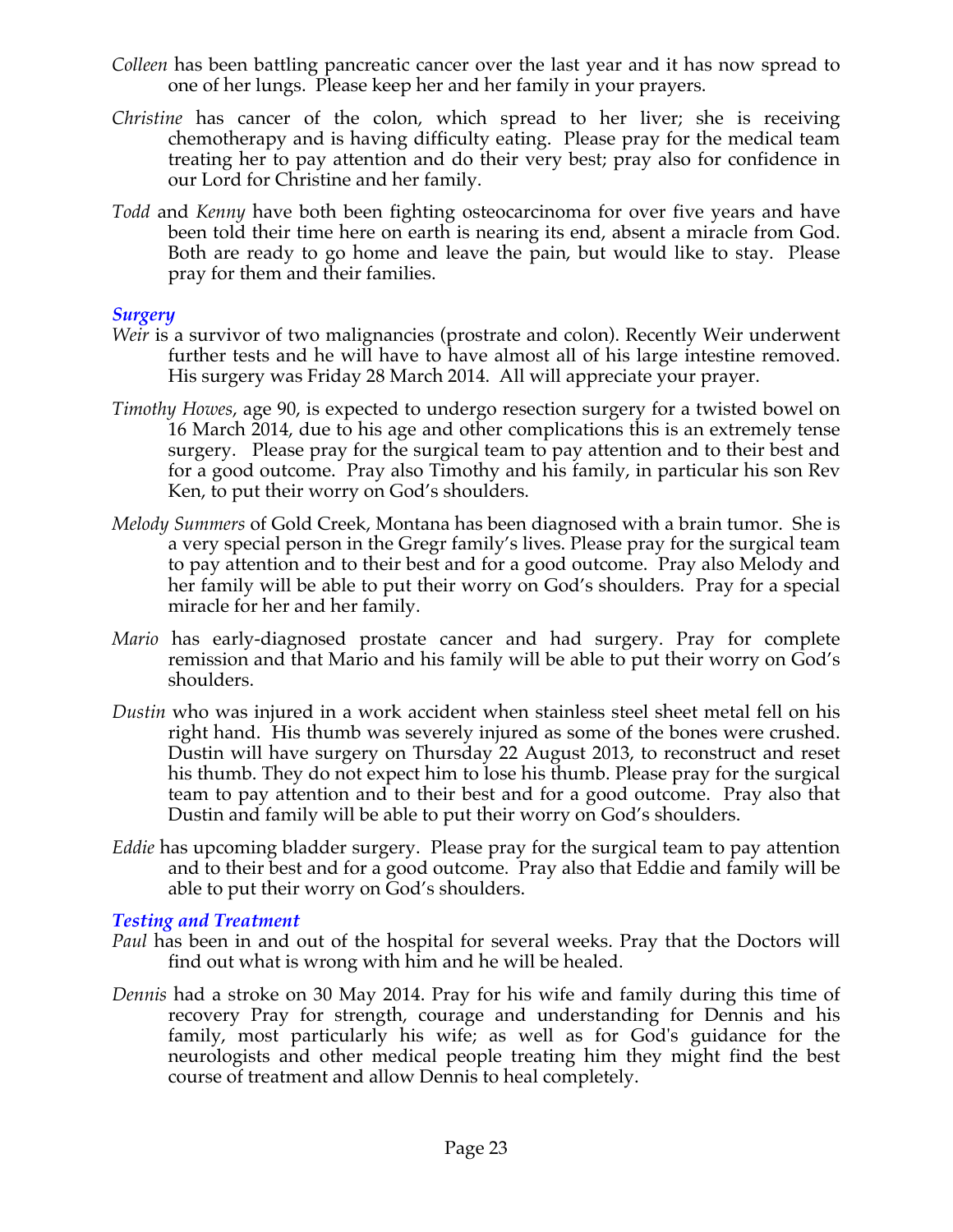- *Liz Strauch* had a pineal cyst, which in the end responded well to a surgical draining last year. Since November 2013, similar symptoms have returned. A CT Scan turned up what is thought to be either a new cyst or an enlarged pineal gland. More testing, including an EEG is in the works. She can no longer work. Pray for strength, courage and understanding for Liz and her family, in particular her husband Ken and sons Caleb and Nathan; as well as for God's guidance for the medical people treating her that they might find the best course of treatment and allow Liz to heal completely.
- *Steve* fell from a roof Saturday, 5 April 2014. His injuries were multiple, extensive, severe, and life threatening. He is slowly making improvements. He still has a long road to travel and is still in great need of prayers. Yours are very much appreciated. Pray for strength, courage and understanding for Steve and his family; as well as for God's guidance for the medical people treating him that they might find the best course of treatment and allow Steve to heal completely.
- *Faye* is in the hospital because she is weak has been receiving blood transfusions. Pray for strength, courage and understanding for Faye and her family; as well as for God's guidance for the medical people treating her that they might find the best course of treatment and allow Faye to heal completely.
- *Tom* has heart and kidney problems. Pray for strength, courage and understanding for Tom and his family; as well as for God's guidance for the medical people treating him that they might find the best course of treatment and allow Tom to heal completely.
- *Harold* has had a severe stroke. He is now home, but his family is looking for a rehabilitation facility to help him recuperate. Pray for strength, courage and understanding for Harold and his family; as well as for God's guidance for the medical people caring for him that they might find the best treatment facility to allow Harold to heal completely.
- *Nathan* has a tumor near his heart and had unsuccessful surgery. Please pray for strength, courage and understanding for Nathan and his family; as well as for God's guidance for the medical people treating him that they might find the best course of treatment.
- *Joe* has had a preliminary ALS diagnosis. Pray the final diagnosis will something that will allow him to continue taking care of his devoted young family. Pray for strength, courage and understanding for Joe and his family; as well as for God's guidance for the medical people treating him that they might find the best course of treatment.
- *Mark* had swelling and fluid buildup in his lungs. It appears things may be getting under control. He needs to use a Bi-Pap mask to breathe until his lungs clear and he hates it. Pray that he will be able to adapt so his lungs can clear. Please pray for peace of mind and trust in the Lord for Mark, as well as for his family, and for God's guidance for the medical people treating him that they might find the best course of treatment.
- *Preston* is reacting poorly to recent neck surgery and now has problems with his liver count; Physicians feel that dialysis will help. There may be a blockage in the bowel and an operation might be necessary. Please pray for the medical team to pay attention and to their best to determine how to help Preston and for a good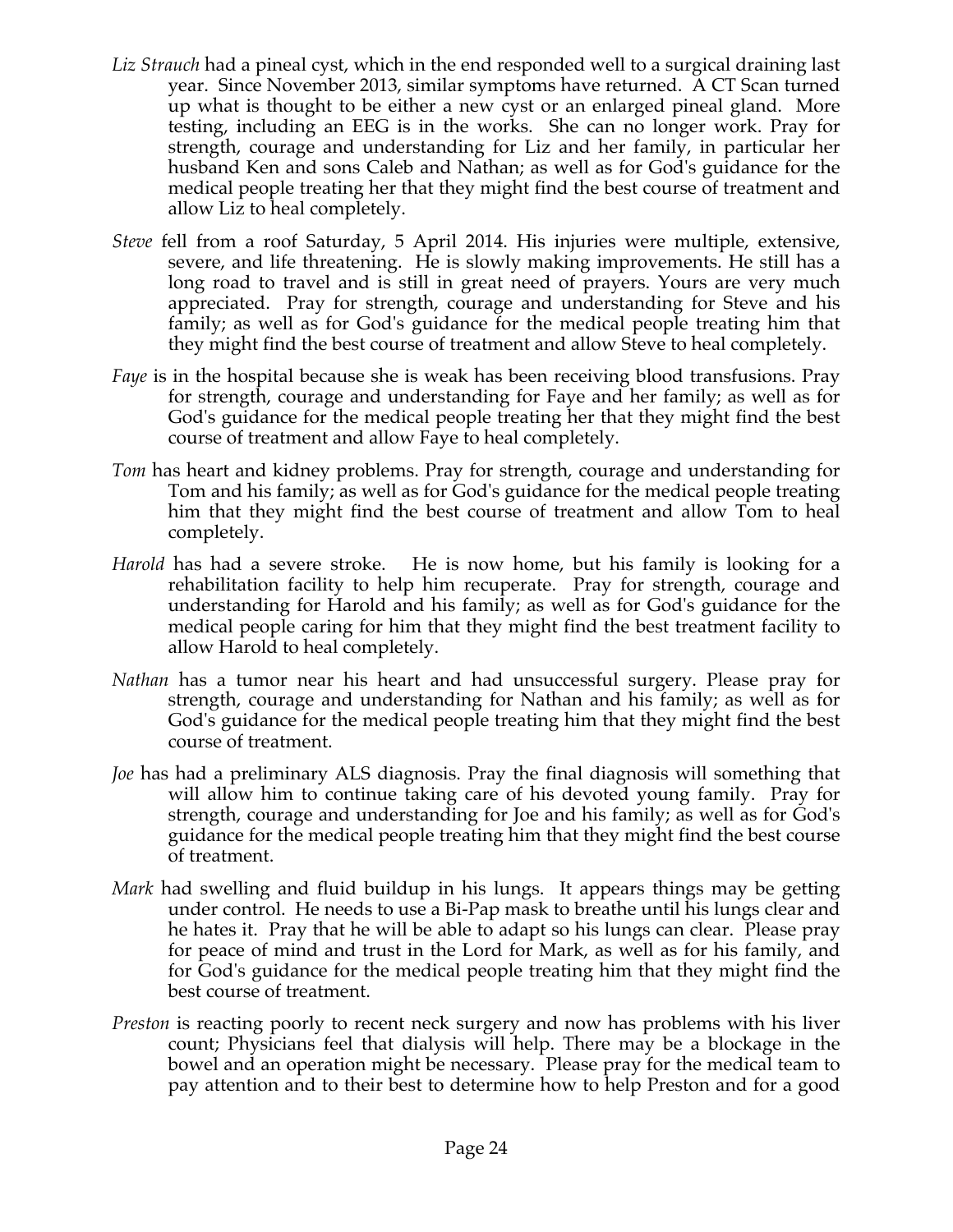outcome. Pray also that Preston and family will be able to put their worry on God's shoulders while Preston does his best to facilitate a return to good health.

- *Marianne* is hospitalized with a perforated colon. Please pray for peace of mind and trust in the Lord for Marianne, as well as for her family, and for God's guidance for the medical people treating her that they might find the best course of treatment.
- *Erica* has a non-malignant Brain Tumor which cannot be surgically removed due to the size and location. They are going to attempt chemotherapy. Please pray for peace of mind and trust in the Lord for Erica, as well as for her family, and for God's guidance for the medical people treating her that they might find the best course of treatment.
- *Brenda* is in the hospital because of bleeding on her brain. Please pray for peace of mind and trust in the Lord for Brenda, as well as for her family, and for God's guidance for the medical people treating her that they might find the best course of treatment.
- *Mackenzie* is a young girl with leukemia. Please pray for peace of mind and trust in the Lord for Mackenzie, as well as for her family, and for God's guidance for the medical people treating her that they might find the best course of treatment.
- *Mack* has had diabetes most of his adult life. Circulation in his legs is very bad and doctors are considering amputation. Please pray his medication will help and he will not face amputation. Please pray for peace of mind and trust in the Lord for Mack and for God's guidance for the medical people treating him that they might find the best course of treatment.
- *Michael* has been diagnosed with lung cancer recently after making it through gastro intestinal cancer last year. Please pray for peace of mind and trust in the Lord for Michael and his wife Gayle; as well as for God's guidance for the medical people treating him that they might find the best course of treatment.
- *Ken Strauch* has been tired and is anemic, he had a colonoscopy which found a pair of polyps which were removed and are being tested. Just for good measure they found he has a hiatal hernia with ulcers, basically part of his stomach is pushed up into his esophagus and is bleeding from there. Sounds there may be surgery involved. Please pray for peace of mind and trust in the Lord for Ken and for God's guidance for the medical people treating him that they might find the best course of treatment.
- *Adriano* is in the hospital due to high sugar and high blood pressure. He is very weak and will appreciate your prayers.
- *Heather* recently found out she has cancer. Please pray for peace of mind for her and for the medical team treating her will be guided to the right solution.
- *Jim* has had an aneurism and blood clots. Pray that healing will come.
- *Georgia* has liver and pancreatic cancer. The doctors are evaluating whether to do surgery and how to tackle the disease. Georgia is a faithful Christian and she will appreciate your prayers. Pray for God's guidance for the medical people treating her that they might find out the source of the problem and best course of treatment. Pray also for peace of mind and trust in God for Georgia and her family.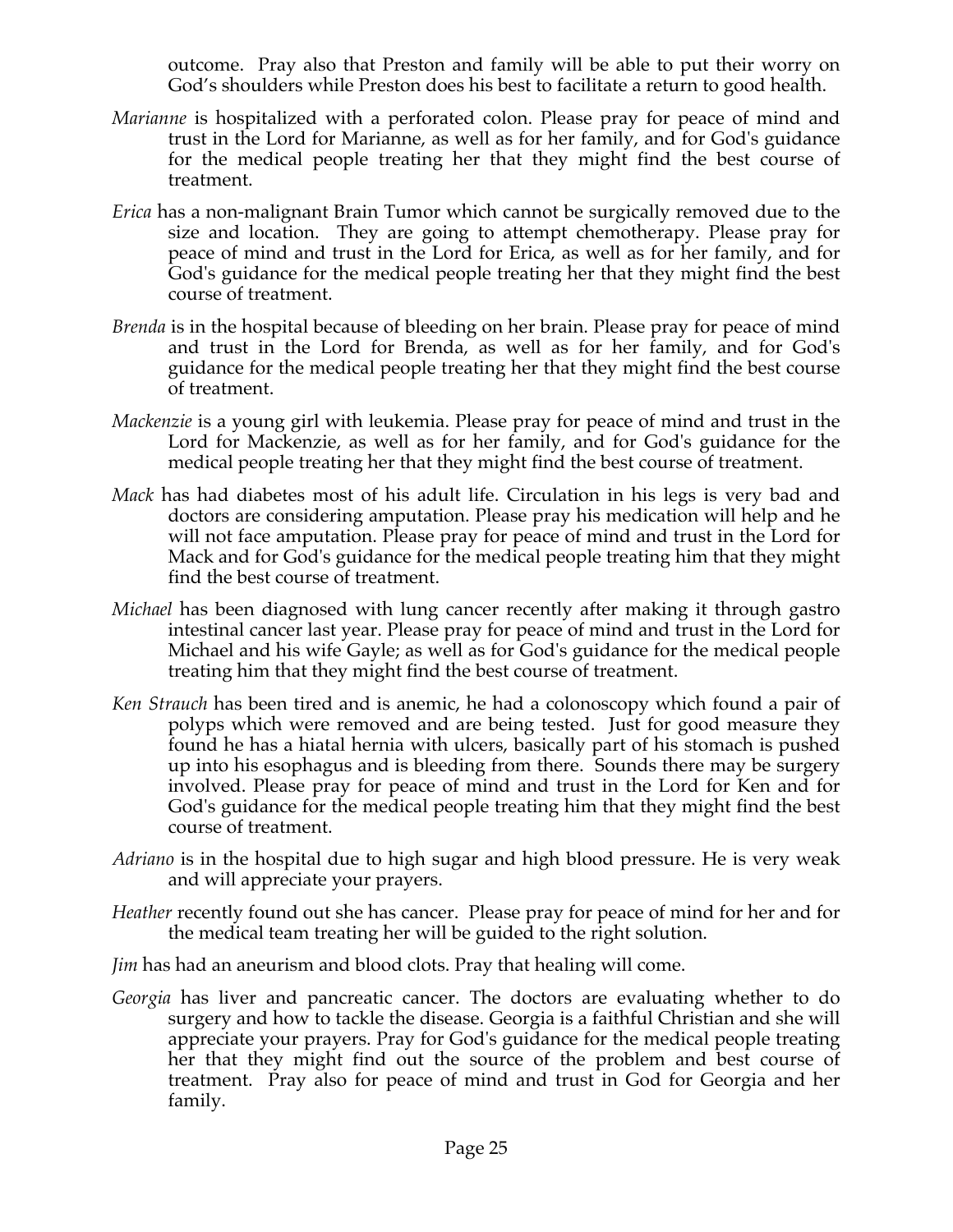*Lana's* doctor found something on her lymph nodes and ovaries. Pray for God's guidance for the medical people treating her that they might find out the source of the problem and best course of treatment. Pray also for peace of mind and trust in God for Lana and her family.

# *Healing*

- *Casey* has strep throat along with her mother Deanna and Grandmother Virginia. Please pray that the other members of the family may stay healthy while those with strep throat recover quickly and rapidly.
- *Meg* recently found out she had heart problems causing low blood oxygen levels, loss of focus resulting in an emergency room crisis. As a result of the symptoms she made errors on the job that caused her to lose her job. She is grateful for the excellent medical care she has received and optimistic, feeling with God's intervention in her life her health may be reversed and a new job will become available.
- *Barbara* has serious problems with her Sciatic Nerve. Please pray for guidance for those treating her, for relief of the severe pain, for trust in our Lord for Barbara and her family, for healing.
- *Donald* is in the hospital and had his leg amputated on 14 April 2014. Pray he will adjust and healing will begin.
- *Dallmus* has lost 40 to 50 percent of his sight. Pray he will learn to cope with the situation and that he will trust in God to heal as He will.
- *Lucius Dabney* (father of Rev Bryan Dabney) is now at home recovering from an infection. Please pray for a complete healing of the infection and return to health.
- *David* has many concussions and unable to go to school, read books, watch TV and has headaches and migraines. He has trouble sleeping and his family will appreciate your prayers for this 10 year old young man.
- *Barbara Apple* fell the week of 11 January 2014, in her home, breaking her right humerus (the large upper arm bone) in a spiral fracture, which cannot be set. Movement is very painful and due to a total lack of energy, she is more or less bedridden. Healing does not seem to be going well at this point. Pray for inspiration for those caring for her that they might find the appropriate treatment. Please pray for Barbara to put her trust in the Lord, look to Him for strength and for her to gain energy so she does not lose the mobility she has; pray for a full and rapid recovery. Please pray also for her husband Bob who is taking care of her that he might be comforted and strengthened in this time of stress.
- *Gladys* has breast cancer and has had a lumpectomy. She needs to take a year off of her work to have chemo treatments.
- *Alwin Jack* has had a stroke and recently has had a relapse. Please pray for those who treat Alwin that they might chose the best possible treatment and pray for peace of mind for Alwin during the recovery phase.
- *Sylvia Lee,* Sandra Lee's mother, had been suffering from undiagnosed kidney failure; doctors finally figured out what the problem was and offered her "hospice care", a second opinion suggested dialysis. She is now on dialysis. Please pray for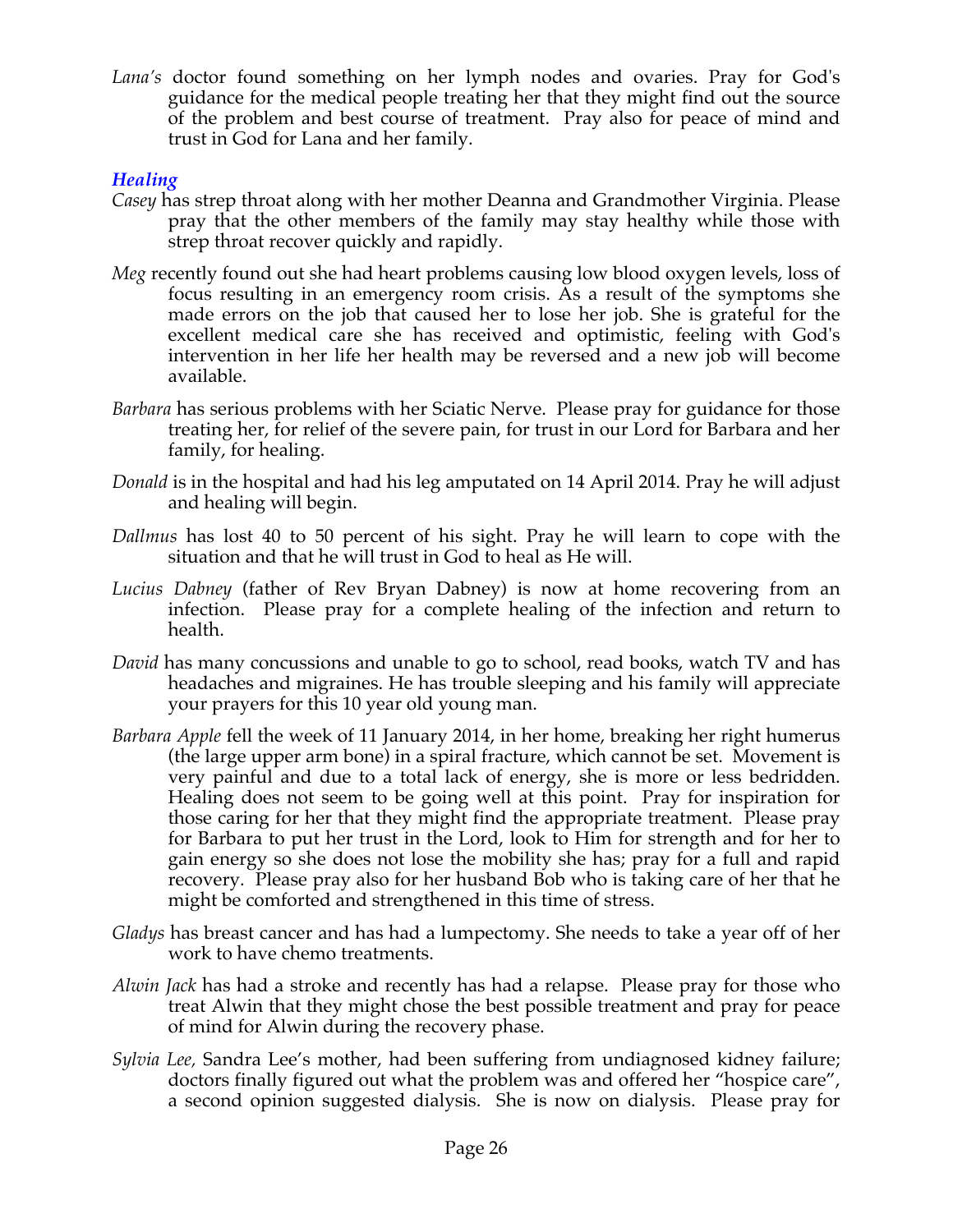strength and vitality to return to her and for peace of mind for Sylvia and her family, as well as their continued faith and in God as the Great Physician. They pray for help to listen to God's voice and guidance through this journey together.

- *Carolyn* has Multiple Sclerosis with complications. Pray Carolyn and her children will be close to our Lord Jesus Christ as they and family members help to ease the problems.
- *Jeong* was in an auto accident and sustained a serious back injury. Please pray for a full and rapid recovery.
- *Dale* was hospitalized Sunday 25 August 2013, after a heart attack. Please pray for guidance for the medical team treating him and for peace of mind for Dale and his family.
- *Gil Garcia* developed a bed sore which precludes sitting and is now confined to his bed. Gil has very smooth and delicate skin, please pray for a rapid healing of the sore so he can get out of bed and move around in his chair. Gil spent almost a year in the hospital the last time this happened. His faith and his attitude are almost beyond belief, he is an example to us all. But, we pray this time he will heal quickly. Pray also for his lovely wife Mary who takes care of him. Pray for both of them also for strength to deal with the loss of their son Bernie.
- *Bill* had malignant growth removed from a lip last month and seems to be experiencing a re-growth of the cancer. He asks your prayer for the medical team treating him and for peace of mind for himself.
- *Hank* has osteoporosis, which has caused him a great deal of pain and inconvenience in the past few years. Pray for his healing and that his medical bills will be met.
- *Evelyn is* an elderly woman who has had problems with her eyes and is now blind. It appears some sight will return shortly, pray for that to happen!
- *Joanne* has begun kidney dialysis as a result of kidney failure due to extensive chemotherapy. Additionally she cares for an adopted drug addicted baby who is now nine years old. Please pray for her to keep her faith, to let the Lord carry her worry and concern and to give her strength. Pray also for those treating her that they might pay attention and do their best.
- *Mr. N. Anand* is in the hospital and is seriously ill. He is being encouraged to pray for repentance of his sins and to depend upon our dependable God for a cure and recovery of his health. Pray that he will be a strong witness for Christ.
- *Jacob* has been going through some dental procedures and has some pain and aggravation with the numbness. Please pray for comfort and strength for him, as well as for guidance for the medical team treating him that they might pay attention and do their best.
- *Jean* fell and broke her ankle in three places. She will be in the hospital for rehabilitation for the next 6 weeks. Please pray for comfort and strength for her, as well as for guidance for the medical team treating her that they might pay attention and do their best.
- *Bud and his wife* for their continued welfare and enthusiasm. Bud has been advised of an aneurism in his heart of a size not mandating immediate surgery. This comes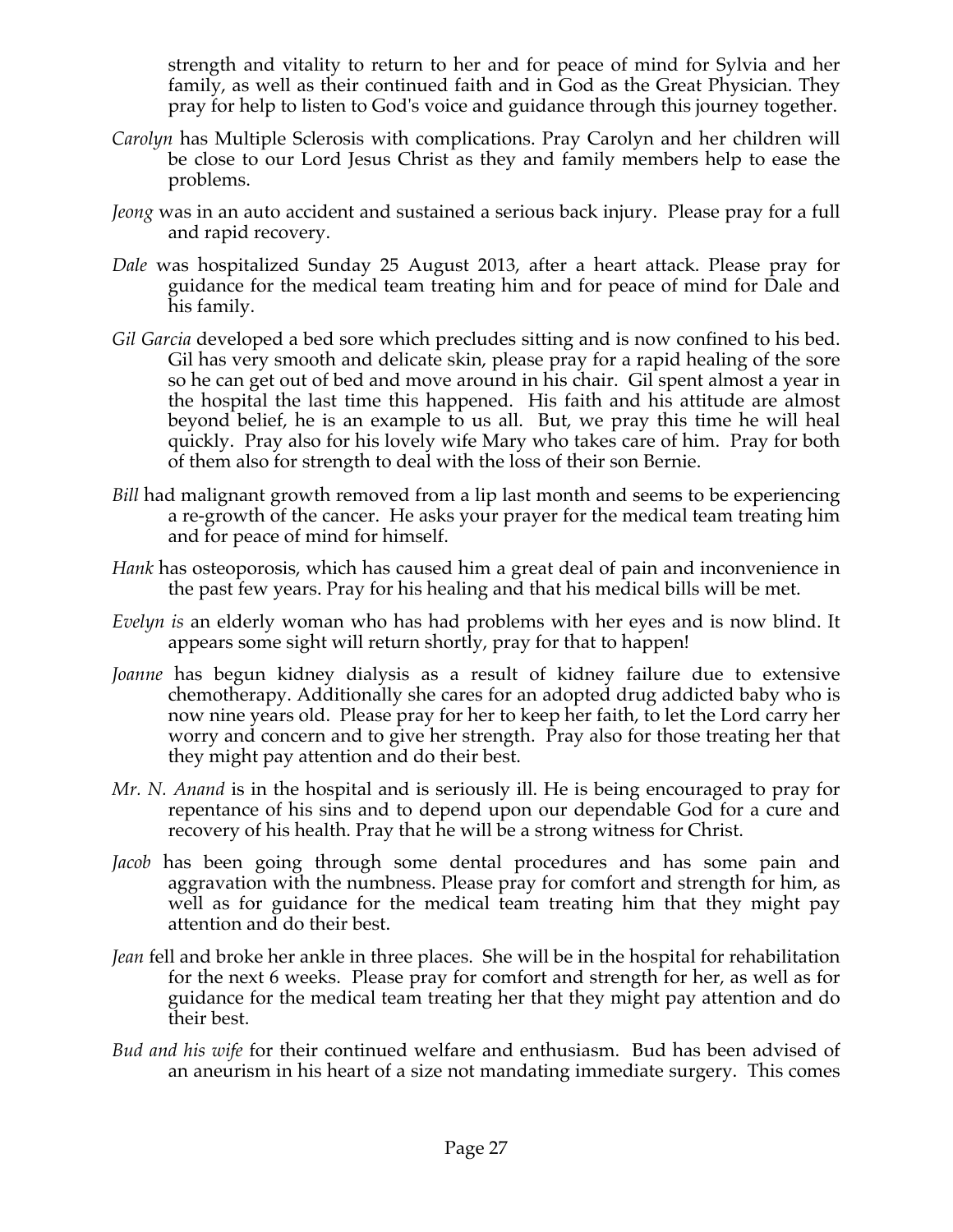at a time when he has sole care of his wife who recently broke two vertebrae and thereafter sustained pneumonia.

- *Virginia* has Sinus and Allergy problems giving her severe problems. Pray that the Doctor will discover why it continues and find a cure.
- *Steve Thornell* had a brain aneurysm, which was found before it burst. He is home from the hospital and working hard on recovery. He lacks energy from seven days in the hospital. His doctor told him he has to make serious life changes. One of the two main arteries in the back of the head is now completely closed. He must take blood thinners, he has thick blood and recent chemotherapy made it worse. Steve has always operated at 110 percent, he needs help to slow down. Please pray for trust in the Lord and a full and rapid recovery. Pray for peace of mind for Steve and his family.
- *Arlen* is receiving treatment for lung cancer and recently experienced a ruptured colon during treatment. She is alone in Oregon but does have a friend who has traveled a great distance to be at her side. Please pray for guidance for the medical team treating her and for strength and trust for Arlen.
- *Oscar* discovered some time ago he had blood clots in his leg and lung. He has been treated for them and has not been cured. He now will be facing surgery. Please keep him in your prayers.
- *Angela* had an ischemic stroke (clot). Please pray for guidance for the medical team treating her and for strength and trust for Angela. Please pray also that she and her family might put their worries on our Lord's back so she can work hard towards recovery.
- *Nora* had a stroke mid February 2013. Please pray for guidance for the medical team treating her and for strength and trust for Nora. Please pray also that she and her family might put their worries on our Lord's back so she can work hard towards recovery.
- *Linda* has been hospitalized for several days with a gastrointestinal problem. Please pray for guidance for the medical team treating her and for strength and trust for Linda.
- *Dester* is suffering from unknown skin and diseases. Please guide the medical team treating him to find out what the problem is and cure it. Pray also for Dester to trust in the Lord.
- *Lee* has Arterial Fibrillation; the medical people are not sure how to help her. Please pray for guidance for the team treating her and for Lee and her family to make the right decisions regarding treatment..

*Nell* recently adopted two children and has just been diagnosed with multiple myeloma.

- *Mary Lou* has been suffering with seizures. She was in the hospital with a 24 hour monitor and is being sent home from the hospital with two medications and orders to return in 2 months for another MRI to review whatever is going on in her brain. Please pray for guidance for the medical people treating her, as well as peace of mind and trust in God for her and her family.
- *Kathleen* has spent the last two weeks in the hospital. She has been diagnosed with colitis, shingles and possibly colon cancer. Pray she will be comfortable and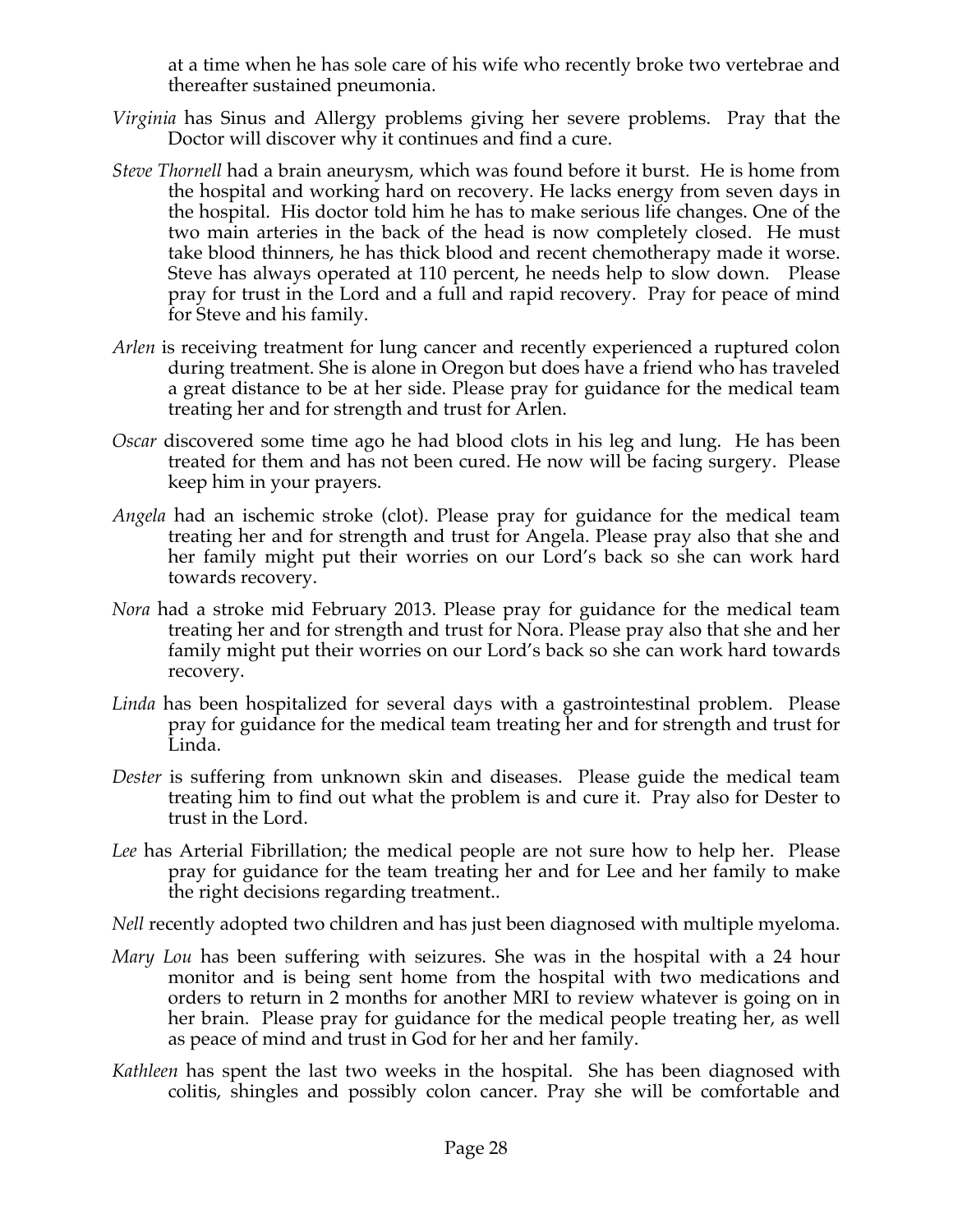begin to heal.

- *Rachel* has Mitochondrial Myopathy. This is a hereditary disease of the muscles and they do not have a cure for it. Part of her pain is her family does not believe she is indeed ill, as she appears to be just fine. Please pray her family will learn the truth and be supportive of her; pray also the medical people treating her will find the right measures to minimize the disease. Most particularly pray for Rachel's trust in God.
- *Nicolas* is in the hospital with serious symptoms of a heart disorder. Please pray for peace of mind for him and guidance for the medical team looking for the cause and cure.
- *Mrs. Baek* an elderly women fell and injured her spine. Doctors cannot repair the spinal injury due to her age. She fell again the morning of 12 December 2012, breaking her collar bone which is also untreatable. Mrs. Baek is in severe pain and will appreciate your prayers.
- *Juanita* is a young girl who was in a coma because of a blood disease. She has not come out and is gaining strength. They are awaiting results from blood samples. Her family thanks you for your prayers and asks that you continue.
- *Barbara* had an accident while cooking and the pressure cooker blew up in her face, causing second and third degree burns over her face and upper body. Because of this she has incurred kidney problems and may need a transplant.
- *George* had foot surgery. Please give thanks for the surgery and pray for a full and rapid recovery.
- *Nellie* is in the emergency room of a hospital in a great deal of pain. Please pray for peace of mind for her and guidance for the medical team looking for the cause and cure.
- *Lauralee Meade* underwent a lumpectomy on Friday after Thanksgiving. A further anomaly has been discovered and she had additional preventative radiation treatment. Please pray for a complete remission of the cancer. Pray also Lauralee will maintain her great attitude and trust in God.
- *Kevin Gerhart* discovered cancer on his neck. He underwent radiation and chemotherapy. Please pray for the medical team treating Kevin that they might pay attention, do their very best and find the source; that the treatment might be successful and he might live a long and healthy life to His honor and glory. Pray also for trust in God and peace of mind for Kevin, his wife and family.
- *Bill, Sara's husband,* had a third abdominal surgery on 22 November 2011, to remove a tumor. Bill is doing better keeping the doctor's instructions, for which we are all grateful, including taking chemotherapy once a day for one more year. He has decreased the consumption of alcohol and eating at least mostly properly. Please pray for help for him to continue do all this. Please pray also that Bill might turn his heart outward to help those around him, as well as live a long and healthy life to the honor and glory of God. Pray also for peace of mind for Bill and his wife Sara.
- *Kay Denton* (Mrs. Kay) has had a chest infection, perhaps viral, but seems to be getting better. She actually sent an iMessage last week, but did not hang around for a response a minute later! Please pray for continued peace of mind for Mrs. Kay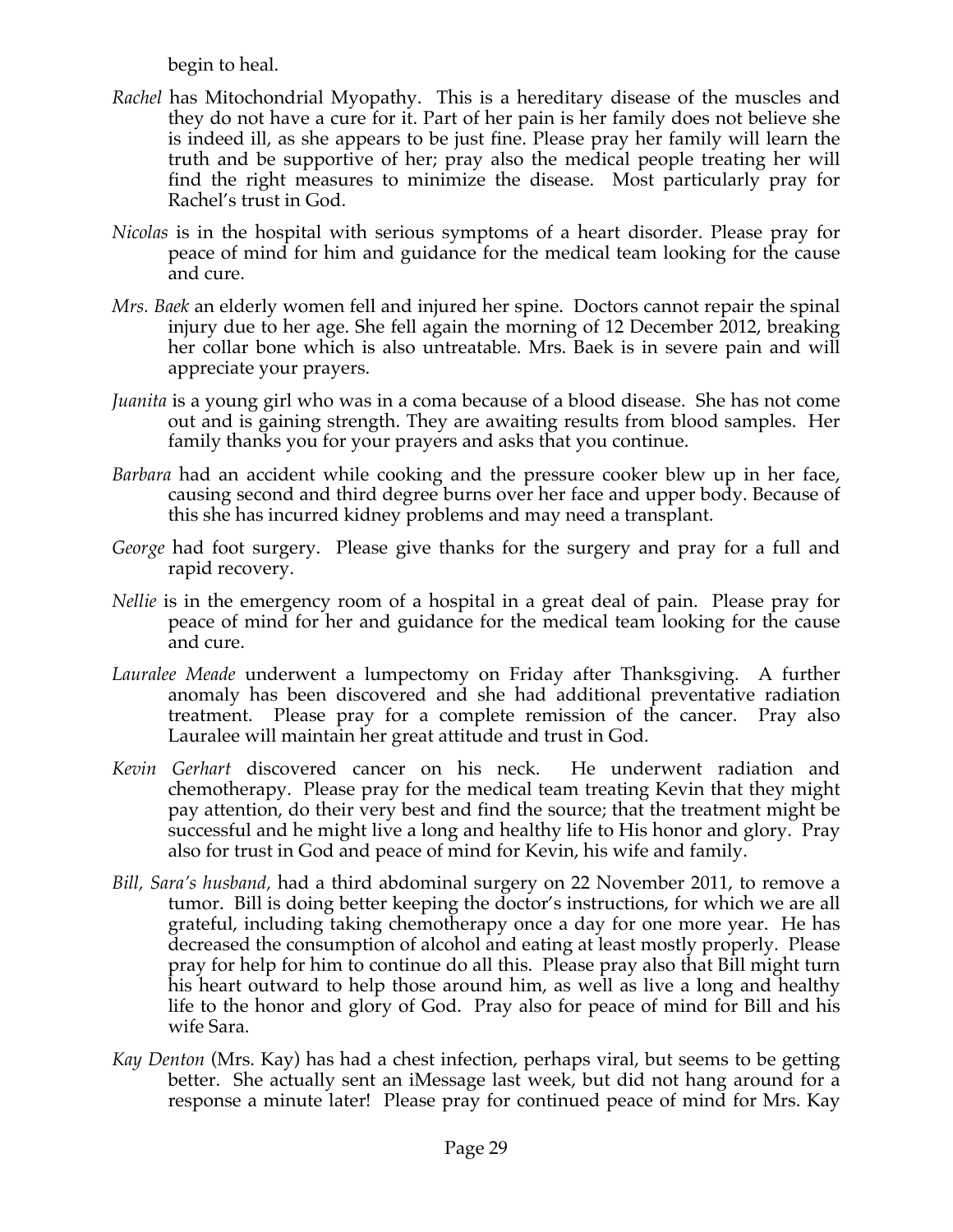and her family. Give thanks for her trust in the Lord and her positive attitude.

- *Matt Alcantara*, age 16, came back with ZERO SCANS again in December 2013! Matt has Osteosarcoma (bone cancer), a very rare and often lethal form of cancer with limited treatment options. This is a disease that is about 90 percent fatal in a couple of years. He has no hip joint on one side, but he walks and swims! Courage? Guts? You bet! Please also give thanks for the great faith of Matt and his entire family. Their faith and trust is a wonderful example for each and every one of us. But, now is not the time to stop praying. Actually, it never is the time to stop praying!
- *Judith Clingwall*, is afflicted with Multiple Sclerosis (MS). She is currently in Laurel Place, an extended care facility in Surrey, British Columbia. Judith's condition has worsened recently. Please pray for her to take an active part in her own life, for her strength, peace of mind, trust in God and remission of the disease so she might return home to her family. Pray also for strength for her husband Martin as he deals with all the problems and stress of Judith's situation.
- *Vince (age 15),* reoccurrence of Osteosarcoma, recent testing found a nickel sized tumor in his lungs. The doctors are consulting with a specialist in Houston. Please pray for guidance for the medical team and for peace of mind for Vince and his family.

# *Thanksgiving and Continued Healing*

- *Mary Thornell* had surgery on 30 October 2013, at the Riverside Community Hospital to remove a huge mass along with about ½ her colon and part of her lower bowel. Mary finishes chemotherapy 17 June 2014. Tests the week of 2 June 2014 showed totally clear scans. For now, treatment is done after the last chemotherapy session. Please give thanks for the great result and also for the strength, guidance and peace of mind our Lord gave Mary and her husband Jim, as well as daughter Janice and son Jimmy, she underwent treatment. Please pray she will stay free of the cancer in the future.
- *Eli* a two month baby is back home after going to the ER the night of 28 May 2014, not able to breathe. Please give thanks for her recovery and pray for strength, courage and understanding for Eli's family; as well as for God's guidance for the neurologists and other medical people treating Eli they might find the best course of treatment and allow Eli to heal completely, as well as for strength and understanding for the parents.
- *Jim* has been hospitalized and had several operations for cancer the last few years. The physicians discovered a number of spots; but his exam was better than expectedprayer changes things and he thanks you for your prayers. Please continue him in prayer for he will have another scan in April.
- *Al* had an abscess found on his liver for which he was hospitalized, it turned out to be benign and will not require surgery, he has been released from the hospital. Please give thanks for this good result and pray for continued healing.
- *Elma* is suffering from cancer. She was taken home from the hospital on the advice of her Doctor. We were asked to pray that Elma's remaining time here on earth might be good and that Elma and family might put their trust in the Lord and let Him carry their worry. Since then, Elma's Bishop told us a great Miracle of the Lord is working over Elma. Doctors sent her home to die, but now she seems to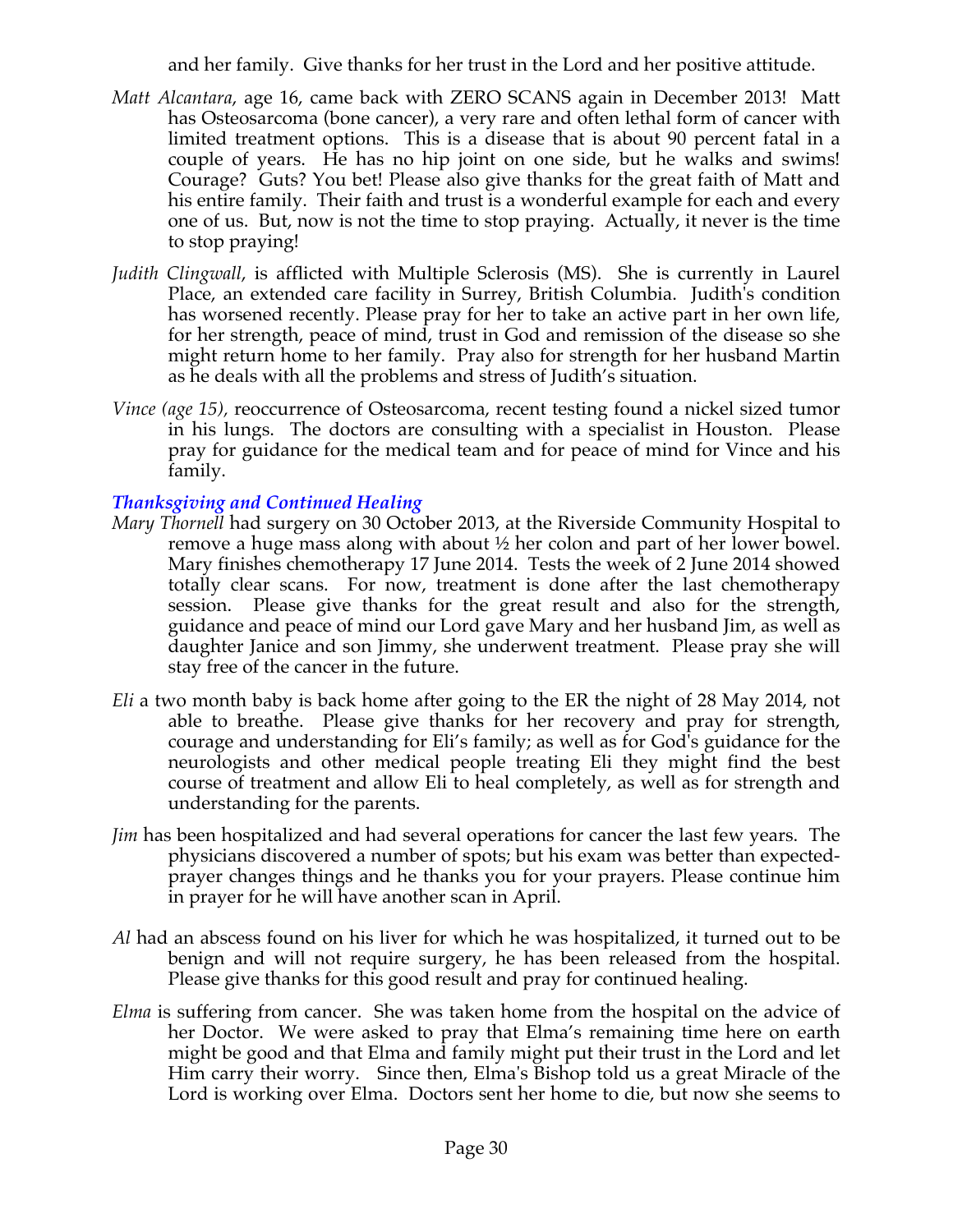be doing all right. On behalf of her, thank you for all of your prayers. Please continue praying for her complete healing.

- *Ian Allen* had back surgery on 5 February 2014, which went very very well. He is home and pain free. There is a recovery process head, but he has his daughter with him for the next week to help with that. Please give thanks for the surgical team paying close attention, doing their very best and for a good outcome. Pray for peace of mind for Ian and his family as healing continues.
- *Erica* had surgery on 7 January 2014, for a non-malignant brain tumor. They got most, but not all of the tumor, things seem good for now. Please give thanks for the surgical team doing their very best and for a good outcome. Pray for peace of mind for Erica's family as healing and treatment continues.
- *Jim Curl* had a stroke November 2013; he has recovered pretty well, but still has memory issues. Jim asks that you give thanks for his great recovery and pray that his memory will continue to improve.
- Please join together in thanking the Lord for strengthening *Christopher*, a young man with psychological problems who departed meds to a bad effect, for his maintaining healthy discipline the last six months, and join together in praying that he continue to be infused with strength and rationality.
- *Dennis* has heart problems; now the medical people treating him discovered a large mass on his liver which turned out to be a cyst! Please give thanks for this great development and pray for peace of mind and trust in the Lord for Dennis and for God's guidance for the medical people treating him that the contemplated surgery might go well.
- *Dwight* had major oral surgery, for which he gives thanks. He is recovering slowly and asks your prayers to speed the process.
- *Mike* was very ill in hospital. He is doing much better now and his family asks you to give thanks for the miraculous recovery. Mike is a veteran who has served his country when she called. Please pray he will open his heart to God so He can make Mike's crooked road straight and pull him towards the summit rather than to the pit.
- *Dick*'s left arm was amputated after treating for Merkel Cell carcinoma over a year ago. He is now believed to be cancer free and is waiting to be fitted with an artificial arm. Please join Dick and his family in giving thanks to Our Lord Jesus Christ for his recovery as well as for their trust in God.
- *Traci* had surgery colon cancer on 27 December 2012. The surgery went very well and she appears to be cancer free. But, she had a pulmonary embolism and another clot in the artery to the spleen which will keep her in the hospital for at least several days. Traci is beginning to be weary of her medical situation. Please pray that she will not become despondent. Pray that she will open her heart to God's Grace that He might enter in to her heart and strengthen her.
- *Bob Smouse* had shoulder surgery on 28 November 2012. While the surgery went well, he is still in pain and would also appreciate prayers for continued healing and the pain to subside. He promises to work very hard on recovery therapy.
- *Carol Stone*, the sweet wife of Mike Stone, recovered far better than expected from a severe brain bleed, but fell recently and broke her hip. She still requires 24 hour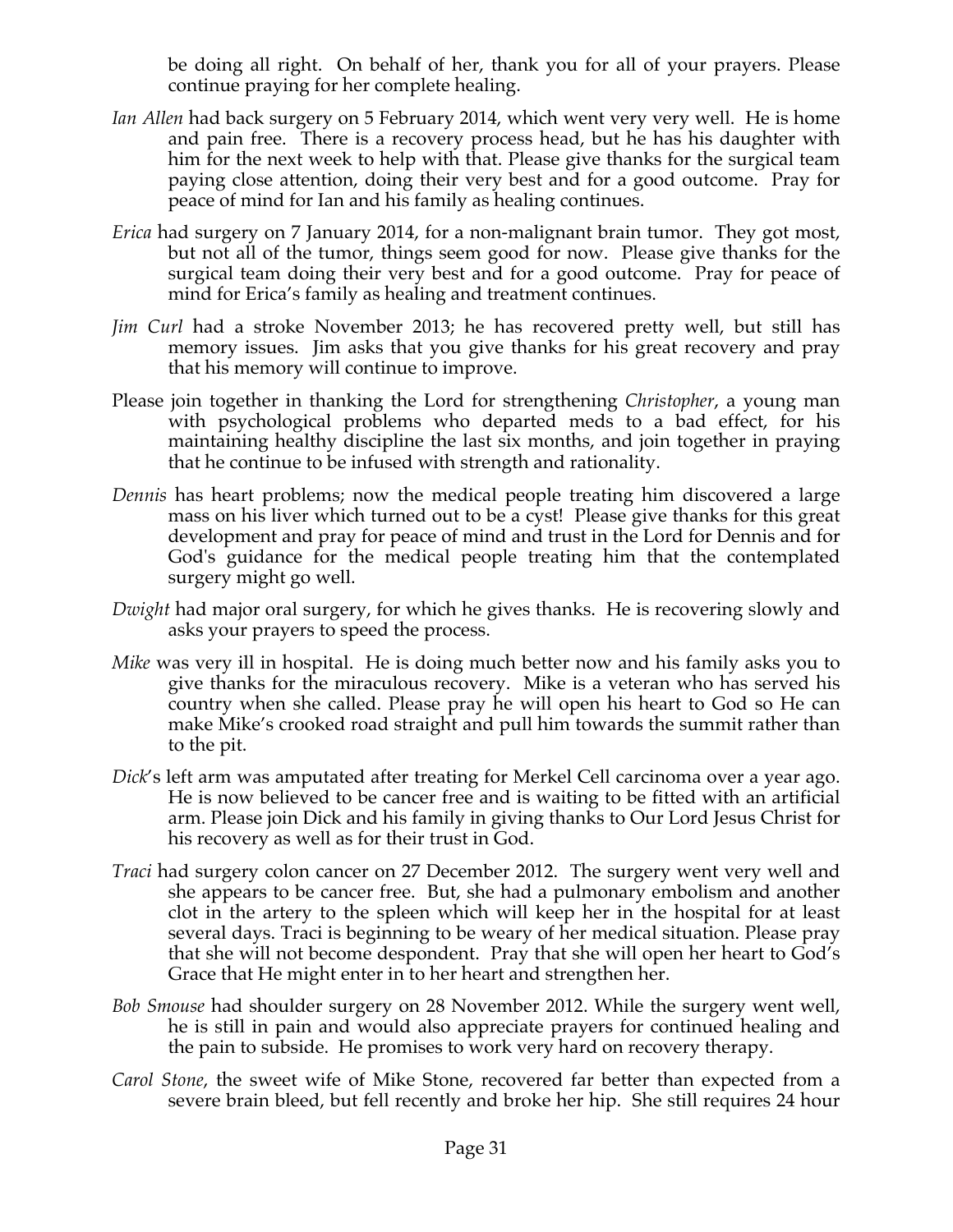care, which Mike provides with little help

Please pray for peace of mind and trust in God for Mike, guidance for the medical team treating Carol and strength for Carol as well as faith and trust. No one can ever understand the why of these things here on earth. Sara who passed this request on asks that you pray in both faith and hope.

#### *Business*

*Mark's* business is in difficulty. He works in a shrinking field, of which he is one of the country's true masters, but there is little work available. He asks that you pray that he can find a way to survive in his industry, which he loves and needs his talents. Pray he can find new sources of business and new ways of doing things, perhaps someone to partner with to better use his talents. Pray also for those who work for and with him that they might do their best to help.

# *Financial Guidance and Employment*

- *Charlie* is in need of both financial guidance and employment. Charlie feels that he has no skills, which is clearly incorrect, but nonetheless he feels that way. While on the one hand, he knows that is not right, on the other hand, he cannot shake that belief. Ask that God send the Holy Ghost into his heart for guidance. In addition, Charlie needs God's guidance as to how to handle his life from this point forward. After many years in the aerospace industry, he is looking for a place to employ his talents to the mutual benefit of a company. He asks that you pray for God to guide him to a new place to allow him to gain an even financial keel.
- *Tracey* is out of employment and has not received her unemployment compensation or found a new position; please pray these problems will be resolved.
- *Carmine* is looking for employment. Pray God will guide her and she will accept his guidance; something she has not always done, so your prayers will be especially appreciated.
- *Chris* and several others at his firm were let go after many years of faithful service. Please pray that they might find a company that can use their considerable skills and dedication to their mutual benefit. Pray also for those who remain behind that they might find peace in the confusion caused by the departures.
- *Doug* recently became unemployed from his job of 18 years. He has been applying for jobs, but unable to get one at this time. His wife is working; this is not enough for the family. Please pray he will find employment with a firm that will be able to use his considerable skill and hard work to benefit both the firm and the family.
- *Catherine and Lewis* are at a low ebb due to a struggle for employment. Your fervent prayers will be appreciated.
- Lori is considering a potential change in her employment. Please pray for God's guidance in considering all aspect of her potential work.
- *Rodriguez Family* are looking for work. It seems many obstacles have been put in their way of finding employment. Please pray they will find employment with a firm that will be able to use their considerable skill and hard work to benefit both the firm and the family.

*Sarah* is concerned about the future with her company. She would appreciate prayers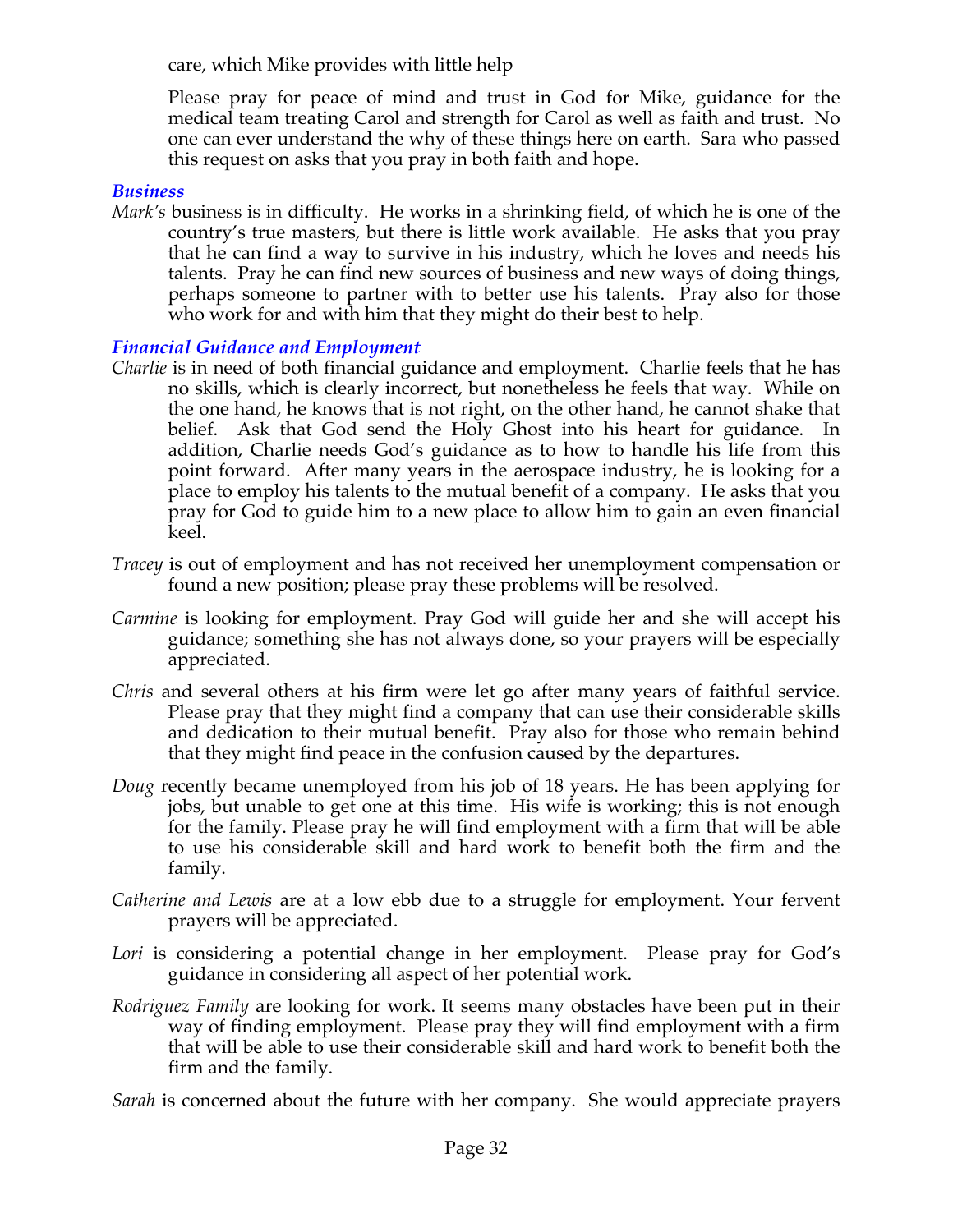for her continued employment and that her firm might find more and better ways to use her considerable skills.

# *Financial Guidance and Healing*

- *Timothy and Sharon* had their home foreclosed the morning of 15 April 2014. They are experiencing spiritual, emotional and financial crisis at the current time. Please pray for God's guidance as to how they might handle the financial difficulties in which they have found themselves and more importantly have them draw closer to God and each other.
- *Linda, Rick, Christian and Sawyer* are a family experiencing spiritual, emotional and financial crisis at the current time. Please pray for God's guidance as to how they might handle the financial difficulties in which they have found themselves and more importantly have them draw closer to God and each other.
- *David and Lorna* are having financial problems. They are trying to find a smaller home which may be more affordable. *Lorna* has had an ongoing battle with brain cancer, her trips back and forth to the hospital have drained their finances to the point they sometimes struggle to have enough food in the house. Pleaser pray for Lorna's healing and guidance on how they might handle the financial difficulties in which they have found themselves.

### *Guidance*

- *Marie* has suffered the loss of her husband, her job and her pet all in a short period of time. Please pray for peace of mind for Marie, as well as for trust in the Lord for her and those around her that she might adjust to the changes in her life and move forward to the honor and glory of our Lord with His Help. (140607)
- *Mitten* has a Christian talking to him about Christ. Mitten does not believe and does not seem to care. Please pray Mitten will see the light.
- *Luis Martinez* had a heart attack on 1 November 2013, and seems to have recovered fairly well. His wife Selma passed away on 12 April 2014. Please pray for peace of mind for Luis, as well as for trust in the Lord for him and the rest of the family.
- *Kristen, Rickey and their two children* ask you to pray for grace, wisdom and understanding as they attempt to cope with infidelity, separation and possibly divorce as a result of backsliding from the Lord into the World.
- *Erica* is having school exams for the next several weeks. Please pray her mind will be open to what she has learned and her heart opened more and more as the years go by to Jesus.
- *Aaron* has a problem seeing is where his life should be leading him. Please pray that he can listen to his father Paul and those around him who want him to work hard and obtain a real education now rather than just coast towards oblivion.
- *Danielle* has accepted Christ as her Saviour. Pray she will read the Bible and meditate on His Word so she can grow in him.
- *Helene and her family* ask your prayers for them as they deal with the loss of Alan, husband and father.
- *Stephanie* seems to be very deeply into post partum depression after her baby was born prematurely. Please pray for her Mother in Law who is going a great distance to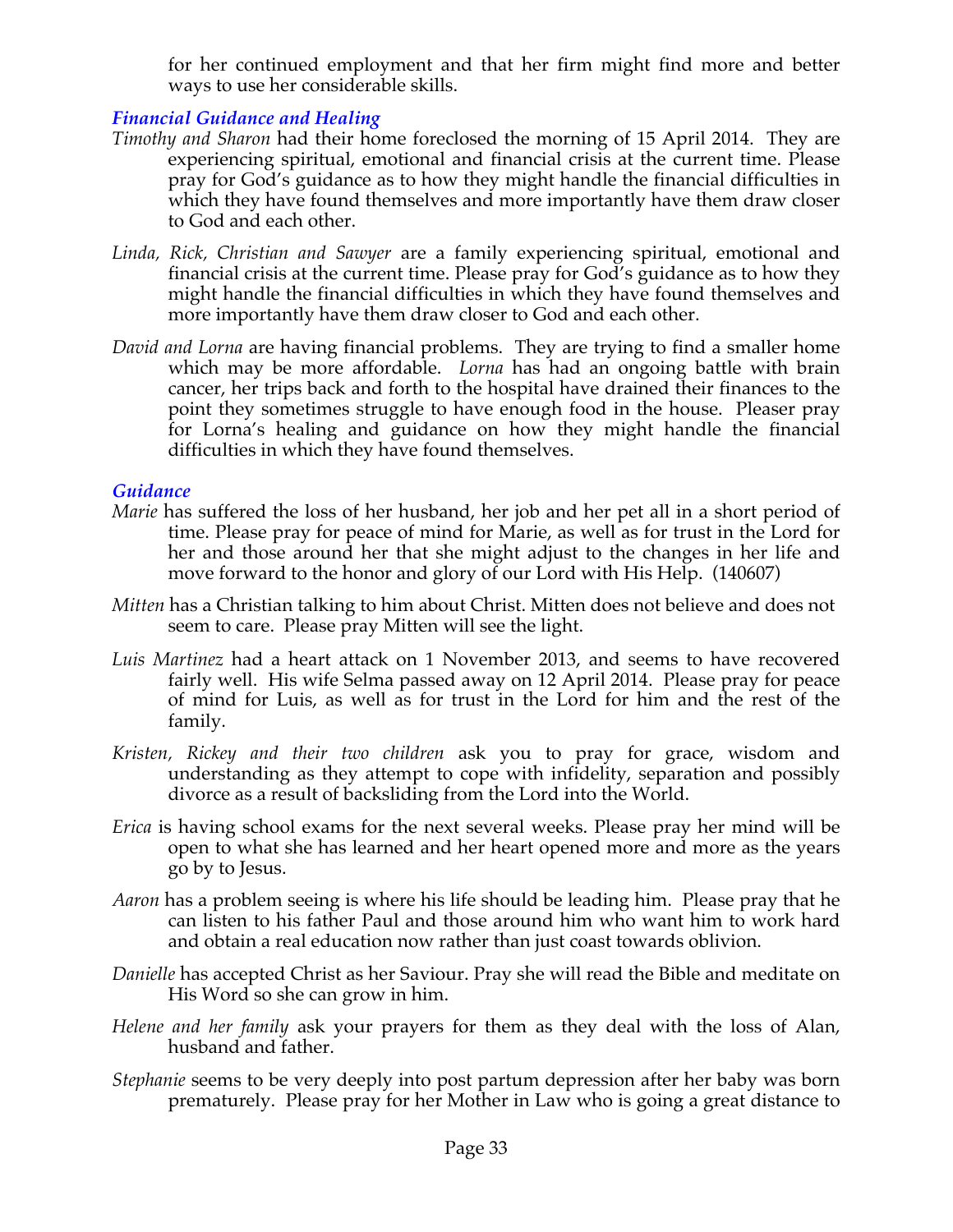help Stephanie and her new Grandson. Pray that Stephanie will be able to direct her attention outward, rather than inward.

- *William* is an elderly man living with his Son and Daughter in-law. William is causing trouble in the family because of his demanding ways and continually using bad language. The family is at wit's end to know how to handle him and will appreciate your guidance and prayers.
- *Caitlin* is in the grip of the Prince of Darkness; she thinks there is escape from reality in drugs. The saddest part is that reality is not as she sees it. Her family is despairing as they can do nothing to help her and ask that you pray for the Holy Ghost to enter into heart and show her the need for change before it is too late.
- *Nathaniel* is in spiritual turmoil. His family and friends will appreciate it if you will keep him in your prayers for him to find the root of his trouble and accept God's help to heal his heart.
- *Sam* and her *two children* that have been living in a shelter and are to lose their place there. Please pray a place will be found they can stay in and recover.
- Please pray *Darlene* will surrender her life to Christ.
- *Norrie* is facing daily exams in the weeks ahead. Pray for calmness and concentration and to do the best possible.
- *Jonathan* is addicted to drugs. He is now in jail awaiting trial. His parents and friends will appreciate it if you will keep him in your prayers for him to find the root of his trouble and accept God's help to heal addiction.
- *Beth* is suffering from ungodly treatment in her marriage. Please pray God will guide her in her behavior, actions and thoughts that she might be able to lead her husband to God so her marriage might prosper to the benefit of them.
- *Brandon* a young man from a Christian family who married a year ago and almost immediately became estranged from him family. As a result he has had a serious problem with keeping the civil law. Please pray for Brandon that he will return to the Lord and the many problems will be eventually settled. Pray the hurt he has caused so many will be helped with our Lord's care and love.
- *Dennis* has some decisions to make and will appreciate our Lord's guidance.
- *Earl* to read and understand Scriptures he has been given.
- *Jeanette* has had many members of her family die from diabetes and several are near death now. Jeanette does not know the Lord and is despondent and perplexed about her family and herself. Please pray she can open her heart to allow the Holy Ghost in to bring her knowledge and understanding.
- *Dr. Elizabeth Raj* is teaching a biblical approach to the psychological problems facing many in our society today. She is battling against the growing influence of worldly psychology adopted by the churches themselves. Elizabeth constantly stresses answers are found between the covers of that precious Book, the Holy Bible. Please pray for encouragement, strength, fortitude and courage for her.
- *Daniel and Danielle* are experiencing family strife as a result of custodial issues with a daughter. Please pray they and those they strive with might look to the child's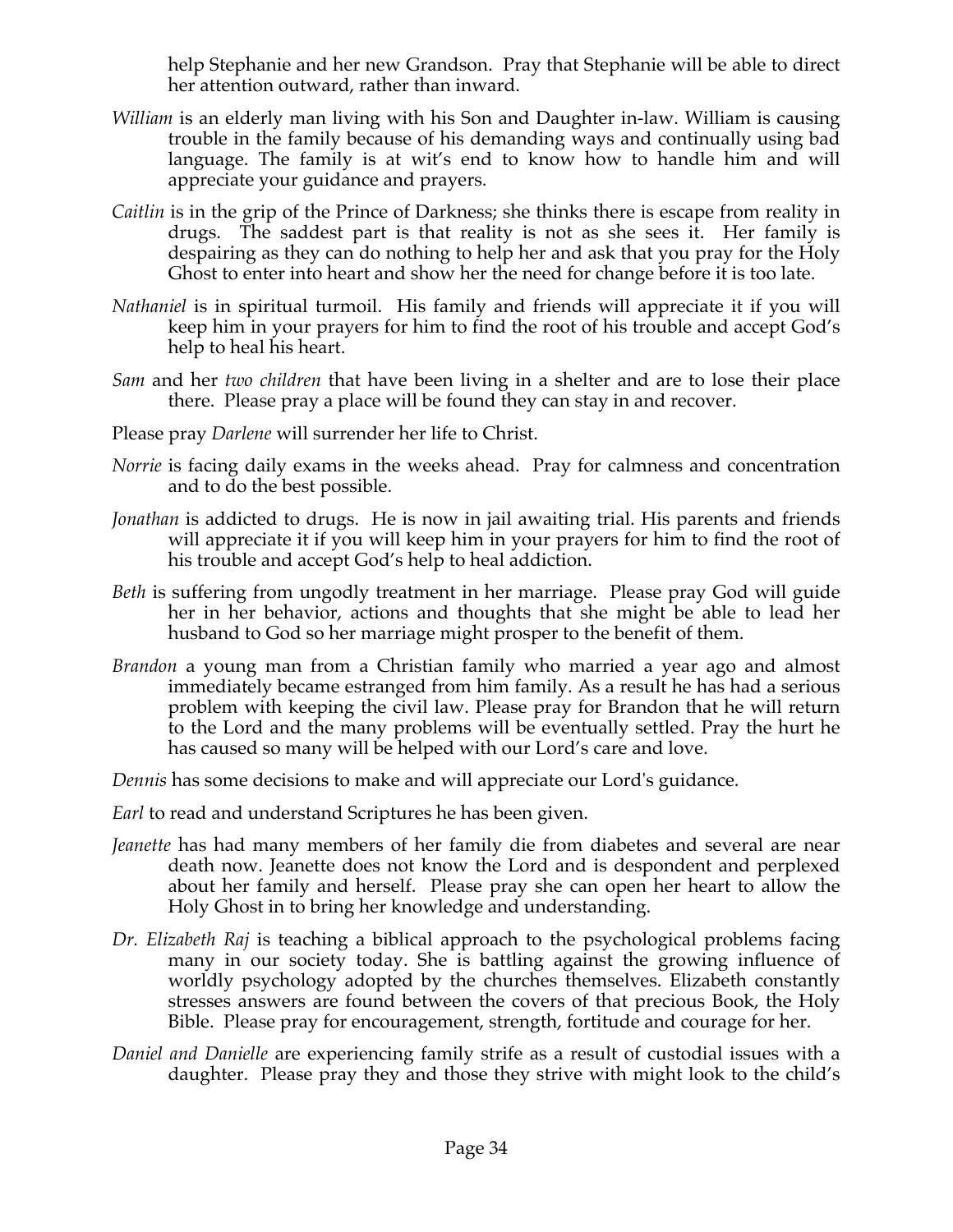best interests in their time of difficulty and disagreement; to work for her best interests and not use her as a weapon amongst themselves.

- *Abigail* is a teenager who has behavior problems. She feels she is in an area of mental darkness. Please pray that she might look to God for help and not within herself.
- *Sara* asks that you pray for guidance for her as she deals with the stresses of her family and life. Pray that she can separate those things which she can affect from those things which she cannot and give her grace to accept that she cannot do everything and can only change those things within her control. She asks for God's help for her business so that she might remain gainfully employed while keeping up with the needs of her mother and husband and healing her own problems.

*Jacquie* to open her heart to God and accept His Love and Grace.

*Hap* asks you to pray he might be able to trust God will help him make the right decisions at the right time and not to worry uselessly, to change those things he can change, accept those things he cannot change, sleep well to be able to do the correct things with a clear head and that he will open his heart to the Holy Ghost.

# *Anglican Orthodox Church*

*From Bishop John Nakka of our Church Family in South India. We must know, but by the grace of God, we could, and may, experience the same in our own land:*

Dear ALL,

I am so painfully writing this mail as we are very very suffering a lot politically and also due to separation of our State. No power for around 10 to 12 hours in the cities and more than 12 hours in the villages. No enough drinking water, very hot summer.... Politically we are now really afraid as the sectarian hindu religious background parties took over the Union and State Governments. We are a religious minority in India and now our hearts started beating fast and do not know what happened for us in the near future. WE ARE REALLY UNFORTUNATE. We may live like a second grade citizens and we need to face a very hard persecution as was the Hebrews in Egypt. The persecution was already started and around 05 issues were reported for abuse, warnings and stopping the conventions etc., during this week alone i.e., just within a week after Mr.Modi took over the charge.

# PLEASE PRAY FOR CHRISTIANS IN INDIA.

yours fraternally in Christ,

+John.

- *Christians in the Central African Republic* are experiencing the ravages of a war between the Muslim and Christians. We have both ministers and members of the Anglican Orthodox Church in Central African Republic. Please pray for God's guidance and protection for all persecuted Christians and those around them.
- On 21 March 2014, *Faith Theological Seminary* in Gujranwala, Pakistan graduated a class. Please pray the Holy Ghost will fill the hearts of the graduates as they go forth to spread The Word of Jesus Christ our Saviour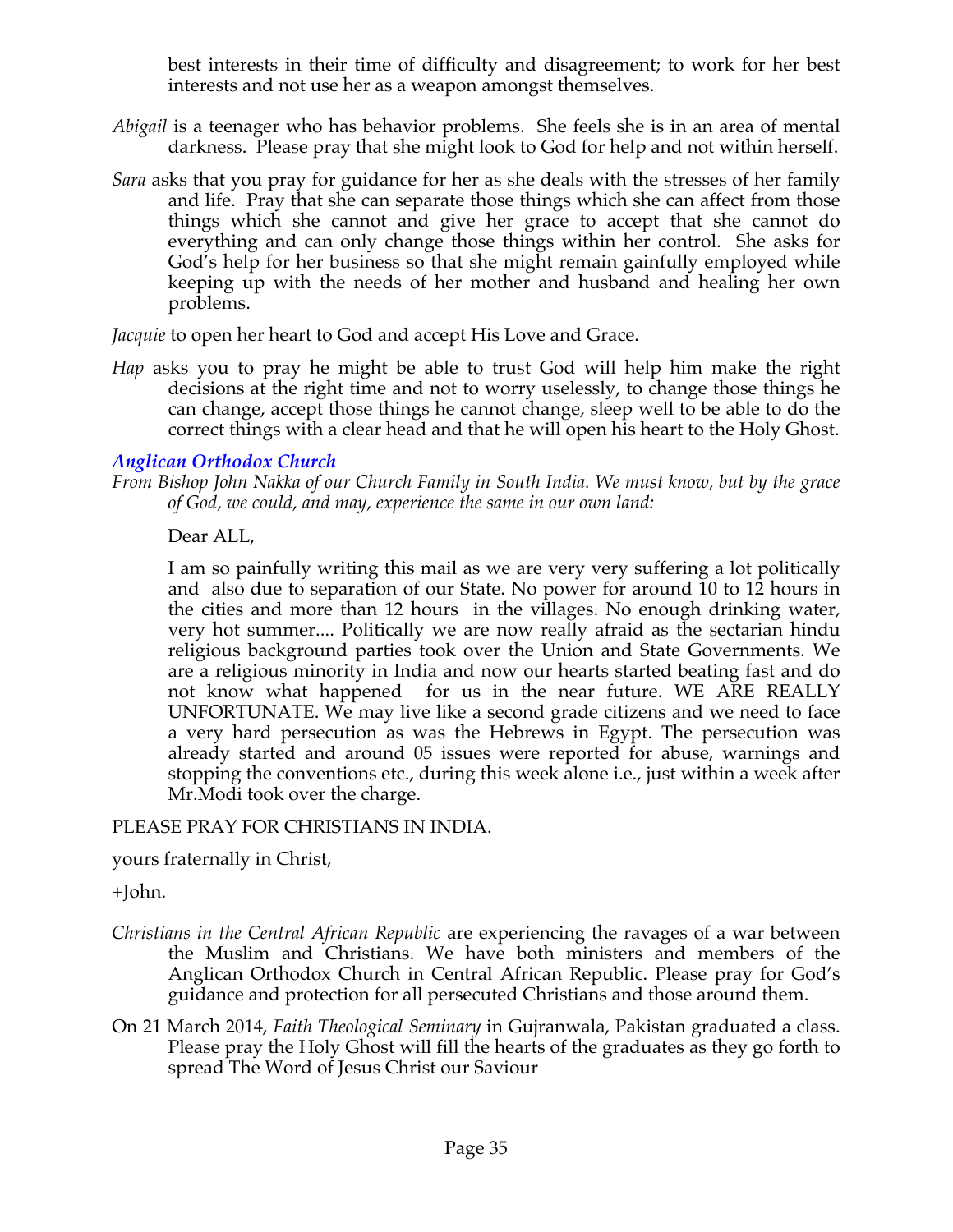- *Rev Paul Thompson,* pastor of Christ Anglican Church (AOC) in Oakland, Iowa, asks you pray for the Holy Ghost to enter the hearts of their congregation that they might find better ways to serve our Lord and bring the Word to those around them.
- *Rev Rick Reid* asks that you pray for Saint Andrews Anglican Church in Newton, North Carolina. They would like to see their congregation grow to the point is it selfsustaining and vibrant. The congregation asks that you pray for the Holy Ghost to enter into their hearts and inspire them to do their best to further His Will.
- *Saint Joseph of Arimathea Anglican Orthodox Church* is under a lot of stress. We all are, but they need even more prayer. Rev Roger Jessup, their wonderful minister, is pressed by the duties of a primary care giver, in addition to all the worries of this world. They have one of their family's primary breadwinners who will be soon unemployed, absent His intervention. As Rev Roger said so eloquently, "We must pray for those who mean us harm and deprive us of our property are our enemies: Our LORD has so commanded us." We must pray they will see light and cleave to it while turning their backs on the Prince of this World. Equally important, we must pray that the Lord will raise up a political leader from among us as He has done in the past. Pray also for trust in God for each member of the parish and for them to find economic relief.

#### *Armed Forces & Contractors*

Airman Donny Patton (Hulbert Field, Florida), Jordan (USMC – Fleet Marine Force - Pacific), Trevor (USAF - KC-10 Boom Operator – New Jersey), Trevor (USN – Whidbey Island, EF-18 Pilot), Kurt Thomas (USN – Camp Foster, Okinawa)

### *Persecuted*

Around the world, Christians are under attack, not only in the Muslim world, but from Hindus and others in India. Also, they are under continual attack in the name of "Separation of Church and State" in the western world, as it becomes actively atheist or pro-devil buddy. Please pray for God's guidance and protection for all persecuted Christians and those around them.

#### *Thanksgiving*

- *Diane* came through her gastrointestinal surgery well and has done well with her recovery. Please give thanks for the great result.
- *Otto* had massive blood clots in both lungs and a smaller one in one of his legs, treatment worked and he recovered further at home. As he regained strength, his work opportunities as a self-employed software and website designer were decreasing due to the economy and he was having trouble paying the bills and heating his dwelling. God provided a house-sitting job during some of the coldest winter days! Then when he went to talk with his landlady about the rent, she suggested he apply for a job at the company where she works. Several weeks later, he got full-time work there! Please give thanks to God for His providential hand and continue to pray Otto will see, know and respond to his loving Saviour! Thank you so much to Otto's sister Penny for updating us on Otto's progress.

# *Various Special Requests*

*Nathalie* is teaching English in a small western Ukrainian town where they are having so many problems. Pray for Nathalie and others around the world who are standing up for Christian principles in their countries.